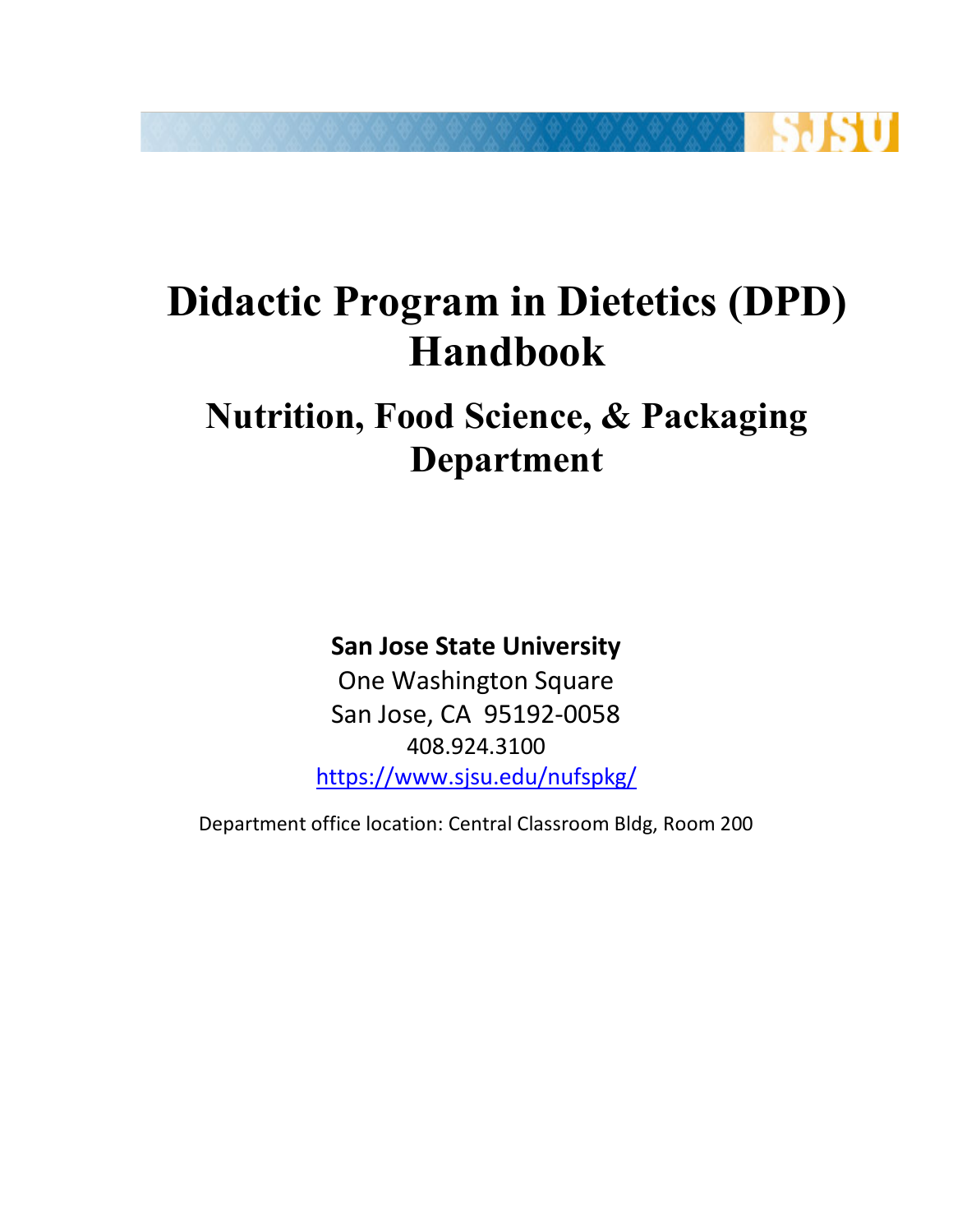| The Didactic Program in Dietetics Mission Statement and Program Description10 |  |
|-------------------------------------------------------------------------------|--|
|                                                                               |  |
|                                                                               |  |
|                                                                               |  |
|                                                                               |  |
|                                                                               |  |
|                                                                               |  |
|                                                                               |  |
|                                                                               |  |
|                                                                               |  |
|                                                                               |  |
|                                                                               |  |
|                                                                               |  |
|                                                                               |  |
|                                                                               |  |
|                                                                               |  |
|                                                                               |  |
|                                                                               |  |
|                                                                               |  |
|                                                                               |  |
|                                                                               |  |
|                                                                               |  |
|                                                                               |  |
|                                                                               |  |

## **Table of Contents**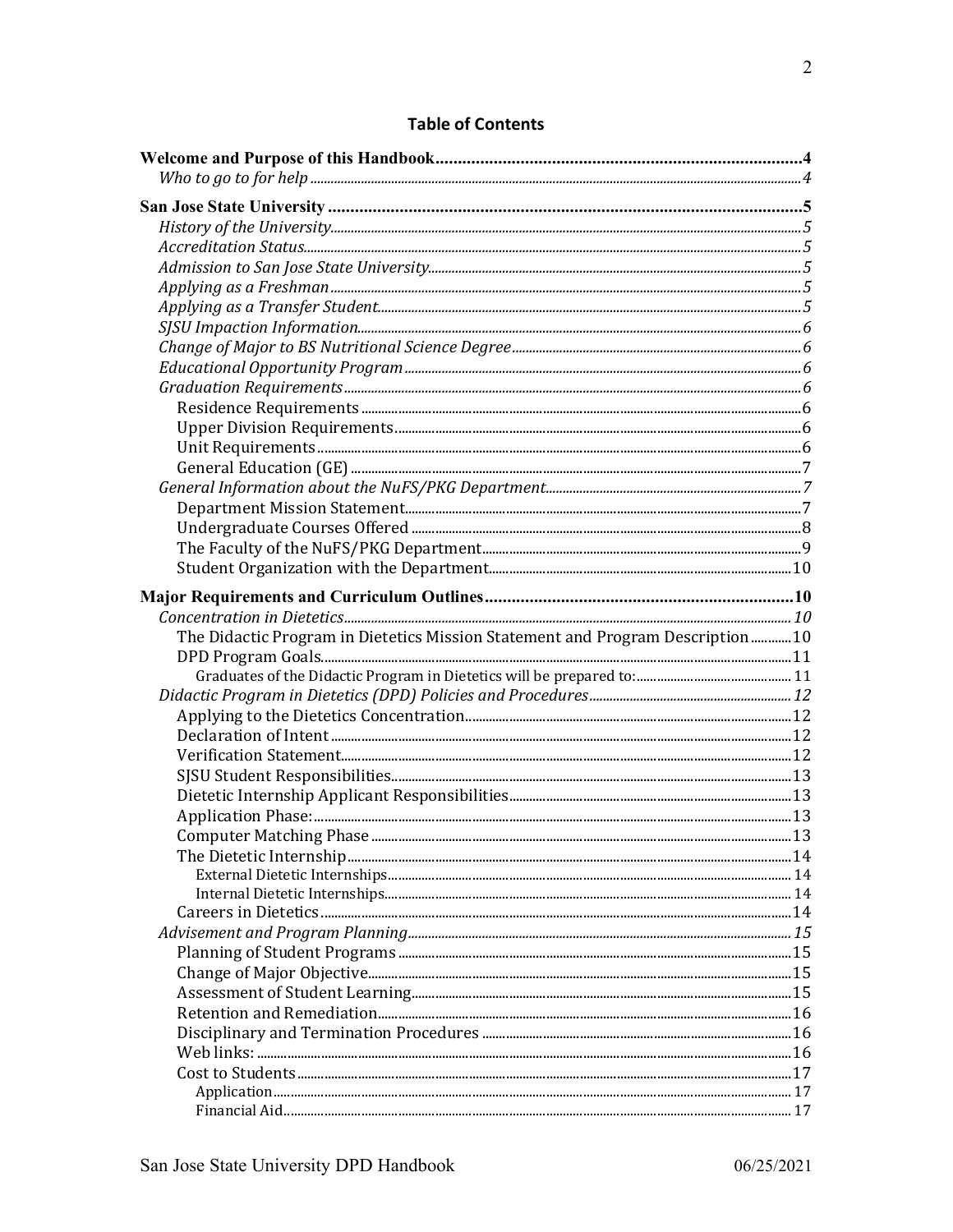| Appendix B. instructions for Dietetic Technician, Registered (DTR) or Nutrition and Dietetics |  |
|-----------------------------------------------------------------------------------------------|--|
|                                                                                               |  |
|                                                                                               |  |
|                                                                                               |  |
| Appendix F. Advising form for B.S. Nutritional Science Dietetics concentration 39             |  |
| Appendix G. Suggested 4-year plan for B.S. Nutritional Science Dietetics concentration40      |  |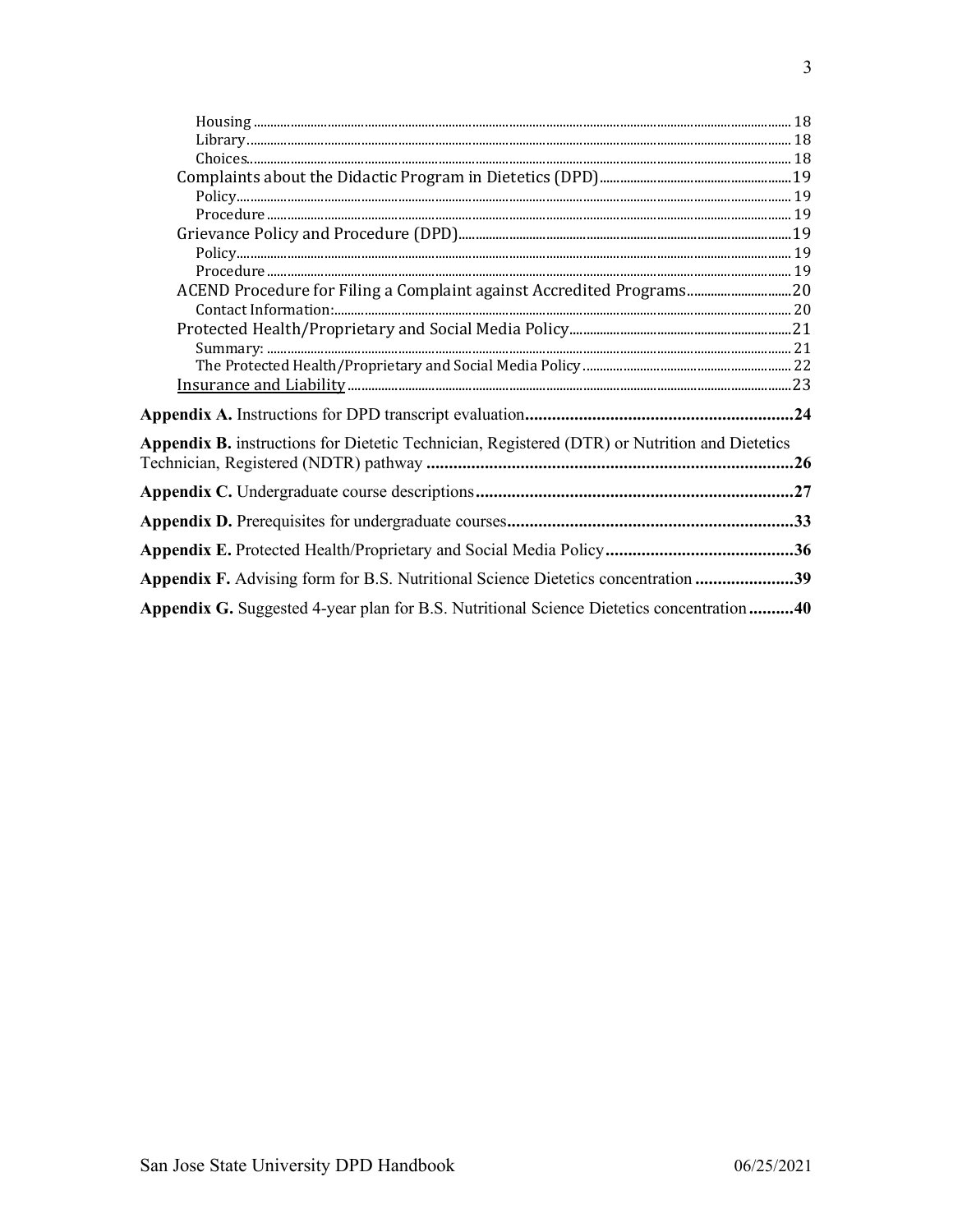## **Welcome and Purpose of this Handbook**

 Thank you for your interest in the Department of Nutrition, Food Science and Packaging (NuFS/PKG) at San Jose State University (SJSU). It is hoped that this handbook will answer most of your questions about the Didactic Program in Dietetics (DPD), and the possible career paths open to you following graduation with a degree from SJSU. We have made every effort to provide complete and accurate information in this handbook, but university policies often change. Please note that department policies are always subordinate to those described in the general SJSU catalog found at: https://catalog.sjsu.edu/

 There is great interest in the fields of nutrition, food science and packaging. A career in nutrition, food science or packaging is for those interested in health, as well as those interested in the scientific, environmental, and/or commercial aspects of nutrition and food. Dietitians and nutritionists, food scientists, foodservice managers, and packaging specialists are professionals who may apply the science of nutrition, food and/or packaging in the following ways:

- nutrition for health promotion and disease prevention throughout their lives; • By advising individuals and families to select foods that provide optimal
- By planning and managing the preparation and service of food;
- By developing and implementing nutrition education programs;
- By working in a management, research, or quality control capacity in a food or packaging industry;
- By managing community nutrition and food programs;
- By directing foodservice systems;
- By educating professionals and community members in nutrition, food science and packaging.

 The need for proper nutrition, food manufacturing, and food handling means the demand for specialists in these areas will increase. The NuFS/PKG Department at SJSU will help prepare you for a rewarding career.

#### **Who to go to for help**

 Most questions can be answered by carefully reading through this handbook and by viewing information on the SJSU website (www.sjsu.edu) and the department website (http://www.sjsu.edu/nufspkg/). However, if you find that you still have questions that are specific to the NUFS/PKG department, here's what to do.

- Ask a graduate student assistant for help. Their hours and contact information is posted at https://www.sjsu.edu/nufspkg/current-students/advising/undergraduateadvisors/index.php.
- Visit the NUFS department office in CCB 200, or email Leah Olaivar at leah.olaivar@sjsu.edu.
- Contact the Department Chair, Ashwini.Wagle@sjsu.edu.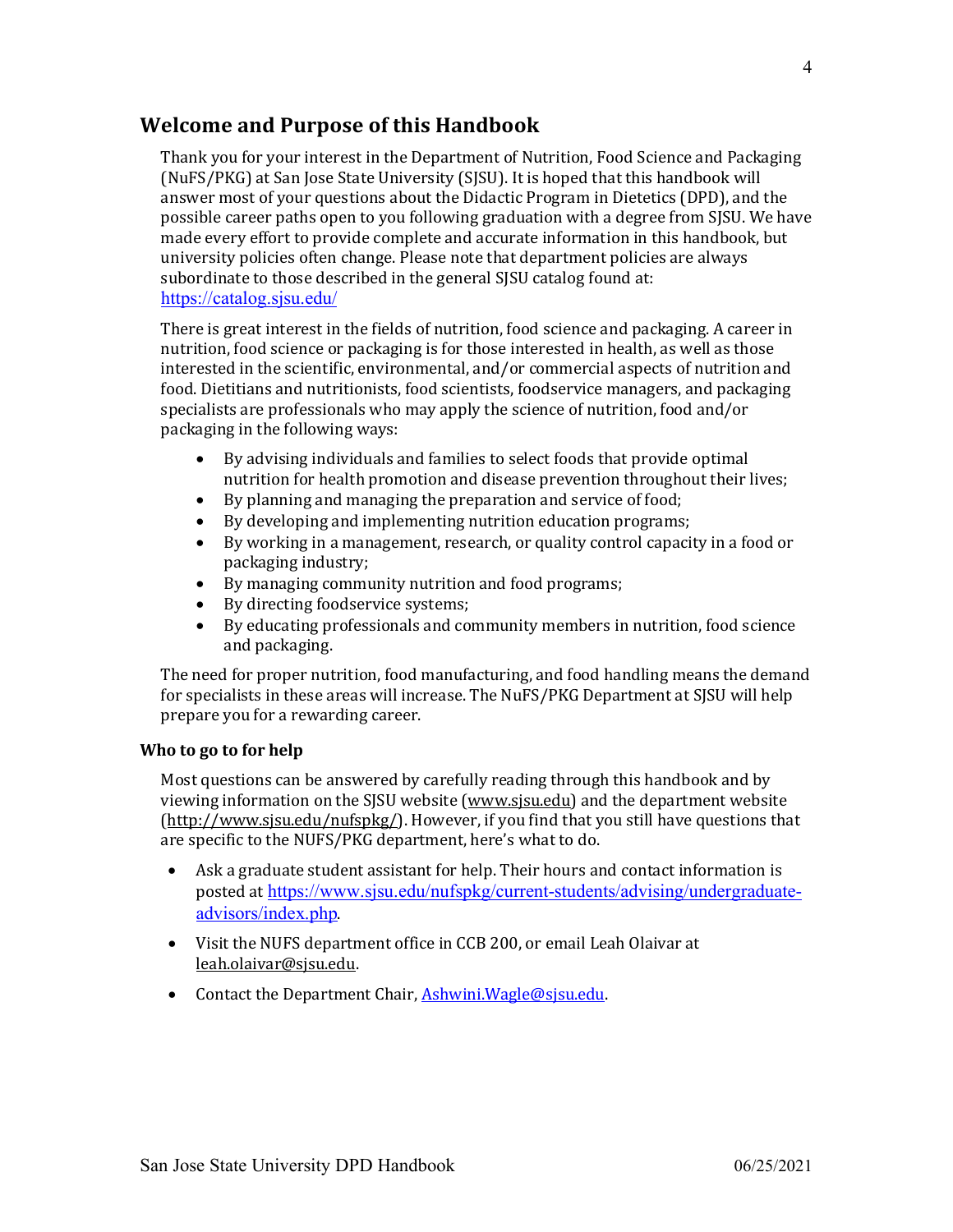## **San Jose State University**

#### **History of the University**

San Jose State was founded in 1857 as *Minn's Evening Normal School* to prepare teachers. In 1870, it moved to San Jose and the name was changed to *California State Normal* School. In 1921, it became known as *California State Teachers' College.* As academic programs expanded into areas other than teacher education, the name was changed to San Jose State College. University status was granted in 1974 as the result of academic excellence in many diverse subject areas. Today, SJSU offers baccalaureate degree programs in over 77 majors housed in seven colleges. SJSU attracts students and faculty from throughout the United States and abroad. The varied programs and departments are recognized for their quality and leadership.

 San Jose State University is one of 23 campuses in the California State University (CSU) system. SJSU is the oldest public institution of higher learning in the state. The campus is located at the southern end of San Francisco Bay in downtown San Jose (population 923,000) in the center of world-famous *Silicon Valley.* Many of California's most popular natural, recreational, and cultural attractions are nearby, including the redwood forests, Napa Valley wineries, the Santa Cruz beach boardwalk. Soon, the San Francisco 49ers will call Santa Clara their home. The University enrolls approximately 30,000 students.

#### **Accreditation Status**

  San Jose State University is fully accredited by the *Western Association of Schools and Colleges* and the California State Board of Education.

#### **Admission to San Jose State University**

 Students wishing to apply for admission to San Jose State University can learn all about the application procedure online at http://info.sjsu.edu/static/admission/undergradadmission.html. The website provides current deadline dates for application.

#### **Applying as a Freshman**

 Freshman requirements are described here: http://www.sjsu.edu/freshmanadmissions/

In summary, to qualify for admission to SJSU as a first-time freshman, you must be a high school graduate with satisfactory results on the ACT and/or SAT tests, have a satisfactory grade point average, and have completed (with grades of C or better) the courses in the comprehensive pattern of college preparatory subject requirements (English – 4 years, Mathematics – 3 years, U.S. History and Government – 1 year, Science – 1 year with laboratory, Foreign Language – 2 years, Visual and Performing Arts – 1 year, Electives - 3 years).

#### **Applying as a Transfer Student**

 No college freshmen, sophomores, or applicants seeking a second bachelor's degree will be admitted. If you are transferring from a community college or another 4-year institution, you will qualify for admission to SJSU with a grade point average of **C** (2.0) or better in all transferable units attempted, and with good standing at the last college or university attended. Students must also have completed 30 semester units (45 quarter units) of general education, including four basic skills courses (e.g., oral communication, written communication, critical thinking and college-level mathematics of quantitative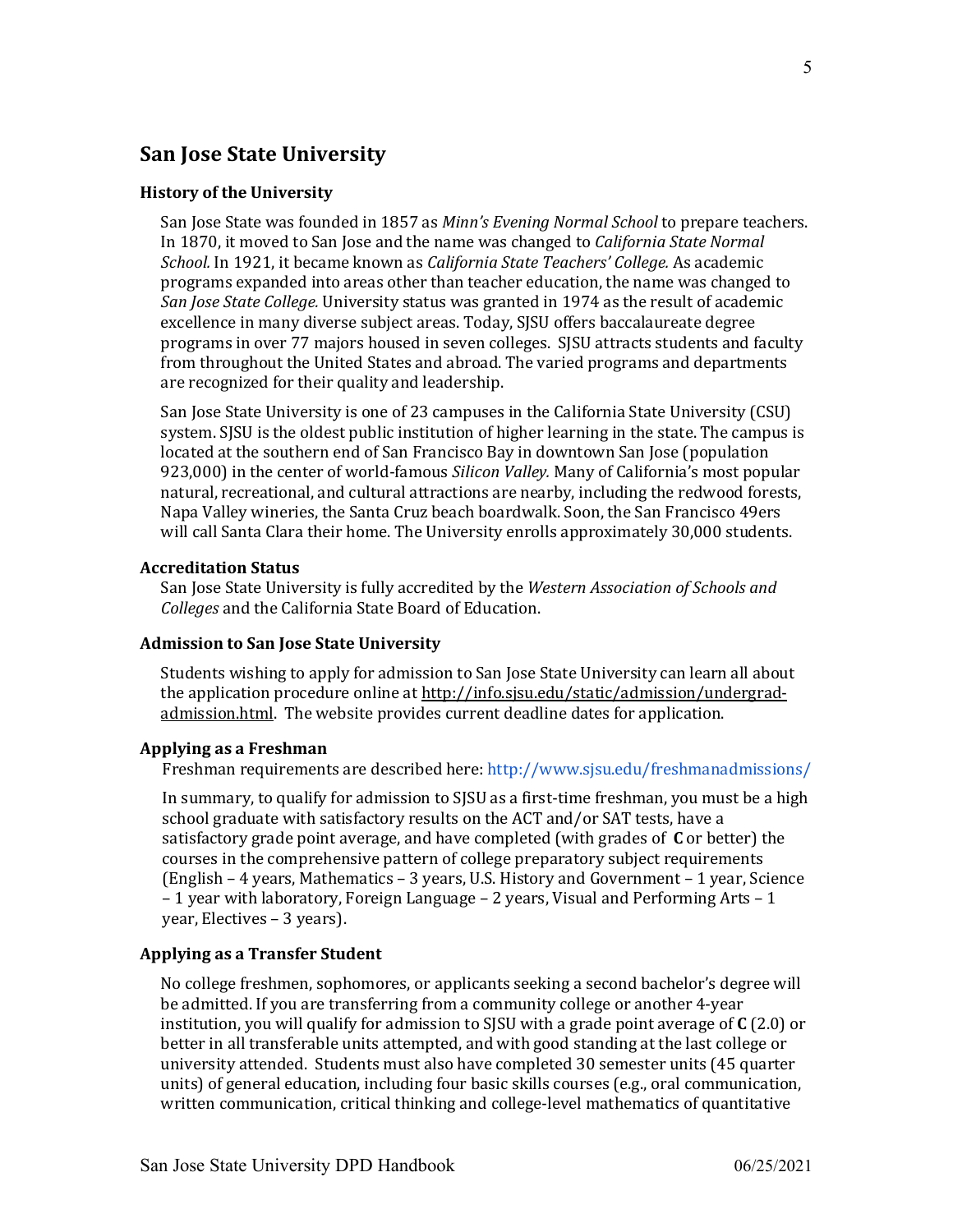reasoning, with intermediate algebra as a prerequisite) with at least a C or better grade in each basic skills course.

 Please see: http://info.sjsu.edu/home/admission.html

#### **SJSU Impaction Information**

 State funding for the entire California State University system, which includes San Jose State University, has been severely cut to help balance California's budget. Due to these changes in the state budget situation, SJSU cannot serve as many students as it once did. This means SJSU is an impacted campus and will no longer have the enrollment capacity to accept all CSU eligible applicants, including some from local high schools and community colleges. Although you may meet the minimum CSU admission requirements as an applicant, you are not guaranteed admission. Please read the information regarding impaction here: http://www.sjsu.edu/admissions/impaction/

#### **Change of Major to BS Nutritional Science Degree**

Due to impaction, the department may not be able to accommodate all students who wish to transfer into the department. Please read important information about the criteria for change of major to the BS Nutritional Science Degree here:

#### **Educational Opportunity Program**

SJSU has an Educational Opportunity Program (EOP) for undergraduate students who are disadvantaged because of economic or educational background. The academic preparation of foreign students is also assessed. For further information regarding admission requirements, see http://www.sjsu.edu/eop/ call the EOP office at (408) 924-2637 or email eop@sisu.edu.

#### **Graduation Requirements**

#### **Residence Requirements**

For all bachelors' degrees, a minimum of 30 units in residence at SJSU must be earned. Of these, 24 units must be earned in upper division courses, and 12 units must be in the major. Extension credit or evaluation may not be used to fulfill any of the 30 units.

#### **Upper Division Requirements**

At least 40 of the total units required for graduation with the bachelor's degree must be upper division, which are courses numbered 100 or above at SJSU and courses from other universities clearly designated as junior or senior level courses. Except under unusual circumstances, freshmen and sophomores are not encouraged to take upper division courses.

#### **Unit Requirements**

A total of 120 semester units must be earned for graduation with the baccalaureate degree in Nutritional Science. No more than 6 units of Individual Studies (NuFS 180) may be counted for the baccalaureate degree. Exceptions require approval from both the department and the college dean.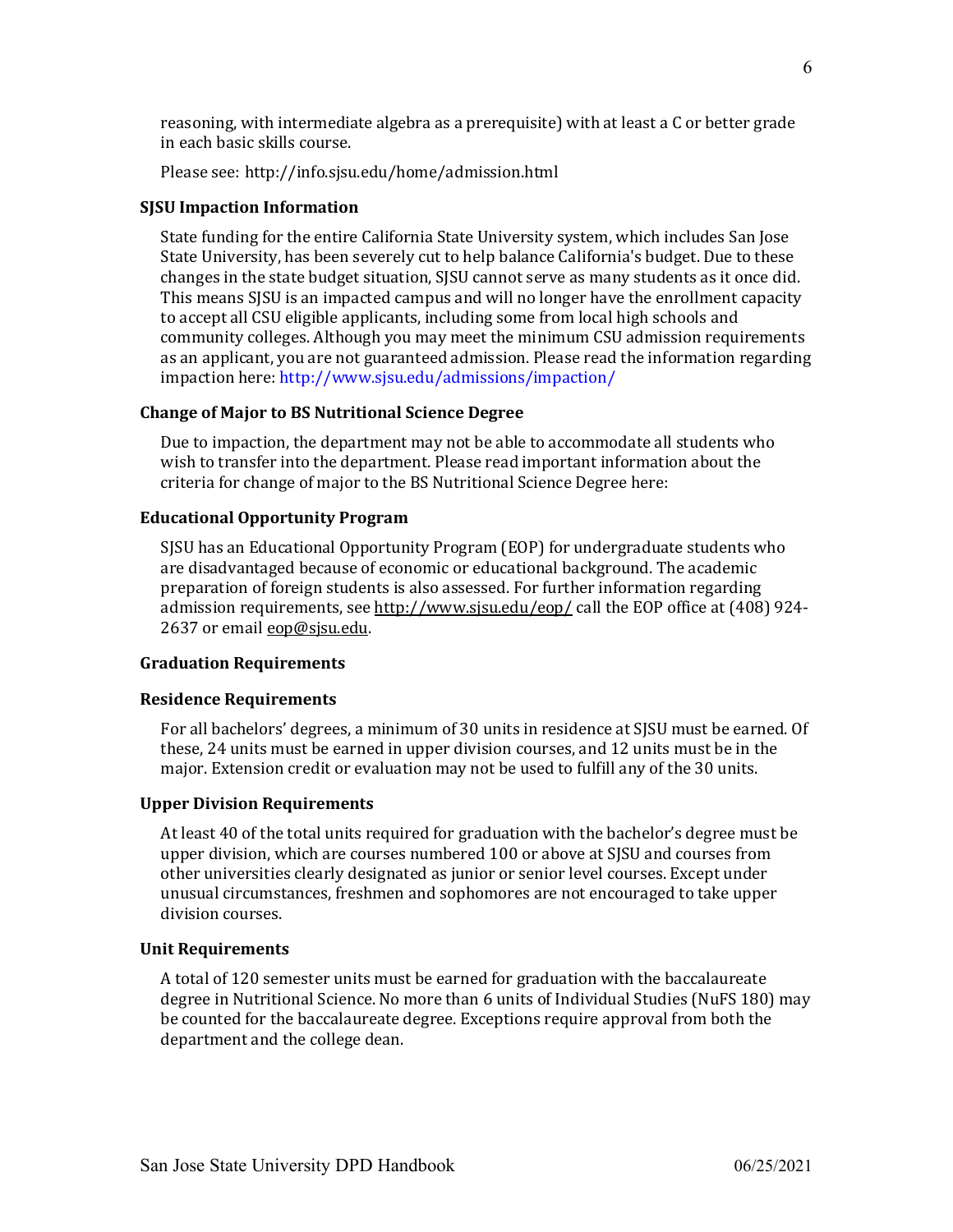#### **General Education (GE)**

Every student who earns a baccalaureate degree at SJSU must complete 51 units of GE. A maximum of 39 units of GE courses may be transferred from previous institutions; 9 of the remaining units must be in upper division San Jose State Studies (Advanced GE) taken at SJSU. Some dietetic coursework satisfies GE requirements (courses which satisfy the GE requirements are listed in the *Schedule of Classes* each semester). All courses taken for GE credit must result in a letter grade; Credit/No Credit grades are not permitted unless the student earns the grades by examination. Since NuFS /PKG Students complete 15 units of science they are exempt from having to take 6 units of GE science Area B-1 and B-2.

#### **General Information about the NuFS/PKG Department**

The NuFS/PKG Department at SJSU was the first nutrition department in the CSU system. Both baccalaureate and Masters degrees in Nutritional Science are offered. (Information about the MS program can be found in the graduate handbook available from https://www.sjsu.edu/nufspkg/)

The Bachelor of Science (B.S.) program in Nutritional Science integrates the principles of chemical, biological, and social sciences. The program offers three concentrations: 1) department also offer a Bachelor of Science program in Packaging. Overall, the program prepares graduates for careers as dietitians, food scientists, foodservice managers, packaging professionals, and environmental health specialists, for work in educational institutions, hospitals, nutrition and food research laboratories, businesses and industries, and in the community and for government. **Dietetics,** 2) **Applied Nutrition and Food Sciences**, and 3) **Food Management.** The

The academic concentration in Dietetics [known as the Didactic Program in Dietetics (DPD)] is accredited by the Accreditation Council for Education in Nutrition and Dietetics (ACEND) of the Academy of Nutrition and Dietetics (AND), 120 South Riverside Plaza, Suite 2190, Chicago, IL 60606-6995; Ph. 800/877-1600, ext. 5400, https://www.eatrightpro.org/acend

#### **Department Mission Statement**

 The Department of Nutrition, Food Science and Packaging at San Jose State University offers curricula and professional development for students pursuing careers as nutritionists, dietitians, food scientists, foodservice professionals, environmental health specialists, and packaging technologists. Positions occur in community settings, educational institutions, hospitals, nutrition and food research laboratories, foodservice establishments, government agencies, business and industry.

 The department is committed to providing its majors multi-cultural perspectives, and students, faculty, and staff gain from an environment rich in diversity. Ethics, critical thinking, and skills in communication are stressed. In addition, the department offers nutrition and food to non-majors enrolled at San Jose State University. General Education courses that provide a fundamental understanding of science,

 The department's programs emphasize theory, as well as the application of, theoretical well as in the laboratory. Involvement in professional supervised practice and community activities strengthens the application of the research theories. Faculty research is encouraged to support teaching and professional development. knowledge and technology. This is accomplished through research in the community as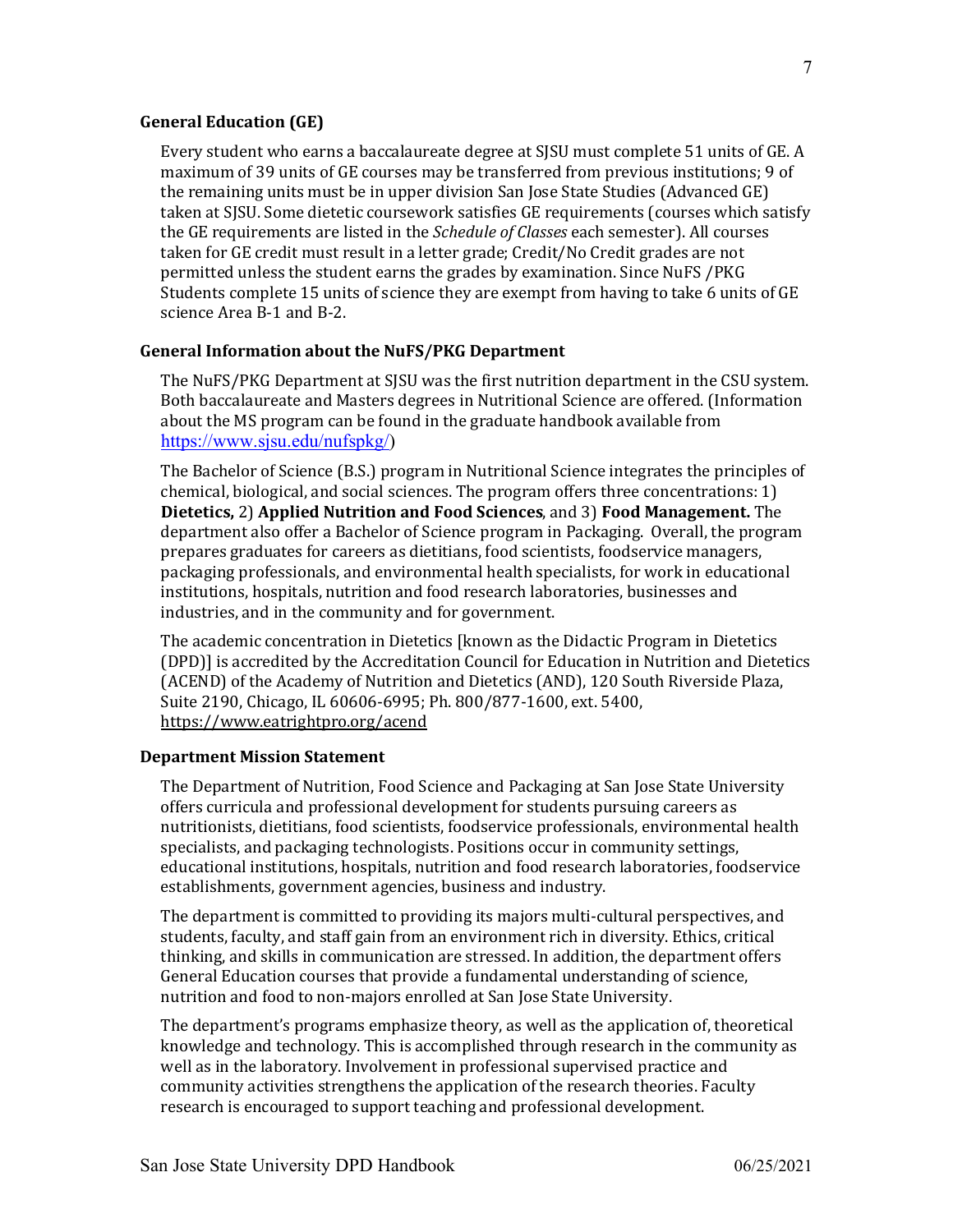#### **Undergraduate Courses Offered**

#### *See the Appendix and the SJSU course catalogue for course descriptions.*

- Advanced Nutrition
- Aging and Nutrition
- Catering and Beverage Management
- Chemical Analysis of Food (with lab)
- Community Nutrition
- Complementary & Alternative Health Practices
- Culinary Principles and Practices
- Cultural Aspects of Food
- Current Issues in Nutrition
- Disordered Eating & Nutrition Therapy
- Entrepreneurial Nutrition
- Field Experience
- Food Chemistry
- Food Culture: Consuming Passions
- Food and Nutritional Toxicology
- Food Evaluation and Techniques
- Food Packaging
- Food Processing and Packaging I
- Food Processing and Packaging II
- Foodservice Production Management
- Food Science
- Foodservice Systems Procurement and Management
- Food Toxicology
- Food Process Engineering
- Health Issues in a Multicultural Society
- Hunger and Environmental Nutrition
- Nutrition in the Life Span
- Individual Studies
- Internship in Foodservice Management
- Introduction to Human Nutrition
- Medical Nutrition Therapy A,B
- Nutrition and Metabolism
- Nutrition Education and Counseling
- Nutrition for Sport
- Nutrition for the Health Professions
- Nutrition Laboratory
- Packaging Materials I and II
- Packaging for Medical Devices  $&$ Pharmaceuticals
- Packaging Machinery Systems
- Protective Packaging Design & Testing
- Packaging Material Handling and Distribution
- Packaging Developments and Management
- Physical Fitness and Nutrition
- Principles of Packaging
- Solidworks
- ArtiosCad
- Science & Packaging Professionalism in Nutrition, Food
- Sanitation & Environmental Issues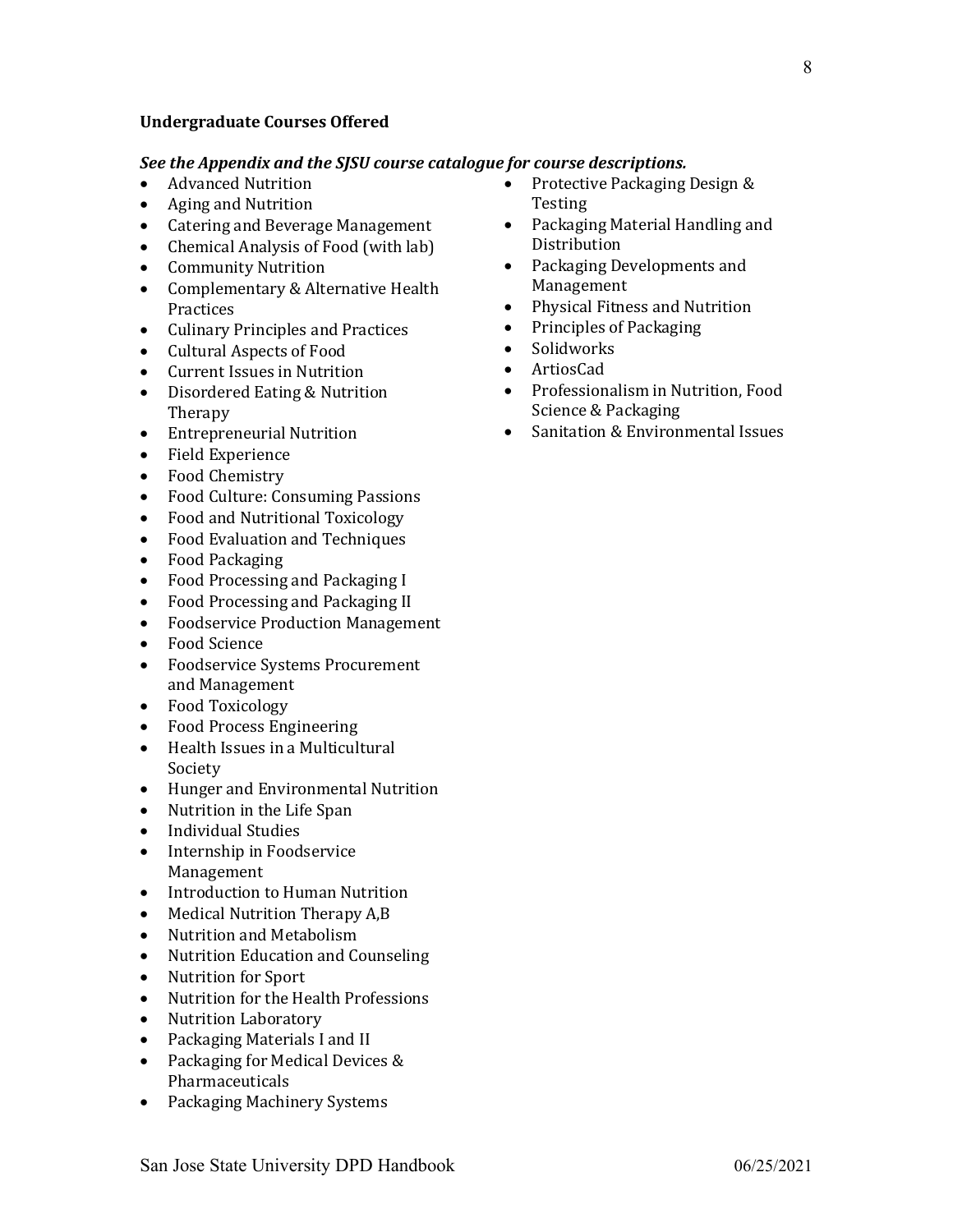#### <span id="page-8-0"></span> **The Faculty of the NuFS/PKG Department**

 Faculty take a genuine interest in their students, teaching and research, making the educational environment enjoyable, interesting and stimulating. There are 12 full-time faculty and 27 part- time faculty

### **Assistant Professors**

- Xi "Alex" Feng, Ph.D.
- John Gieng, Ph.D.
- Xiaojing "Kate" Liu, Ph.D.
- Adrianne Widaman, Ph.D., R.D. (Graduate Coordinator)

### **Associate Professors**

- Giselle Pignotti, Ph.D, R.D. (DPD Director)
- Kasuen Mauldin, Ph.D, R.D. (DI Director)

#### **Full Professors**

- Clarie B. Hollenbeck, Ph.D.
- Ashwini R. Wagle, Ed.D, M.S, R.D. (Department Chair)
- Fritz Yambrach, Ph.D.

### **Adjunct Faculty**

- Elizabeth Brown, M.S., R.D., C.S.C.S. (Minor Advisor)
- Caroline Fee, M.A.
- Karen Harvey, M.S, R.D.
- Dana Billings, M.S.
- Andrea Whitson, M.S, R.D.
- Shelley Wood, MPH, R.D.
- Janine Berta, , M.S, R.D.
- Brittney Patterson, M.S, R.D.
- Natsuko Tsuji, M.S, R.D.
- Roberta Spier, M.S, R.D.
- Eileen Mackusick, M.S, R.D.
- Lesley Wiley, M.S, R.D.
- Yue "Mary" Sun, Ph.D, R.D.
- Irene Chou, Ph.D.
- Georgia "Gigi" Acker, M.S, R.D.
- Gabriela John Swamy, Ph.D
- Kathleen Cahill, M.S, R.D.
- Antoinette Bloom, M.S, R.D.
- Laurie Steinberg, M.S, R.D.
- Deepa Singamsetti, M.S, R.D.
- Karen Knoblaugh, M.S, R.D.
- Ashlee Gossard, M.S, R.D.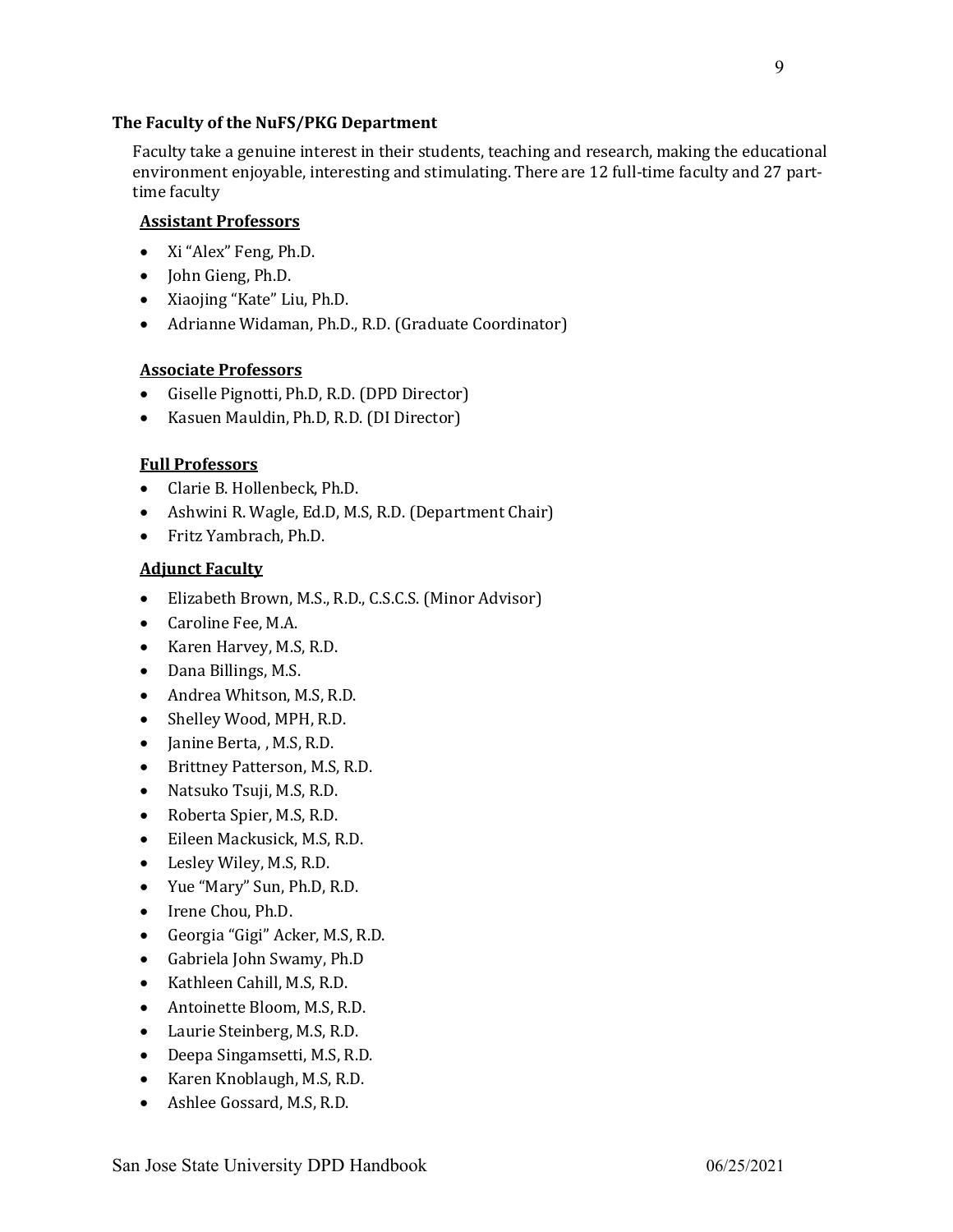- <span id="page-9-0"></span>• Todd Engstrom
- Mary Hall, MS, RD
- Lisa Chaudoin, MS, RD
- Inbar Vanek, MS

#### **Student Organization with the Department**

Student organization (the *Student Nutrition & Food Science Club*) based in the department offers an opportunity for both undergraduates and graduate students to become involved in community, industry and school-oriented projects; to meet with career professionals, faculty, and other students; and to develop leadership training. In addition, organizations may offer scholarships to local conferences and national professional conventions. Clubs organize presentations by speakers in all fields of nutrition, food science, and packaging, organize the Department convocation (graduation) ceremony, and graduation luncheons.

## **Major Requirements and Curriculum Outlines**

The Bachelor of Science (B.S.) program in Nutritional Science at SJSU offers three concentrations:  1) **Dietetics,** 2) **Applied Nutrition and Food Sciences**, and 3) **Food Management.** The department also offer a Bachelor of Science program in **Packaging**. Overall, the program prepares graduates for careers as dietitians, food scientists, foodservice managers, packaging professionals, and environmental health specialists, for work in educational institutions, hospitals, nutrition and food research laboratories, businesses and industries, and in the community and for government.

A description of the Dietetics concentration is below, along with a summary of the required coursework for completion of the degree.

### **Concentration in Dietetics**

### **The Didactic Program in Dietetics Mission Statement and Program Description**

The Mission of the Didactic Program in Dietetics (DPD) is to prepare students for supervised practice leading to eligibility for the CDR credentialing exam to become a registered dietitian nutritionist. The Didactic Program in Dietetics (DPD) is committed to transmit knowledge and skills at the undergraduate level that are needed for competent dietetics practice to improve the quality of life in diverse communities.

The Didactic Program in Dietetics provides students with the competencies, knowledge and skills required of the dietetics professional for practice roles of today and the future. The program helps students to develop critical thinking skills and problem solving ability in clinical and community nutrition and food service management. The Dietetics curriculum includes support courses from the social, physical, and life sciences. Students have the option to select elective courses outside the major and/or to complete minors in business, chemistry, education, gerontology, health science, human performance, journalism, or other areas. In addition, with the appropriate coursework, students are also prepared for advanced degrees and post baccalaureate education (Dietetic Internships). 

 The dietetics concentration is appropriate for students who would like to become registered dietitians. To become a registered dietitian, you must:

- 1. complete an ACEND accredited Didactic Program in Dietetics (DPD);
- 2. successfully obtain and complete an accredited supervised work experience (Dietetic Internship); and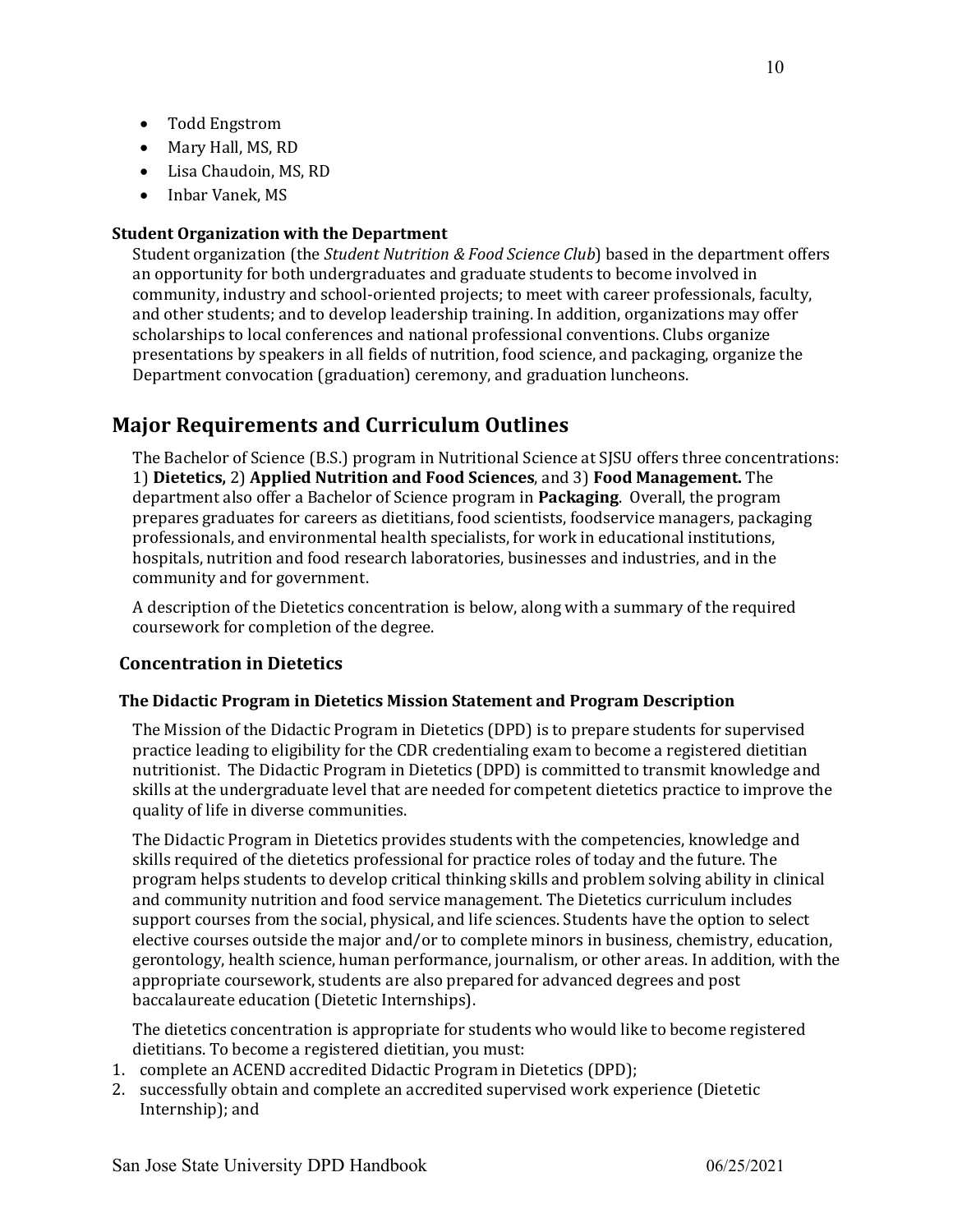<span id="page-10-0"></span>3. take and pass a national registration examination.

The DPD program at SJSU is accredited by the Accreditation Council for Education in Nutrition and Dietetics (ACEND) of the Academy of Nutrition and Dietetics (AND), 120 S. Riverside Plaza, Suite 2190, Chicago, IL 60606-6995; phone: 312-899-0040; http://www.eatrightPRO.org/ACEND

#### **DPD Program Goals**

**Program Goal #1**: The program will prepare graduates to be competent for entry into supervised practice or other post-graduate programs through quality educational offerings

- ◆ *Objective 1*: The program's one-year pass rate (graduates who pass the registration exam within one year of first attempt) on the CDR credentialing exam for dietitian nutritionists is at least 80%.
- Objective 2: Fifty percent (50%) of program graduates will apply for admission to a supervised practice program prior to or within 12 months of graduation.
- ◆ *Objective 3*: Forty percent (40%) of program graduates are admitted to a supervised practice program within 12 months of graduation.
- ◆ *Objective 4*: Supervised practice program directors will rate their overall satisfaction with the graduate's preparation for supervised practice as at least 3.0 on a 5.0 scale for at least 70% of the graduates.
- ◆ *Objective 5*: At least 80% of program students complete program/degree requirements within three years (150% of the program length).
- ◆ *Objective 6*: 80% of graduates will receive a rating of satisfactory or above in the academic preparation and overall performance evaluation by the field experience supervisors.

**Program Goal #2**: The program will prepare graduates to be multi-culturally competent through experiential learning experiences and contribute to improving the quality of life in diverse communities.

- ◆ *Objective 1*: At least 50% of graduates who complete the requirements of the dietetics program indicate they can work effectively with culturally diverse populations in a variety of settings.
- ◆ *Objective 2*: At least 50% of graduates will have participated in a global experience through educational offerings to gain intercultural perspective.

#### *Outcomes data is available upon request from the DPD Director.*

Graduates of the Didactic Program in Dietetics will be prepared to:

- 1. To obtain a critical understanding and the ability to apply theoretical and scientific knowledge from the sub-disciplines in nutrition.
- 2. To effectively communicate the essential theories, scientific applications, and ethical considerations related to the discipline.
- 3. To identify global, social, environmental, and/or cultural issues related to the discipline for diverse populations.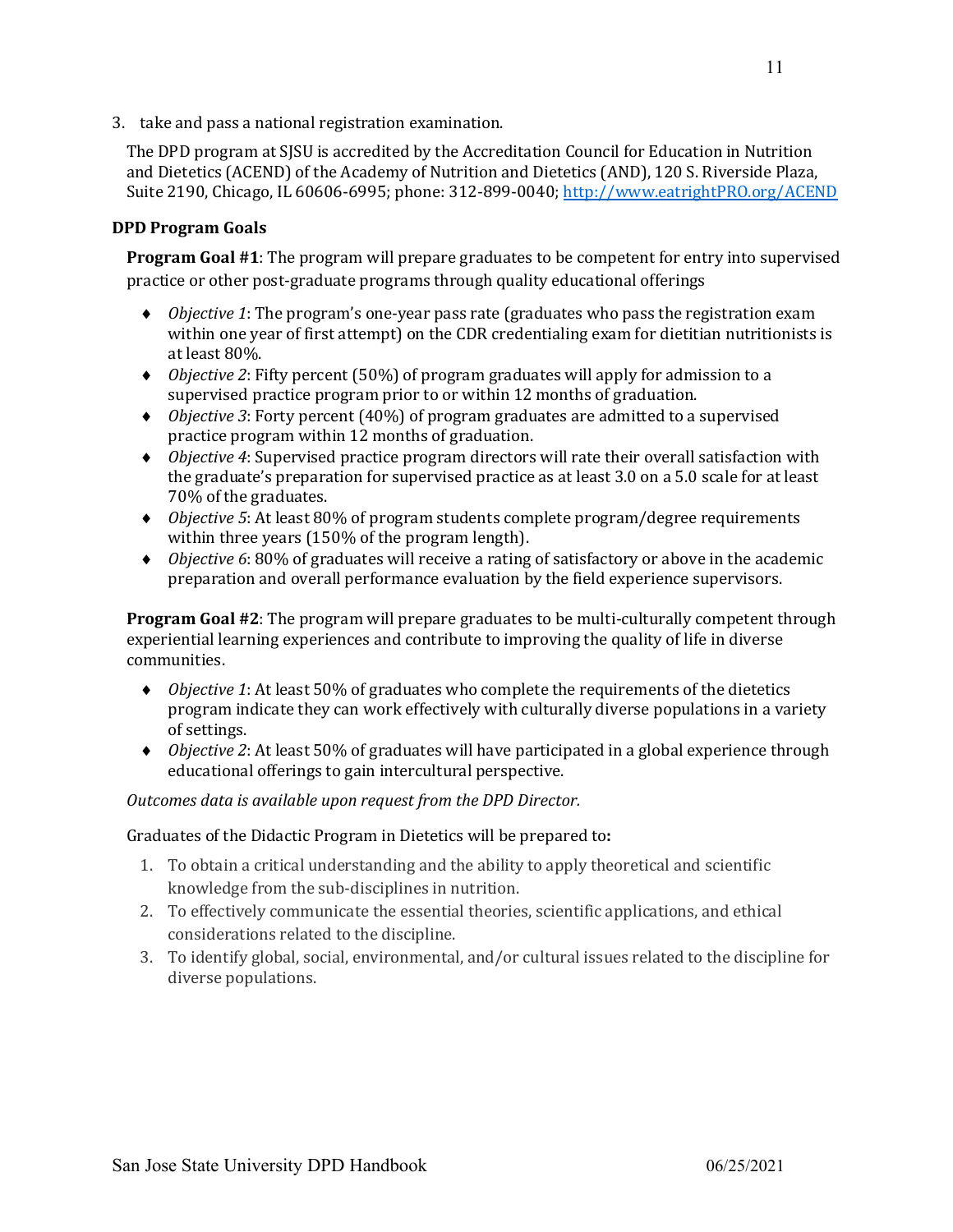## <span id="page-11-0"></span>**Didactic Program in Dietetics (DPD) Policies and Procedures**

### **Applying to the Dietetics Concentration**

 Students who are interested in becoming a Registered Dietitian Nutritionist must apply to the Dietetics concentration to meet the accreditation requirements. The Department of Nutrition, Food Science and Packaging requires prospective Dietetics concentration students to apply to the program after completing at least <u>one semester</u> of courses at SJSU and meeting the following prerequisites:

- Cumulative SJSU GPA of 3.0 or better
- "C" or better grade in Chem 1A and
- "C" or better grade in a NUFS course taken at SJSU

 Students generally start in the Applied Nutrition and Food Sciences Concentration. Then they must apply to the Dietetics concentration by submitting a change of major form, for more information and instructions visit <u>Change of Major to the BS Nutritional Science/Packagin</u>g Degree. Applications to the concentration in Dietetics are accepted twice a year (January and June).

#### **Declaration of Intent**

- The standardized initial document given as a contract with list of classes required for successful completion of the Didactic Program in Dietetics (DPD) Program.
- Students may apply for Dietetic Internships in their **last** semester while completing the DPD courses and/or graduation with a Declaration of Intent.
- **•** Please note that all transcripts from non-SJSU institutions (community colleges, CSU's, UC's) need to be OFFICIAL. Only SJSU transcripts may be unofficial.
- Undergraduate students must submit their documents for transcript evaluation and Declaration of Intent a year before graduation. E.g. early in the fall semester when you register for NUFS 110A, after receiving C or better in NUFS 108A.
- Graduate students need to submit their documents for transcript evaluation and Declaration of Intent right after admission to the program.

#### **Verification Statement**

- A standardized document issued after successful completion of all listed DPD courses in the Declaration of Intent.
- An official transcript showing the grades received is required to issue the Verification Statement
- **Bachelor's** students will require an official transcript stating "Degree Conferred" with Dietetics concentration to issue Verification Statement.
- **Master's** students may use their undergraduate transcripts if still completing graduate classes.
- **•** All students completing the SJSU DPD will be issued a Verification Statement.

The Verification Statement is the final form you will need for this evaluation You will receive an electronic copy of this document to be used for each of the following:

- to submit to the internship training site
- for the RD exam
- to apply for AND membership
- for some state licensure /certificate (not required in California)
- for yourself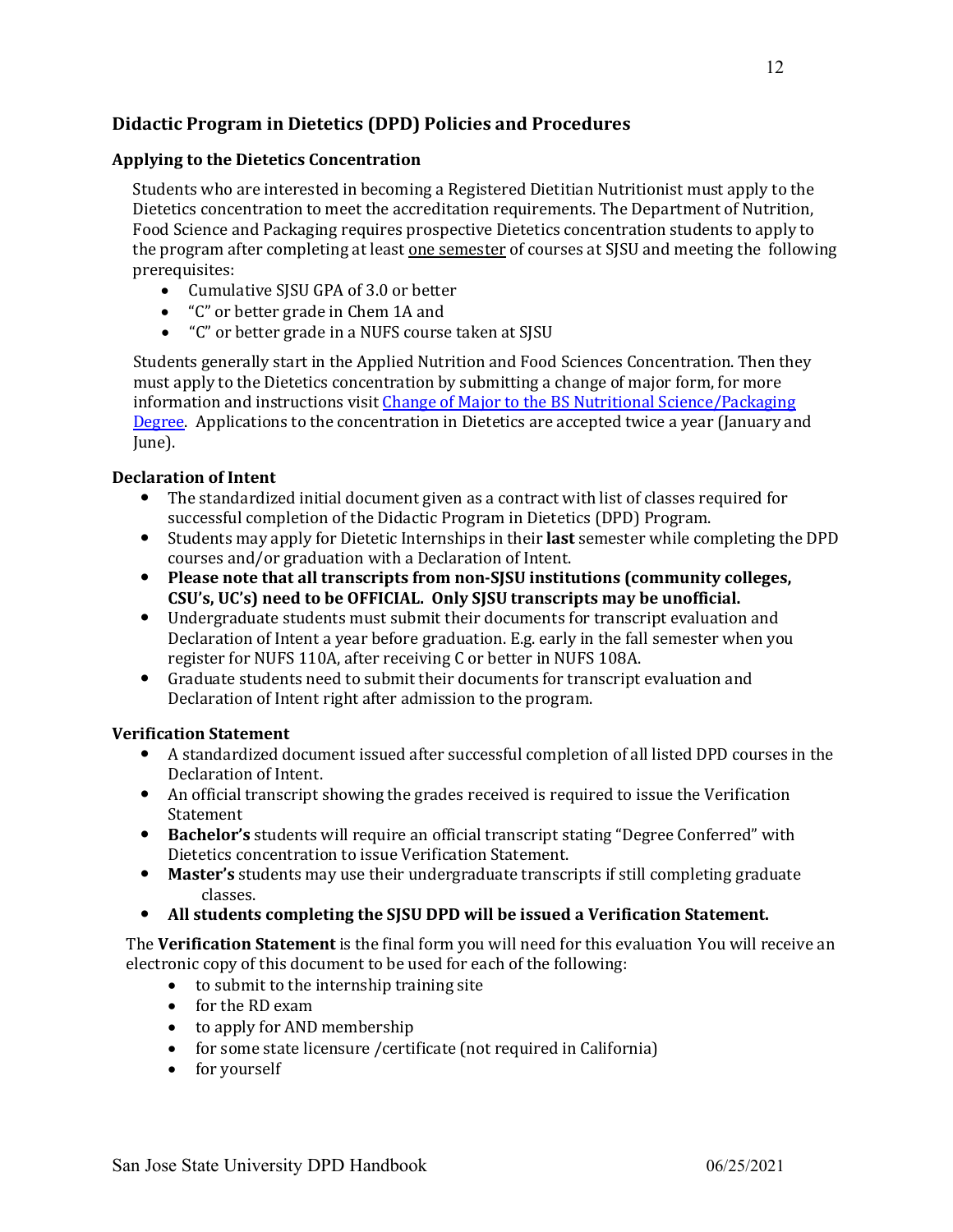#### <span id="page-12-0"></span> **SJSU Student Responsibilities**

- Students may do the support courses listed in the DPD course requirements advising sheet at Community Colleges as long as the classes articulate and are equivalent to courses offered at San Jose State University. These courses are all below 100 level and also include NUFS 8 Nutrition for Health Professions. Please refer to **www.assist.org** for more information on articulation.
- All major requirements listed in the DPD advising sheet including Chem 132 Biochemistry and Chem 132 (L) Biochemistry Lab must be taken at San Jose State University (SJSU)
- Students may not transfer more than two DPD major courses from other four year colleges to be eligible for the DPD Verification Statement from SJSU.
- SJSU Department of Nutrition, Food Science and Packaging program requires a 7-year recency from the date of transcript evaluation on all science based support courses and DPD courses. Students will be required to repeat courses older than 7 years.

### **Appendix A.** Instructions for DPD Transcript Evaluation

 **Appendix B.** Instructions for Dietetic Technician (DT) Pathway for SJSU Students

#### **Dietetic Internship Applicant Responsibilities**

Most DI Applicants Must Complete a 2-step Process

- Application Phase on Dietetic Internship Centralized Application System (DICAS)
- Computer Matching Phase on D&D Digital

#### **Application Phase:**

- Obtain current application materials from DI's at least 6 months prior to the computer match in April and November
- GRE's may be needed
- Request letters of recommendations from faculty/employers at least two months prior to application deadline
- Obtain Declaration of Intent or Verification Statement from the DPD Director
- Start the DI application on Dietetic Internship Centralized Application System (DICAS)
	- o https://portal.dicas.org
- You will also need to mail postmarked by the deadline date, a copy of the official transcript from each college and university you have attended to the following address:

 DICAS Transcript Department

PO Box 9118

Watertown, Massachusetts 02472

Remember:

- Send DICAS request to faculty/employers from whom you are requesting letters of recommendation
- Send DICAS request to DPD Director early ( $2<sup>nd</sup>$  week of January or  $2<sup>nd</sup>$  week of Aug) to verify the Declaration of Intent or Verification Statement
- The DPD Director will need your most recent transcript to verify you on DICAS

#### **Computer Matching Phase**

- Applicants must register on the **D&D Digital Web site**, pay the \$55.00 computer matching fee with a credit card and submit their prioritized list of selected dietetic internships online to D&D Digital before the designated deadline dates (Refer to Dates for the Computer Matching Process for each appointment period).
- Applicants should call D&D Digital prior to the deadline if they do not receive an e-mail with login information.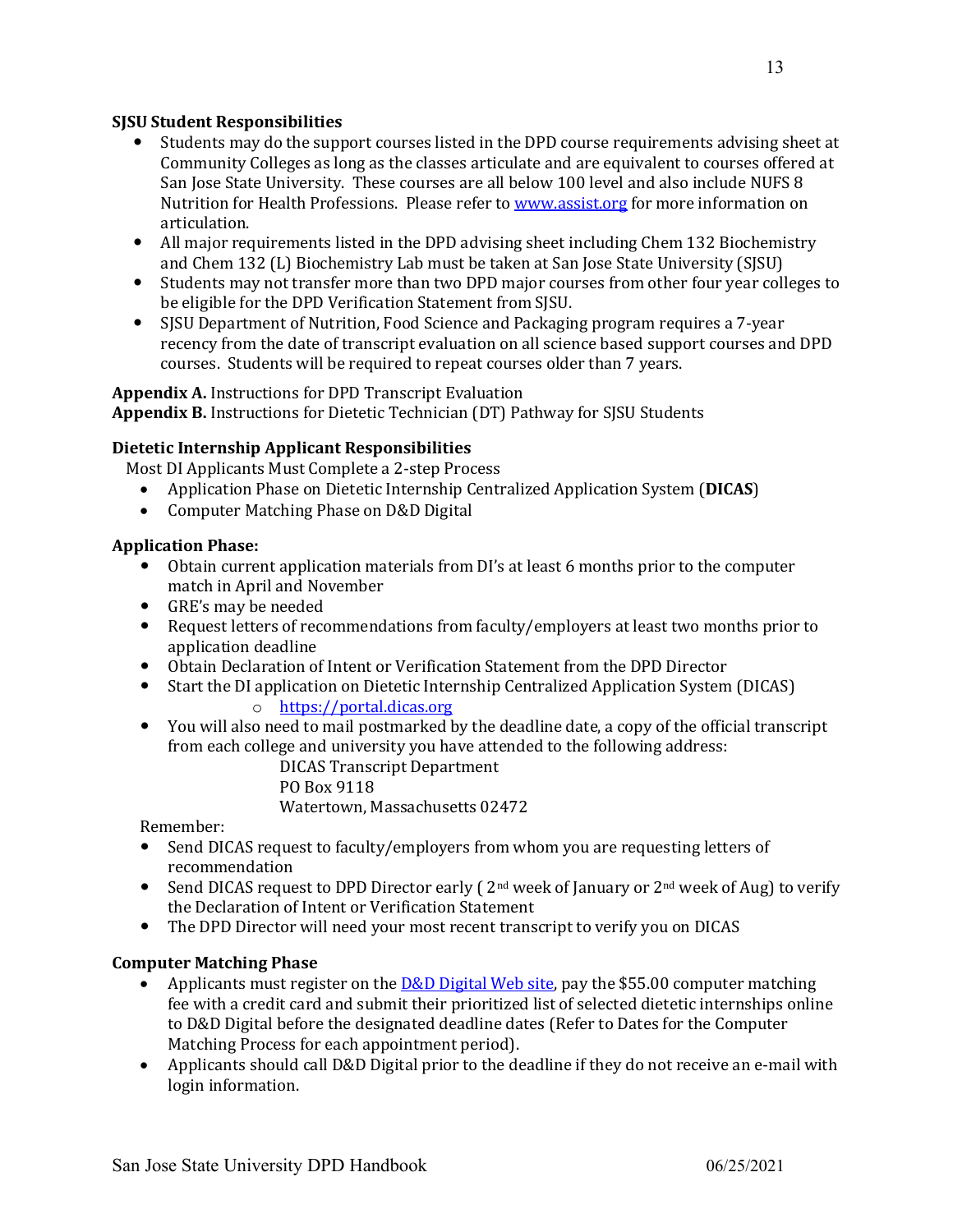<span id="page-13-0"></span>• Each Applicant must register for matching with D & D Digital to create / modify their prioritized list of DI Internships for matching. http://www.dnddigital.com/

#### **The Dietetic Internship**

The Dietetic Internship is a formalized post-baccalaureate educational program sponsored and usually administered by a hospital or medical school and accredited by the Accreditation Council for Education in Nutrition and Dietetics (ACEND) of the Academy of Nutrition and Dietetics (AND). Internship programs are designed to provide individual and supervised experience in order to meet the qualifications for practice as a Registered Dietitian. Students can apply for either an external internship or an internal internship.

#### *External Dietetic Internships*

The NuFS Department maintains a current file on external dietetic internship programs and provides advising and assistance to students who wish to apply. (The majority of dietetic internships offered throughout the country average one year in duration.)

#### *Internal Dietetic Internships*

The Department offers a seven-month (1200 hour) supervised dietetic internship for those students wishing to complete a field experience to qualify for the registration examination administered by the Commission of Dietetics Registration (CDR) of the Academy of Nutrition and Dietetics (AND). San Jose State's Dietetic Internship is accredited by the Accreditation Council for Education in Nutrition and Dietetics (ACEND) of the Academy of Nutrition and Dietetics (AND), 120 South Riverside Plaza, Suite 2190, Chicago, IL, 60606-6995, (312) 899-4876 (http://www.eatrightPRO.org/ACEND). Internship placement sites are located in the greater SF Internship please visit <u>http://www.sjsu.edu/nufspkg/programs/dpd/index.html</u> Bay Area. For application requirements and additional information on the SJSU Dietetic

#### **Careers in Dietetics**

A variety of careers is available to graduates completing a dietetics concentration. Some jobs in the field of nutrition require having R.D. status (indicated with an \*.) Places where you can work with this concentration:

#### *Hospital*

Administrative Dietitian\* Clinical Dietitian\* Patient Education Manager\*

### *Industry-Food Company*

 Research and Development Public Relations and Sales

#### *Media Spokesperson*

#### *Private Practice*

*Health Related* Athletic Training/Sports Nutrition Wellness Programs Health Clubs

 *Government/Volunteer/Private Agency* Nutrition Education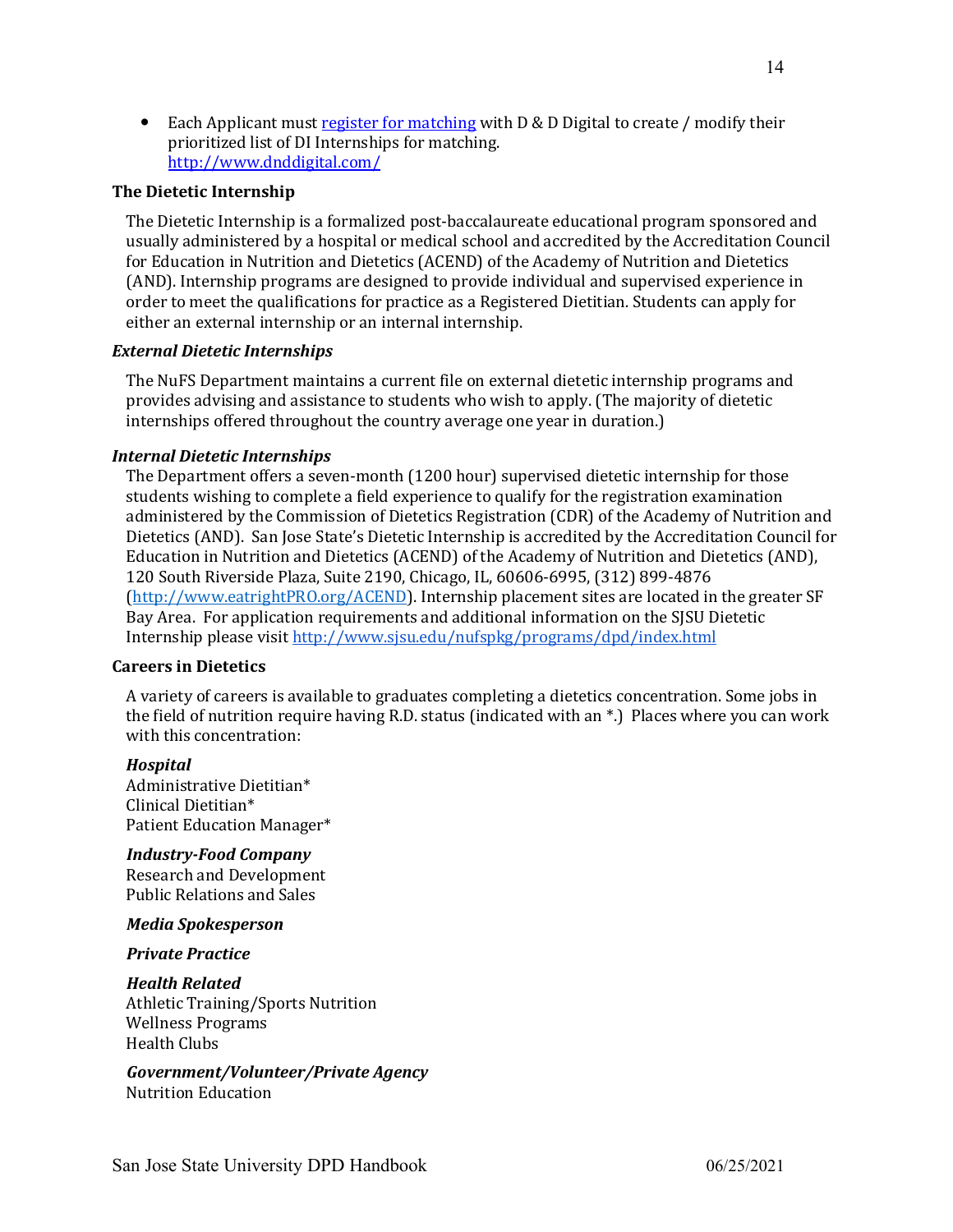<span id="page-14-0"></span> School Districts – Nutrition Education Women, Infants, and Children Programs Correctional Facilities

#### *Foodservice Management*

 Food and Beverages Schools and Hospitals Restaurant-Managerial Convention Centers Industry

## **Advisement and Program Planning**

#### **Planning of Student Programs**

 The Department of Nutrition, Food Science and Packaging at SJSU offers an outline of curricula that should be followed by students each semester. In addition, students should consult an advisor in the Department of Nutrition, Food Science and Packaging when planning their programs of study and selecting courses. In order to help students choose their program of study, an advising day is held each semester and summer. In addition, Professionalism in NuFS and Pkg (NuFS 31) provides career speakers and background information on each major and emphasis. New students should have their programs approved by departmental advisors during orientation before registration. Major and minor requirements are approved by the student's advisor and the chair of the department. Information on advisors and advising day dates are available from the Department of Nutrition, Food Science and Packaging office (408) 924-3100.

#### **Change of Major Objective**

  Students wishing to change their major to Nutritional Science must obtain a *Change of Major* Form from the department in which they are currently majoring or from Undergraduate Studies office. The form requires the signature of the Chair of the Department of Nutrition, Food Science and Packaging. The completed form needs to be returned to the Office of Admissions and Records. The change of objective is not official until the completed form is on file. The Nutrition, Food Science and Packaging Department would appreciate it if the incoming student would ask for their file when leaving their old major and bring it to the NuFS department in order to assure continuity of the student's records.

#### **Assessment of Student Learning**

 Assessment of prior learning and credit toward program (DPD) requirements are decided based on curriculum articulation agreements with other colleges/universities. If there are no articulation agreements then an analysis of the course description, prerequisites and number of semester or quarter units/credits is noted and a decision is made by the DPD Director. For international students, an international transcript evaluation by a creditable organization is required for the transcript evaluation involved in completing a Declaration of Intent form for the students.

All DPD courses are given a letter grade from A+ to F except for NUFS 192 Field Experience course where students receive a Credit/No Credit grade. The course catalog course descriptions indicate prerequisite requirements and often times a minimum grade of a "C" is required before one can progress to the next course in the sequence. For example, in order to progress to enrolling in NuFS 108A Nutrition and Metabolism the student must complete the prerequisites of NuFS 106A Human Nutrition in the Life Span with a minimum "C" grade, Chem 132 Biochemistry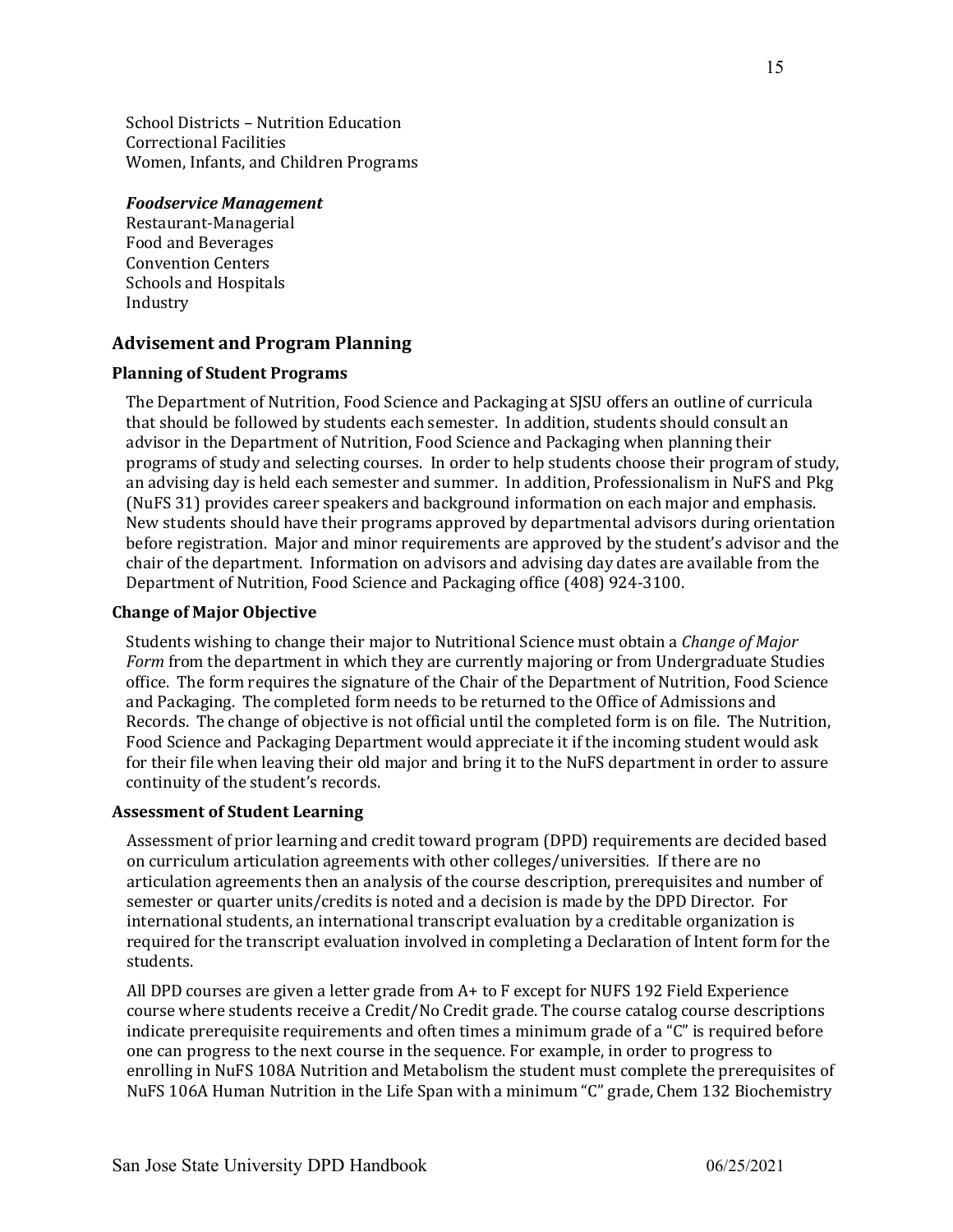<span id="page-15-0"></span> with a "C" grade, as well as the junior writing course for health professions majors HPrf 100W and Biol 66 Physiology. If the student doesn't achieve the minimum "C" grades in NuFS 106A and Chem 132 they can retake the courses to improve their grade or be counseled to change majors and move from the Dietetics concentration to pursue Applied Nutrition and Food Sciences concentration or Food Management concentration offered within the department; all of which do not require biochemistry. Please see appendix for DPD Advisement sheet, course listings and suggested 4-year plan for completion of DPD program.

The program outcomes data is available upon request and the Annual Program Assessment Reports are available on the University website at: http://www.sjsu.edu/gup/ugs/faculty/programrecords/CHHS/NUFS/index.html

### **Retention and Remediation**

 Advisement is provided by the DPD Director as well as graduate student peer advisors and other full time faculty in the department. Office hours are posted by the Department Office door and those of the graduate student peer advisors are also posted on the website. Student learning assessment is continuously reviewed and those students not reaching the expected benchmarks are counseled, offered remediation and advised regarding the most appropriate course for them.

 Non-Discrimination and Equal Opportunity Student recruitment and admissions to the Didactic (CSU) policies, procedures and practices which comply with state and federal laws and regulations ensuring nondiscrimination and equal opportunity. See SJSU catalog for non- discrimination policy and explanation of due process at Program in Dietetics (DPD) follow San Jose State University (SJSU) and California State University

 forms for dietetics from the online university application. Since the University is recently considered impacted, the admission criteria are very high: for transfer students 3.50 GPA. Change of major to Dietetics once admitted to SJSU requires a minimum GPA of 3.0 and completion of Chem1A with a grade of "C" or better and the best students are selected based on the target number of majors assigned. Rules are in place to limit a student's ability to change majors once they have completed 90 units (out of 120 units total for the dietetics concentration). At 90 units the student is required to file paperwork toward graduation progress. https://catalog.sjsu.edu/content.php?catoid= $2&$ navoid=117. There are no separate application

### **Disciplinary and Termination Procedures**

Disciplinary/termination procedures are covered in the university catalog. Faculty members are obligated to report all instances of academic misconduct to the Office of Student Conduct and Ethical Development at http://www.sjsu.edu/studentconduct/. The university handles notification of probation and disqualification for students falling below a 2.0/4.0 Grade Point Average (GPA). Students who wish to be reinstated need to show that they can achieve "B" grade work in relevant courses that have been identified as pertinent to their major.

#### **Web links:**

University Catalog: <u>https://catalog.sjsu.edu</u> University Admission Information: <u>https://www.sjsu.edu/admissions/</u> SJSU Policies and Procedures, Class Schedule, Final Exam Schedule: Department of Nutrition, Food Science and Packaging information: SJSU Articulation: http://info.sjsu.edu/home/artic.html https://www.sjsu.edu/classes/calendar/index.php http://www.sjsu.edu/nufspkg/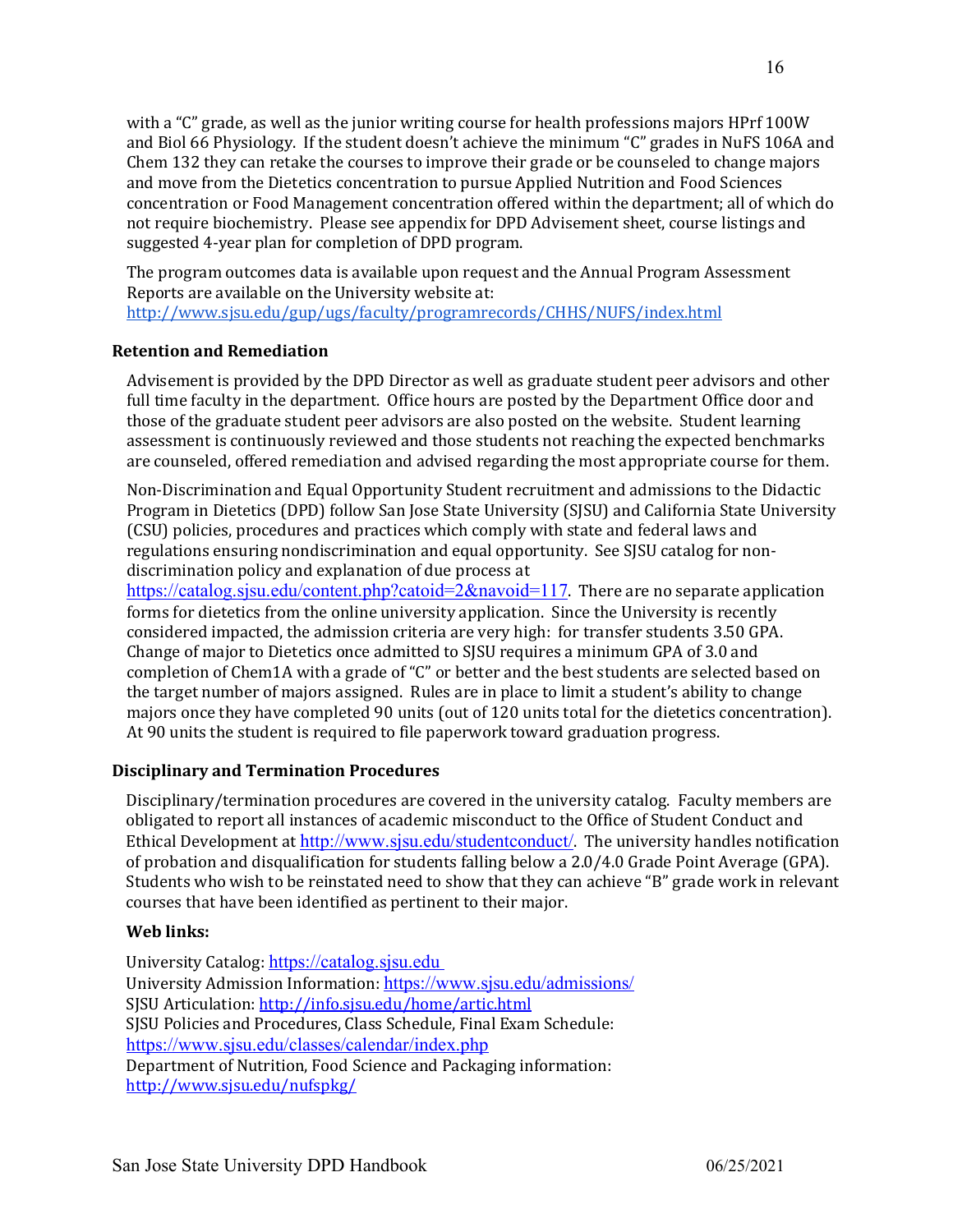#### <span id="page-16-0"></span> **Cost to Students**

#### *Application*

An application fee of \$60 is required for each new application filed. Students must pay the required State University Fee of \$3,898.00 per semester for full-time students and \$2,692.00 for part-time students (1.0-6.0 units). Graduate students pay \$4,615.00 for full-time students and \$3,109.00 for part-time students (1.0-6.0 units). The San Jose State University fee pays the costs of student services such as counseling, testing, student activities, housing placement, Health Services, and Student Financial Aid Administration. In addition, these fees cover some supplies and service costs of instruction and Instructional Resources. Other miscellaneous campus fees that must be paid each semester, regardless of number of units taken, include:

| <b>Student Association Fee</b>                 | \$96.00  |
|------------------------------------------------|----------|
| <b>Student Union Fee</b>                       | \$372.00 |
| <b>Facility Fee</b>                            | \$34.00  |
| Document Fee                                   | \$16.00  |
| Student Success, Excellence and Technology Fee | \$326.50 |
| <b>Mandatory Health Fee</b>                    | \$182.00 |

California residents are not charged tuition. Non-residents, however, must pay tuition of \$396 per semester unit *in addition to the above fees*. More information on tuition and living costs can be accessed at https://www.sjsu.edu/faso/docs/2021\_COA\_ugrd.pdf

#### *\*Costs subject to change.*

#### **Estimated DPD (Didactic Program in Dietetics) Costs**

 Estimated costs per semester:

| $$300-350$              |
|-------------------------|
| \$.55/mile              |
| \$35/Lab                |
| \$5-\$25/Activity class |
|                         |

Estimated One-Time Costs:

| Lab Coat                         | \$25 |
|----------------------------------|------|
| <b>DPD Transcript Evaluation</b> | \$25 |

#### *Financial Aid*

 Financial assistance is available in the form of grants, scholarships, fellowships, loans, and parttime employment (work study) for students who meet financial aid program eligibility requirements. Students who feel that they will not be able to pay for all of their educational costs are encouraged to apply for financial aid. For further information on financial aid, see the *SJSU* Catalog, the on-line catalog at http://www.sjsu.edu/faso/, or contact the Financial Aid Office, located in the Student Services complex on 9th & San Fernando Streets. Information is also available on the internet at www.sjsu.edu.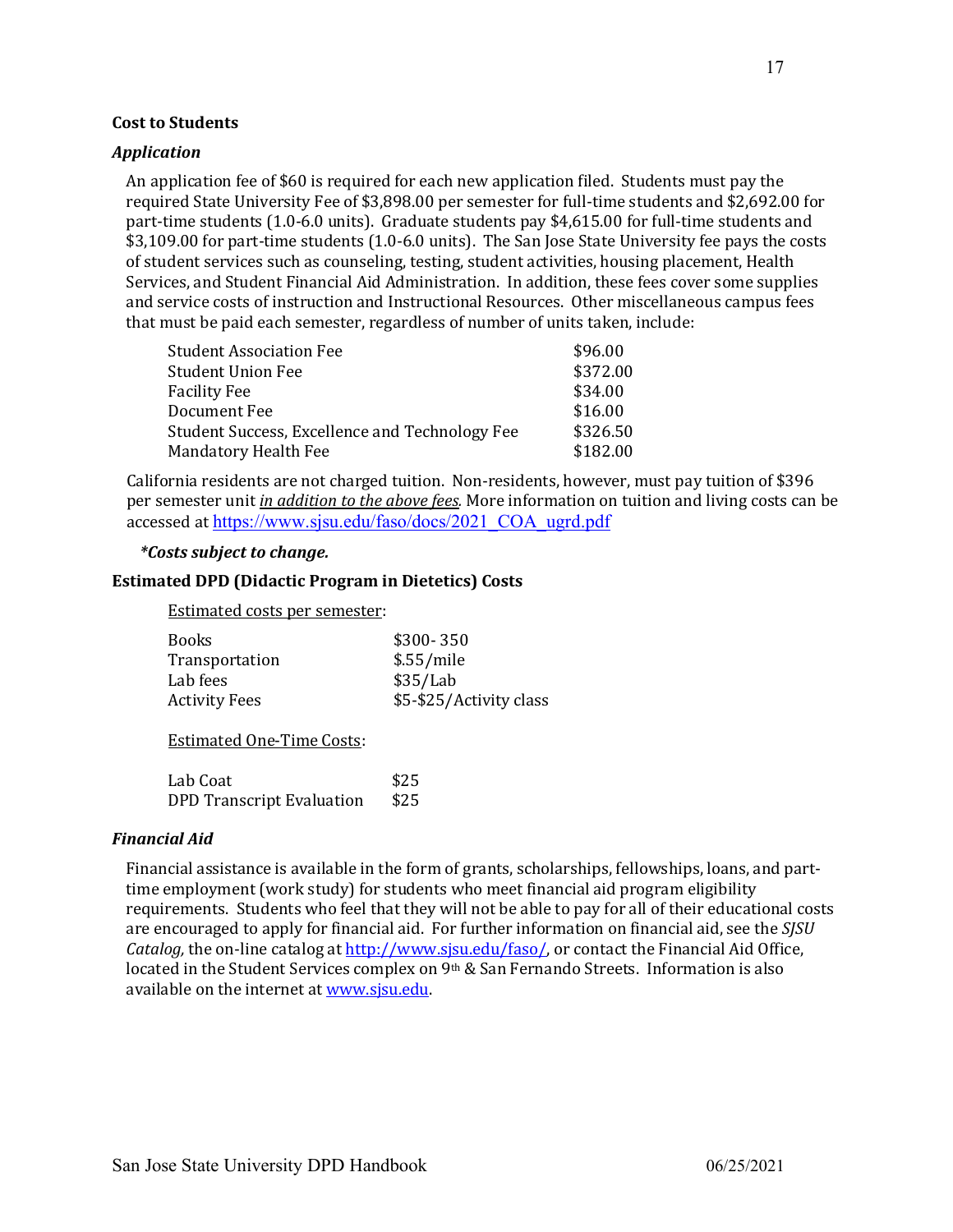#### <span id="page-17-0"></span>*Housing*

 There are a number of housing options to SJSU students who live on or near the campus. Residence halls, off-campus university apartments and privately-owned apartments and houses are all available to university students. In addition, most fraternities and sororities offer housing accommodations to their members. Joe West Hall is our largest resident hall at 12 stories high. It houses over 650 residents. West Hall provides many diversified living options including: Double and Triple occupancy rooms, suites, and Single Occupancy rooms. The cost for dormitories (including meal plans) is \$3082-\$3926 per semester.

 Spartan Village is a student complex of 58 two-bedroom furnished apartments with fully equipped kitchens. Laundry facilities are located on the premises. Each apartment houses four to six students of the same gender. The Spartan Village Community Room provides recreation and study areas, and the grounds include space for barbeques and volleyball. Security at the complex is provided by the University Police Department (UPD) and grounds are patrolled regularly by a UPD Public Safety Assistant.

The Campus Village is an exciting mixed-use project which includes new student housing for 2100 residents, faculty/staff housing, underground parking, recreational space, a computer lab, meeting rooms, retail space and the housing office. The new housing is designed to meet the needs of today's students who prefer suite and apartment style living options. Campus Village opened in August 2005. For additional information, contact the University Housing Services Residential Life Office at (408) 924-6160, write to the Director of Housing, One Washington Square, San Jose, CA 95192, or use the internet, <u>http://www.housing.sjsu.edu/</u>

#### *Library*

 The Dr. Martin Luther King, Jr. Library integrates the collections, services and staffs of two distinct, but major institutions: a major metropolitan university and a significant public library, creating one expansive resource center where everyone has access to a world of information. The Dr. Martin Luther King, Jr. Library is the first of its kind in the United States and a model of innovation for library services for the future.

The new 475,000+ square foot library includes eight floors plus a mezzanine and a lower level, seven-story atrium with skylight and seating for 3,600. The library houses a public art collection, a Library café, forty-two group study areas, four computer labs, eight special program and lecture rooms, and much more. The library serves 30,000 students, faculty and staff, 923,000 residents of San José, and opened August 2003.

#### *Choices*

 We have tried to give you an introduction to who we are and what we have to offer you. As you can see from reading this handbook your choices are wide within the major Nutritional Science. Perhaps you still have questions, or would like to make an appointment with one of our advisors. We'd like to meet you and help you attain your dreams and goals for a successful career. Let us hear from you. Our phone number is: (408) 924-3100.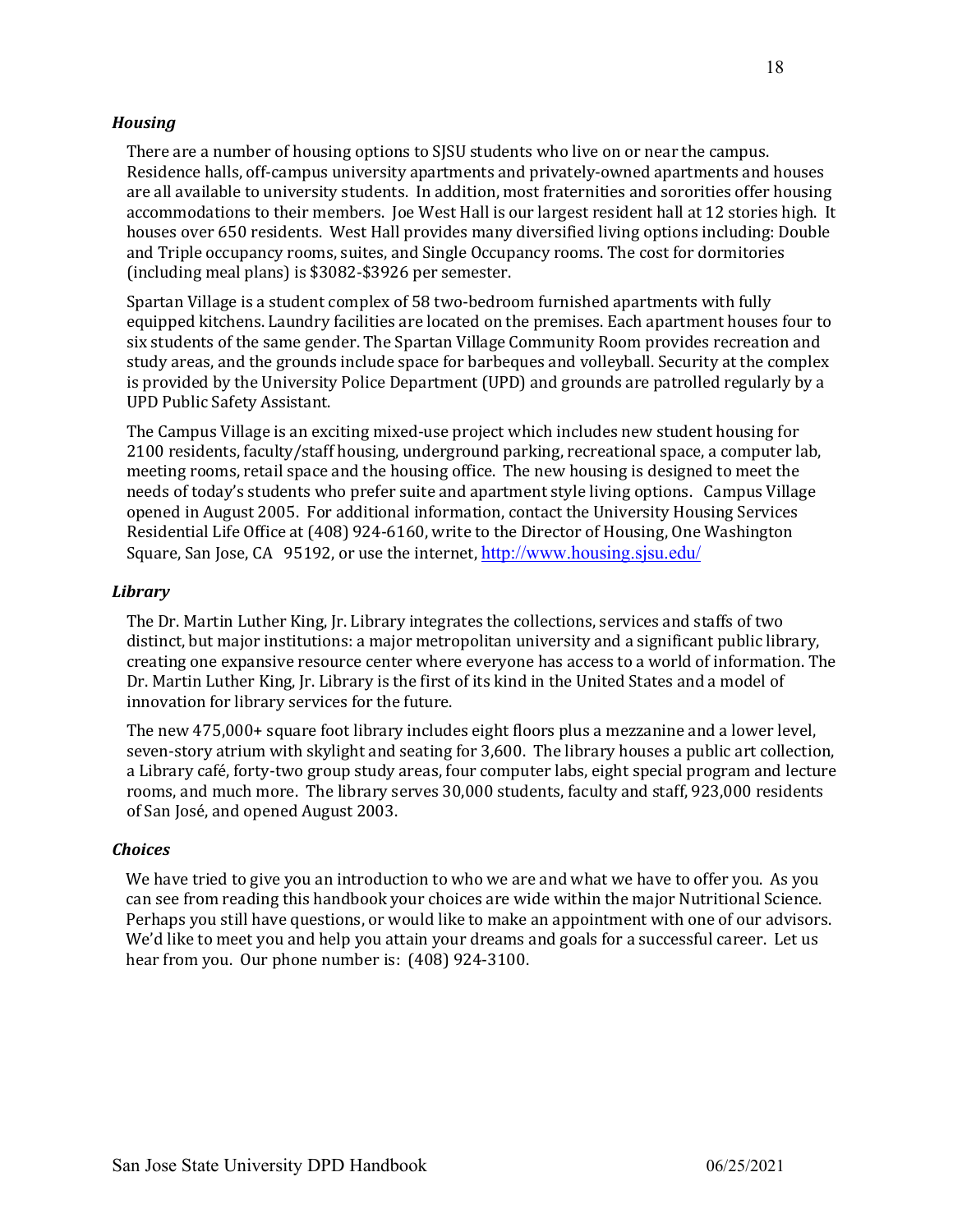#### <span id="page-18-0"></span>Complaints about the Didactic Program in Dietetics (DPD)

#### *Policy*

The DPD program at San Jose State University strives to uphold the ACEND accreditation standards. In the event that a student believes that there has been a violation of the ACEND accreditation standards, he or she should follow the procedure below.

#### *Procedure*

 Students who believe there has been a violation of the ACEND accreditation standards should follow these steps:

- 1. The student should first make an appointment with the DPD Director, Giselle Pignotti, PhD, RD to speak with her in person or by phone. In the event an appointment cannot be made in person or by phone, then another medium may be used as agreed upon between the student and the DPD director.
- 2. If a resolution cannot be made with the DPD director, or if on a rare occasion the student is not comfortable speaking with the DPD director in person, the student may request that the department chair be present to act as a mediator.
- 3. If no resolution is reached after steps 1 through 2, the student may initiate a final request to the Accreditation Council of Education in Nutrition and Dietetics (ACEND) directly. Students should follow the procedures outlined in the Grievance Policy and Procedure.

#### **Grievance Policy and Procedure (DPD)**

#### *Policy*

 On occasion a student enrolled in the Didactic Program in Dietetics (DPD) may view their treatment by a faculty and/or staff member as unjust or unfair. The following procedures offer guidance to the student for presenting their grievances, which will be filed.

#### *Procedure*

Students who have concerns about problems that arise in the classroom, instructor behavior or capricious grading practices should follow the basic steps below as well as read the University Policy for guidance on addressing these concerns.

- 1. The student should first make an appointment with the instructor of the course to speak with him/her in person, by phone, or another medium that is mutually agreed upon between the student and the instructor.
- 2. If a resolution cannot be made, or if on a rare occasion the student is not comfortable speaking with the instructor in person, the student may request that the DPD Director be present to act as a mediator. If the instructor is the DPD Director, the student should follow step #3.
- 3. If a resolution cannot be made with the presence of the DPD Director, the student may request that the person acting as department chair be present to act as a mediator.
- 4. If no resolution is reached after steps 1 through 3, the student may initiate a final request to the college Dean to whom the instructor reports by filling out the appropriate documents for the situation.

 Students are advised to read the University Policy and to read the additional details provided in the manual to ensure they fully understand the procedure prior to addressing their concerns. These policies are available on the Faculty Senate website under the Undergraduate Programs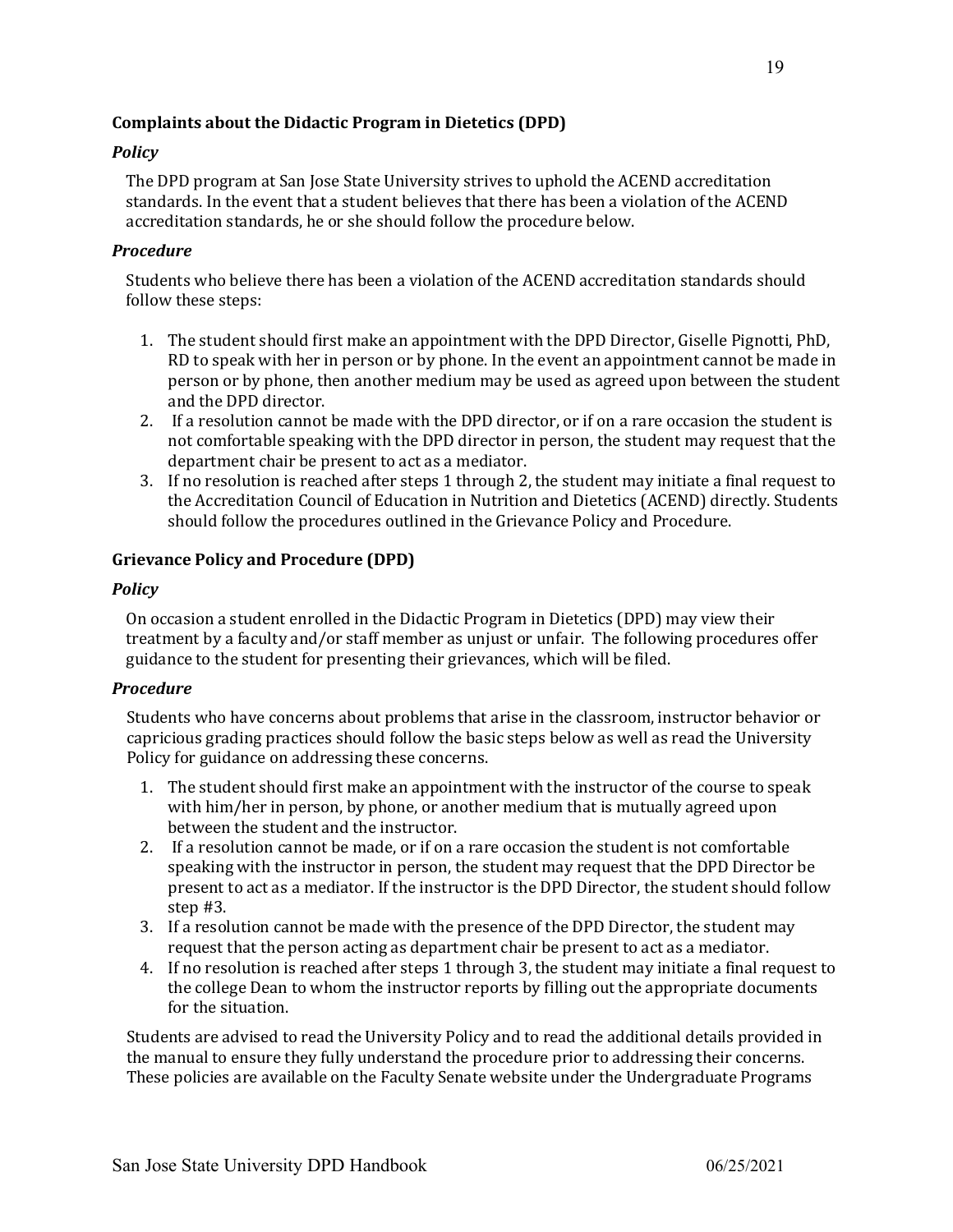<span id="page-19-0"></span> tab. See policies: S97-8 Student Fairness Committee; Grades and Grade Appeals: Student Grievances; Student Rights at http://www.sjsu.edu/senate/S97-8.pdf

 Students who feel they have been discriminated against should see the University Undergraduate Program Handbook for the procedure to follow to file a complaint. This information is available at http://www.sjsu.edu/hr/students/students\_harassment\_complaints/

 Students who feel the Didactic Program in Dietetics has violated the guidelines set by the Accreditation Council for Education in Nutrition and Dietetics (ACEND) should read the Complaints about the Didactic Program in Dietetics policy and procedures in this handbook.

### **ACEND Procedure for Filing a Complaint against Accredited Programs**

#### *Contact Information:*

Accreditation Council for Education in Nutrition and Dietetics (ACEND) of the Academy of Nutrition and Dietetics (AND), 

 120 S. Riverside Plaza, Suite 2190, Chicago, IL 60606-6995 Phone: 312-899-0040 http://www.eatrightPRO.org/ACEND

 The Accreditation Council for Education in Nutrition and Dietetics (ACEND) has established a process for reviewing complaints against accredited programs in order to fulfill its public responsibility for assuring the quality and integrity of the educational programs that it accredits.

 Any individual, for example, student, faculty, dietetics practitioner and/or member of the public may submit a complaint against any accredited or approved program to ACEND. However, the ACEND board does not intervene on behalf of individuals or act as a court of appeal for individuals in matters of admissions, appointment, promotion or dismissal of faculty or students. It acts only upon a signed allegation that the program may not be in compliance with the accreditation standards or policies. The complaint must be signed by the complainant. Anonymous complaints are not considered. Where a complainant has threatened or filed legal action against the institution involved, ACEND will hold complaints in abeyance pending resolution of the legal issues and the complainant is so advised.

- 1. ACEND staff forwards all written complaints to the ACEND chair within three weeks of receipt of the complaint.
- 2. If the ACEND chair determines that the complaint does not relate to the accreditation standards or policies, the complainant is notified in writing within two weeks of the Chair's review that no further action will be taken.
- 3. If the ACEND chair determines that the complaint may relate to the accreditation standards or policies, the complaint is acknowledged in writing within two weeks of the chair's review and the complainant is provided a copy of the process for handling the complaint.
- 4. At the same time as the complainant is notified, the complaint is forwarded to the program by express mail second day delivery for tracking purposes. The administrative officers of the institution or organization sponsoring the program, currently on file with ACEND, receive copies of the correspondence by first class mail. At the request of the complainant, the name of the complainant is "blocked out" within the body of the written complaint that is sent to the program.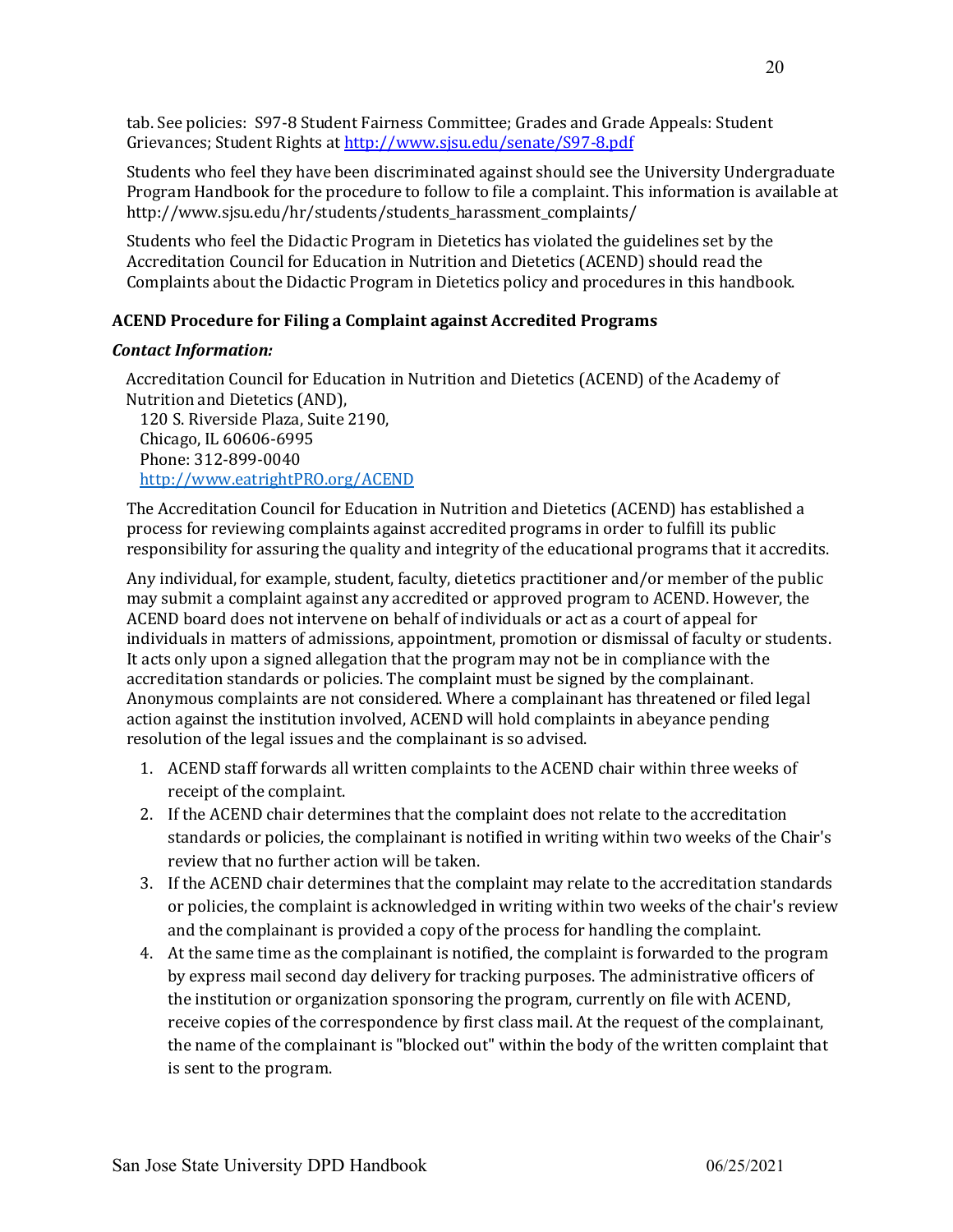- <span id="page-20-0"></span>5. The ACEND chair requests the program to conduct a preliminary investigation and submit a report addressing the relevant accreditation standards or policies postmarked no more than 30 calendar days from receipt of the notification, as documented by the record of second day delivery.
- 6. The ACEND chair may also request further information or materials relating to the complaint from the complainant, the institution or other sources.
- 7. The ACEND chair appoints a review committee to consider the complaint, along with all relevant information. The review committee recommends appropriate action to the ACEND board at its next scheduled meeting.
- 8. In determining the appropriate action, the ACEND board considers the complaint, materials relating to the complaint, the review committee's recommendation, if any, and additional evidence provided by the program, if any.
- 9. The ACEND board or the ACEND chair may determine that legal counsel is needed to address the complaint. Staff works with the ACEND board and legal counsel to identify a plan to address the complaint.
- 10. If the complaint is determined to be unsubstantiated or not related to the accreditation standards or policies, no action is taken.
- 11. If the complaint is substantiated and indicates that the program may not be in compliance with the accreditation standards or policies, appropriate action is taken, which may include, but is not limited to, scheduling an on-site visit of the program. If the complaint is substantiated and the ACEND board determines that the program is not in compliance with the accreditation standards or policies, the ACEND board may place the program on probation or withdraw accreditation or approval.
- 12. The program director and administration of the sponsoring institution are notified of the ACEND board's decision and action in writing within two weeks of the decision. The complainant is notified of the final decision and action when the reconsideration and appeals process expires.
- 13. The program has the right to request the ACEND board to reconsider a decision to place the program on probation or to withdraw accreditation or approval.

## **Protected Health/Proprietary and Social Media Policy**

### *Summary:*

Patient privacy and confidentiality are professional responsibility of all healthcare providers. Respect for privacy and confidentiality of patients gives them the dignity as individuals and is important for their moral worth. The Health Insurance Portability and Accountability Act of 1996 (HIPAA) was passed to protect a person's privacy and confidentiality in regards to their health information. The Department of Health and Human Services (HHS) and its Office for Civil Rights enforces:

- The HIPAA Privacy Rule, which was implemented in 2003 and protects the privacy of individually identifiable health information and monitors the compliance issues and sets civil money penalties in cases of violations.
- The HIPAA Security Rule sets national standards for the security of electronic protected health information.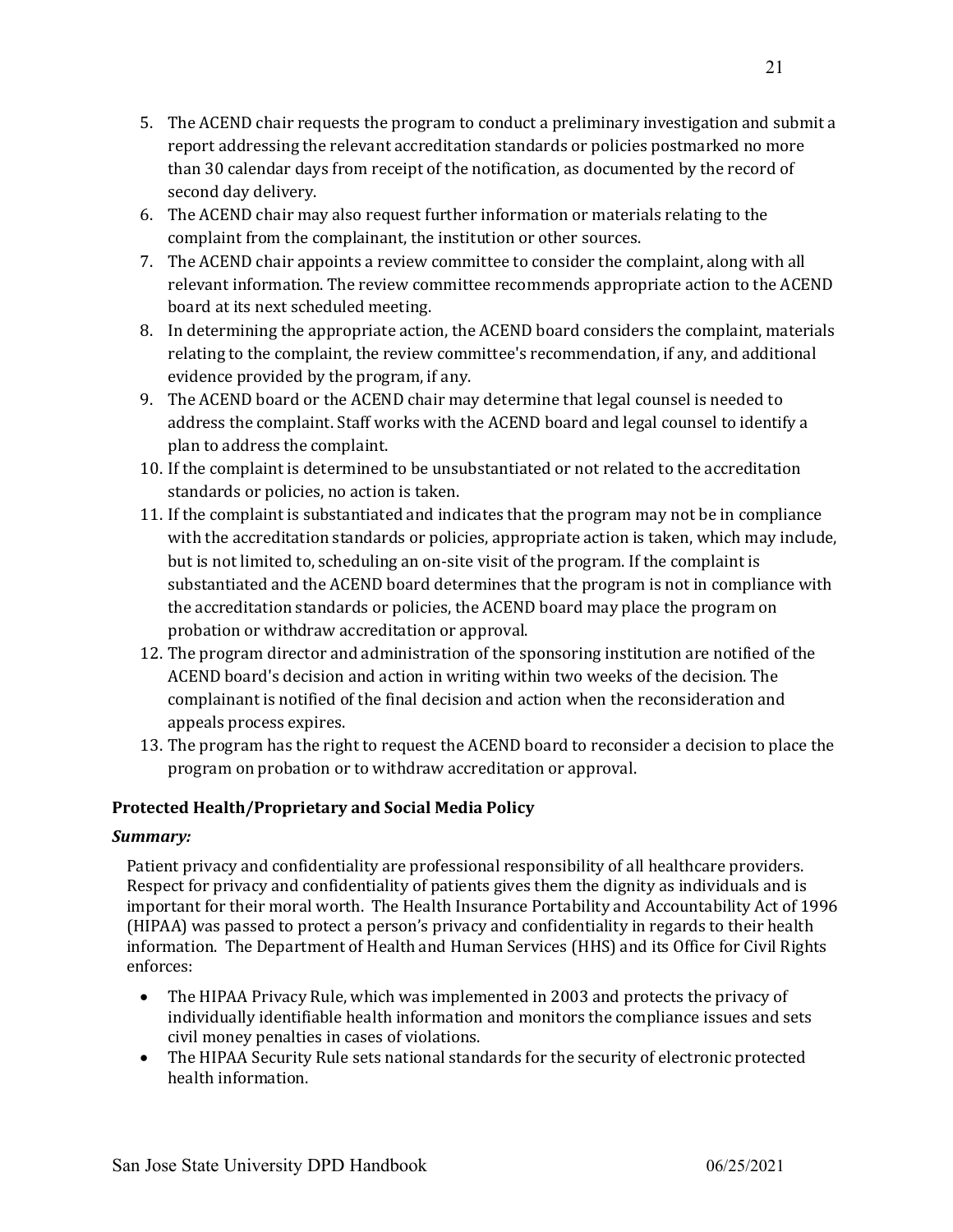<span id="page-21-0"></span> • The HIPAA Breach Notification Rule requires covered entities and business associates to provide notification following a breach of unsecured protected health information (HHS.gov, 2014).

The Didactic Program in Dietetics (DPD) program and the Dietetic Internship (DI) at San Jose State University (SJSU) are accredited programs by the Accreditation Council of Education in Nutrition and Dietetics (ACEND). The Academy of Nutrition and Dietetics (AND) has published written policies specifying Code of Ethics, and Standards of Practice for all dietetics professionals working in the United States, in addition to an Ethics Committee that serves as the disciplinary committee monitoring all reported violations (AND, 2014).

 The presence of social media in student lives and the need to abide by the HIPAA regulations has been a cause of concern for most healthcare professionals and educators. The following social media policy reiterates the ethical code of conduct as specified by AND and the HIPAA Privacy Rule.

## *The Protected Health/Proprietary and Social Media Policy*

 For the purpose of this policy, social media was identified to include any website or forum that allows for the open communication on the internet including, but not limited to social networking sites (LinkedIn, Facebook), micro-blogging sites (Twitter, Tumblr, Pinterest), blogs (WordPress, including personal), wikis (Wikipedia), social bookmarking (Delicious), and video and photosharing websites (YouTube, Flickr, Instagram, SnapChat).

The policy stipulates that in general, dietetic students working as volunteers, paid employees or dietetic interns should think carefully before posting online.

- Students should carefully consider the risks and rewards with respect to each posting and should remember that any conduct, online or otherwise, that negatively or adversely impacts the job performance or conduct, the job performance or conduct of other co- workers or adversely affects clients, customers, colleagues or associates of SJSU and/or the intern's supervised practice training site may result in disciplinary action, up to and including termination.
- Despite privacy policies, students cannot always be sure who will view, share or archive the information and they should use their best judgment and exercise personal responsibility when posting to social media websites.
- Students should not use social media during working hours or on equipment provided by the supervised practice site unless such use was work-related or authorized by a preceptor/employee.
- Where applicable law permits, SJSU and the supervised practice training site reserves the right to monitor the students or intern's use of any social media and take appropriate action with respect to inappropriate or unlawful postings.
- Employees should note that this provision is not meant to interfere or prohibit interns from engaging in concerted protected activity, which is lawful under Section 7 of the National Labor Relations Act (NLRA). In monitoring social media, SJSU and the supervised practice training site will not in any way interfere with any intern rights under Section 7 of the NLRA.
- The policy also asked students to be fair and respectful to co-workers, clients, customers, colleagues, preceptors and other individuals who may work on behalf of SJSU and the supervised practice training site.
- Any online behavior should be consistent with AND, SJSU and the supervised practice training site's policies and practices with respect to ethics, confidential information, discrimination and harassment.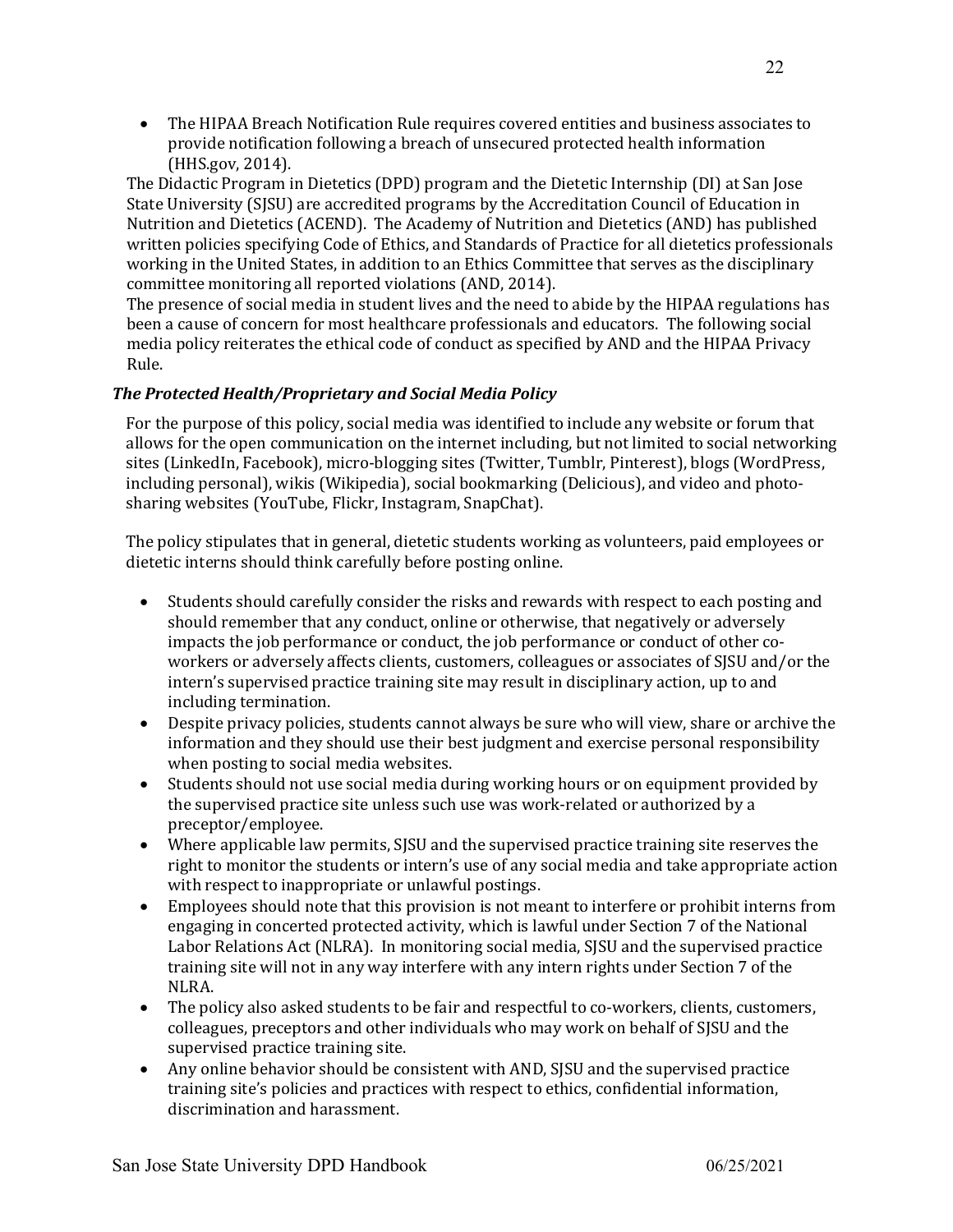- <span id="page-22-0"></span> should not engage in any online conduct that would not be acceptable or appropriate in the • Because online tone can be interpreted in different ways by readers, students/interns workplace.
- If a student decides to post complaint or criticism, then he/she should avoid using any statements, photographs, video or audio that may be viewed as malicious, obscene, threatening, harassing or abusive of co-workers, clients, customers, colleagues, preceptors or other individuals that work on behalf of or are associated with SJSU or the supervised practice training site.
- Students need to consider the value of linking websites, liking, friending, following and endorsing and the message that may be conveyed to their audience.
- It is strongly discouraged to "friending" of patients on social media websites. Students volunteering or working in healthcare settings should not initiate or accept friend requests except in unusual circumstances such as the situation where an in-person friendship predates the treatment relationship.
- Write in the first person. Where your connection to the SJSU DPD or the healthcare setting is apparent, make it clear that you are speaking for yourself and not on behalf of the agencies. In those circumstances, you should include this disclaimer: "The views expressed on this Consider adding this language in an "About me" section of your blog or social media profile. [blog; website] are my own and do not reflect the views of the SJSU DPD or my employer."

### **Insurance and Liability**

The university catalog (http://www.sjsu.edu/gup/syllabusinfo/) covers withdrawals and refund of tuition and fees policy, scheduling and program calendar (<u>https://catalog.sjsu.edu/</u>), including vacations and holidays, protection of privacy of student information (http://www.sjsu.edu/studentconduct/students/studentprivacy/), access to personal files, and access to student support services such as the health center, counseling, financial aid, the disability resource center, and the writing center (http://www.sjsu.edu/gup/syllabusinfo/). The state of California is self-insured and therefore students are not required to take a separate insurance for professional liability and also for travel purposes of field trips, and other assigned areas.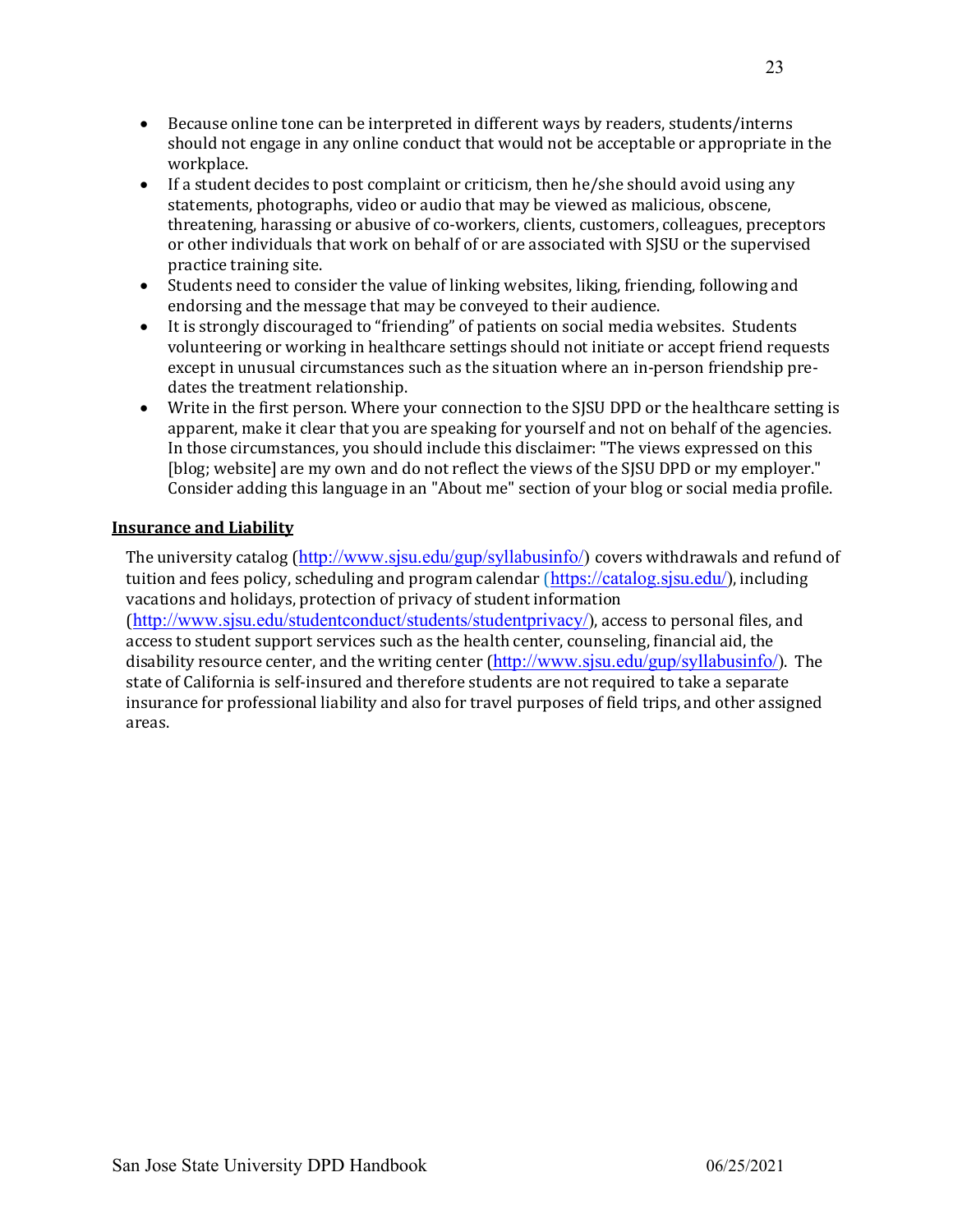## **APPENDIX A. INSTRUCTIONS FOR DPD TRANSCRIPT EVALUATION**

<span id="page-23-0"></span>San Jose State University Department of Nutrition, Food Science & Pkg Associate Professor and DPD Director San Jose State University Dr. Giselle Pignotti, PhD, RD

**Didactic Program in Dietetics (DPD)** Giselle.Pignotti@sjsu.edu

## *Students who have received their Bachelor's or Master's degrees from other universities need to be accepted in the SJSU Master's program for DPD transcript evaluation.*

- 1. Collect copies of official transcripts of community colleges, colleges, and universities which you have attended.
- 2. You may use an unofficial SJSU transcript, website printout of courses taken and grades received from SJSU for the Declaration of Intent.
- 3. Complete the Declaration of Intent Form and DPD coursework checklist.
- 4. Attach a check for \$25 made payable to **SJSU**
- 5. Submit a complete set of transcripts, declaration of intent form, DPD coursework checklist, and check as one packet to the NUFS department.
- 6. Allow approximately two weeks for the evaluation and preparation of Declaration of Intent / Verification Statement.

#### **DPD Documents**

- 1. The **Declaration of Intent** is the first document issued upon transcript evaluation by the DPD Director. The **Verification Statement** is the last document issued upon graduation.
- 2. You may use Declaration of Intent for all internship applications. However, when you have completed all the courses listed on the Declaration of Intent, you should request that the final Verification Statement to be issued to you. No additional fee is required. During summer breaks, please allow 6 weeks.
- 3. When requesting the final Verification Statement, you need to provide your **official SJSU transcript**. Note that official transcripts are required for all courses completed outside of SJSU ie. Community Colleges etc.
- 4. Please verify that your official transcript states **Degree Conferred** with concentration in **Dietetics** before requesting the Verification Statement.
- 5. Verification Statement is the final form you will need for this evaluation. You will receive an electronic copy of this document to be used for each of the following:
	- a) To submit to the Internship training site
	- b) For the R.D. exam
	- c) To apply for AND membership
	- d) For some state license/certificate (Not required in California)
	- e) Others

Associate Professor and DPD Director

(408) 924-3108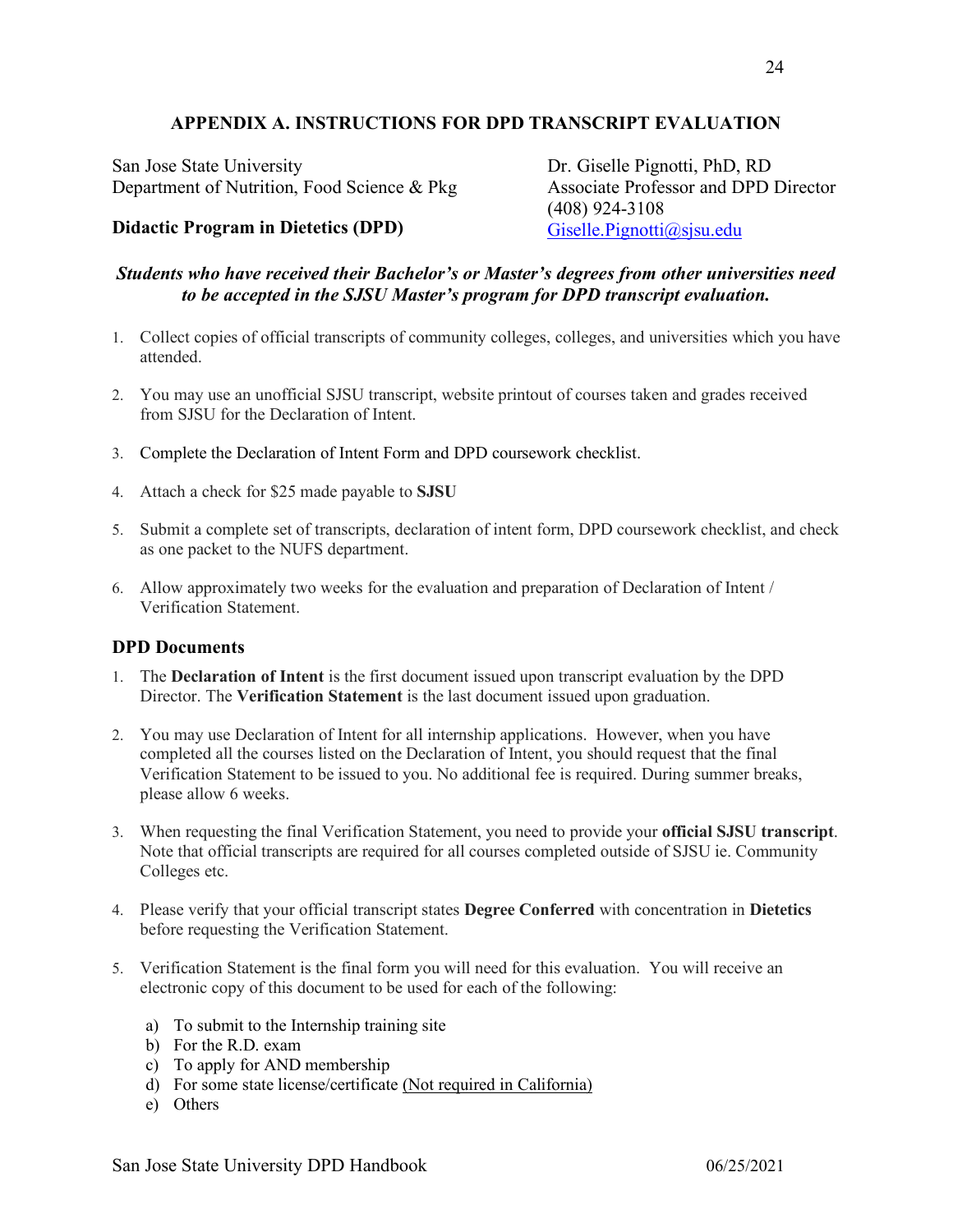#### **ADDITIONAL INSTRUCTIONS FOR FOREIGN TRANSCRIPT EVALUATION**

 1. First, get your transcripts evaluated by one of the CDR-approved Foreign Degree Equivalency Validation Agencies preferably:

#### *World Education Services, Inc. (WES)*

 Phone 1(212) 966-6311 Email: *info@wes.org* See their website for updates: www.wes.org  *Note: The NUFS & PKG department requires WES course-by course document from international students planning to receive credit for DPD courses*

#### *International Education Research Foundation*

 Phone: 1(310) 258-9451 Email: info@ieft.org See their website for updates: www.ierf.org

 Information on other validation agencies can be found at the URL below: http://www.eatrightpro.org/resource/acend/students-and-advancing-education/informationfor-students/foreign-degree-evaluation-agencies

This evaluation should include:

- a. U.S. degree equivalence Is the foreign degree(s) equivalent to a B.S. degree in the U.S.? Please make sure the evaluation report states the degree equivalence "from a "regionally accredited" institution in the US.
- b. Semester units received for each course taken.
- c. Translation of grades (e.g. %, etc.) received to letter grades  $(A, B, C, D, F, P, etc.)$

This process may take 1-2 months depending on the information you provide to the agency.

Request the above agency to send the original evaluation to:

 Giselle Pignotti, PhD, RD Department of Nutrition, Food Science & Packaging San Jose State University San Jose, CA 95192-0058 One Washington Square

 2. When you receive your copy of the evaluation from the Credential Evaluation Service, allow at least one week before emailing Dr. Pignotti (*giselle.pignotti@sjsu.edu*), to see if the original evaluation has been received by the Department.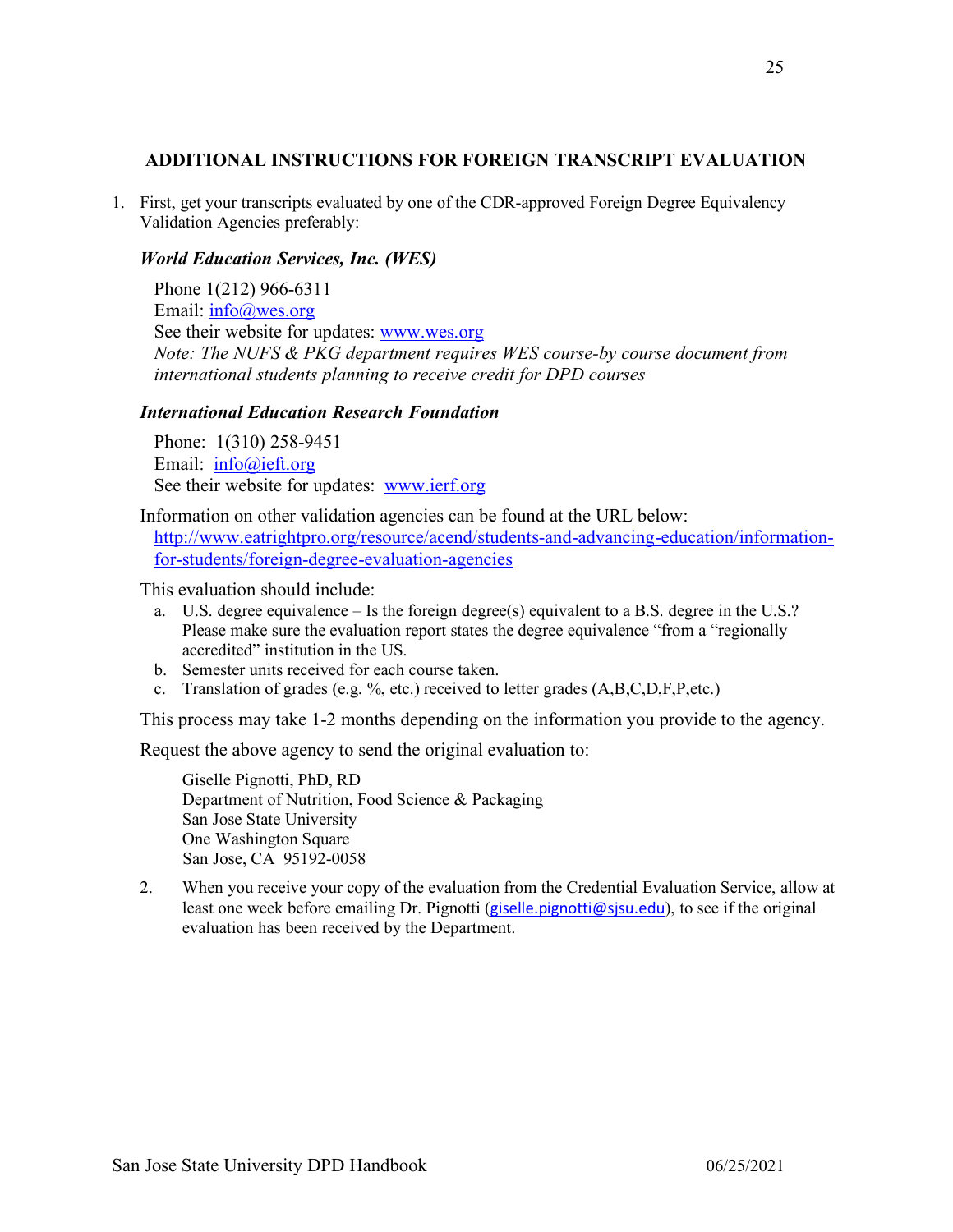## <span id="page-25-0"></span> **APPENDIX B. INSTRUCTIONS FOR DIETETIC TECHNICIAN, REGISTERED (DTR) or NUTRITION AND DIETETICS TECHNICIAN, REGISTERED (NDTR) PATHWAY**

San Jose State University Department of Nutrition, Food Science & Pkg Associate Professor and DPD Director San Jose State University Dr. Giselle Pignotti, PhD, RD

#### **Didactic Program in Dietetics (DPD)** Giselle.Pignotti@sjsu.edu

**Associate Professor and DPD Director** (408) 924-3108

#### **Registration Eligibility Requirements for Dietetic Technicians**

- • **Undergraduate students** who complete the bachelor's degree in Nutritional Science with concentration in **Dietetics** are eligible to take the DTR exam once their degree is conferred
- • **Graduate students** who complete all courses listed in the Declaration of Intent are eligible to take the DTR exam

 For security reasons, all candidates must be processed through the CDR REPS for eligibility to take the examination by their DPD Program Director.

All candidates must complete the following steps to apply for the examination:

- 1. Complete the **Declaration of Intent** (DOI) request
- 2. After your degree is conferred, contact the DPD program director to inform that you would like to take the exam to become a DTR.
	- a. Undergraduate students must provide an **official final transcript from SJSU** stating that your degree was conferred.
	- b. Request the **Verification Statement**
- 3. Review DTRE Misuse Form https://www.cdrnet.org/program-director/dtre-misuse
- 4. Review the DTR Exam preparation https://www.cdrnet.org/dtr-exam-preparation
- 5. After the DPD program director has submitted your information to CDR, you will receive an email requesting that you complete your personal demographic information and a survey. In order to avoid delays in the processing of your application, complete these requirements as soon as possible.
- 6. After your application has been approved by CDR, your information will be sent to Pearson VUE. Within 48 hours of approval, Pearson VUE will send you an Authorization to Test email allowing you to schedule your exam.

 For further assistance with the eligibility examination process, please go to the CDR website: https://www.cdrnet.org/certifications/dietetic-technician-registered-dtr-certification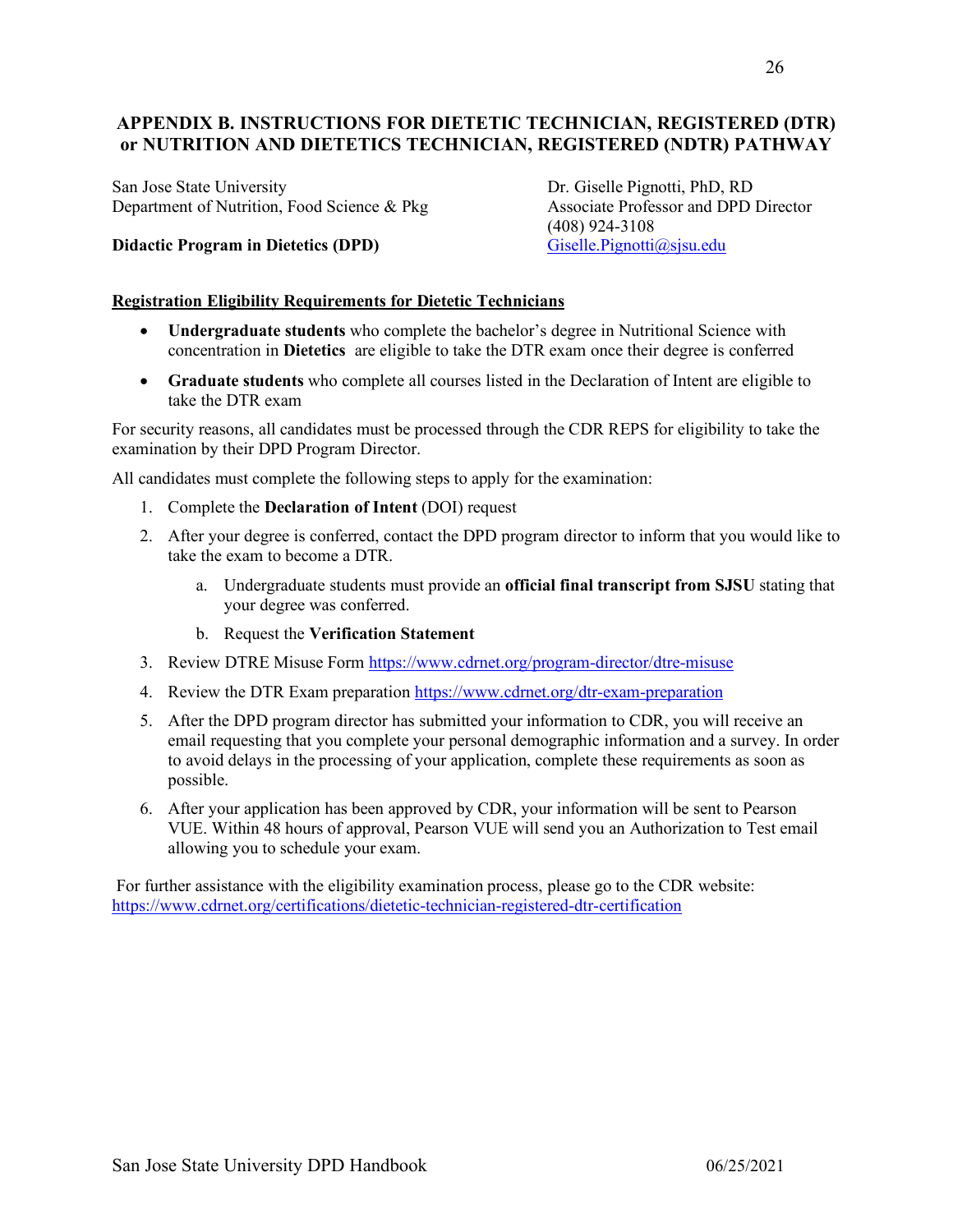## **APPENDIX C. UNDERGRADUATE COURSE DESCRIPTIONS**

- <span id="page-26-0"></span> **NuFS 1A** *Physical Science of Food* **-** Introductory course to the physical, chemical and sensory properties of food for students not majoring in the sciences. Basic structure, function and organization of foods, laws of thermodynamics, systems of classification, as well as the interactions of energy and matter. GE Area: B1 (Lecture, 3 hours). Three Units
- **NuFS 8** *Nutrition for the Health Professions* Nutrients and their functions, recommended nutrient intakes and evaluation of dietary adequacy; relationship of nutrition to optimum health and dietary changes in disease. For nutritional science, nursing and other health profession majors. (Lecture, 3 hours). Three units
- **NuFS** 9 *Introduction to Human Nutrition* Principles and methodology of nutritional science; standards of nutrient intake; physiological functions and chemical classification of nutrients; nutrient needs throughout the lifespan; relationship between diet and disease; scientific, social, and psychological issues. Not open to nutrition majors. GE: E. (Lecture, 3 hours). Three Units
- **NuFS 10** *Basic Life Skills* Introduction to basic nutrition and culinary concepts for selecting and preparing healthy, budget-friendly foods to establish healthy eating habits for independent living. Emphasis on self-care, wellness, and development of personal resource management skills to foster academic, professional, and personal growth. GE: E. (Lecture 2 hours/lab 3 hours). Three Units
- **NuFS 16** *Science, Physiology, and Nutrition* Introduction to life sciences, from chemistry to cellular and physiologic functions, with nutrition as an underlying theme. Interactions with environment, including effect of culture, genetics, and nutrition on susceptibility to disease. Applications of biotechnology in the life sciences. GE Area: B2 (Lecture, 3 hours). Three units
- **NuFS20/** *Sanitation & Environmental Issues in the Hospitality Industry* Sanitation in food **HSPM20** service, hotel and travel/tourism industries; study of pathogenic organisms and food handling procedures. Occupational health, safety, and environmental control in the hospitality industry. Prerequisites: Micro-biology course or instructor consent. (Lecture, 2 hours). Two units.
- **NuFS 21 HSPM 21** beverage production and techniques. Emphasis on quality and culinary standards. (Lecture/Lab, 4 hours). Three units. **Culinary Principles and Practices** – Introduction to principles of food and
- **NuFS 22/** *Catering & Beverage Management* Planning and executing catering and buffet **HSPM 22** function. Evaluation of alcoholic and non-alcoholic beverages regarding purchasing, storage, preparation, merchandising and regulations. Prerequisite NuFS 20 or instructor consent. (Lecture/Lab 4 hours). Two units.
- **NuFS 25** *Internship in Foodservice Management* Approved professional broad-based work experience in foodservice management industry for total of 200 hours. Written report and oral presentation due at completion. Prerequisite: NuFS 20 and instructor consent. (Credit/No credit grading). 1-2 units; repeatable for a maximum of 2 units.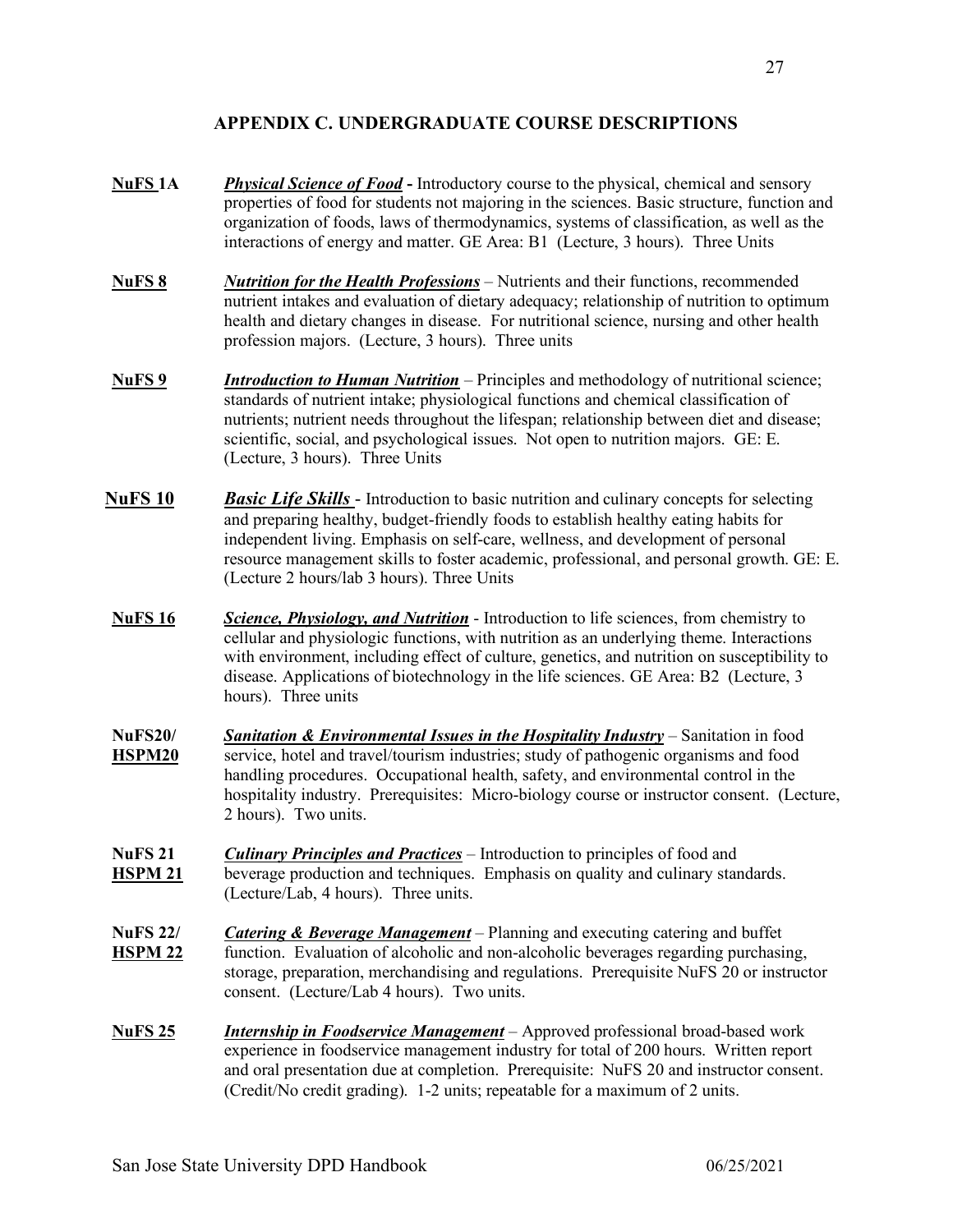- **NuFS 31** *Professionalism in Nutrition, Food Science & Packaging* Professional roles, skills, and opportunities in the fields of dietetics, foodservice, food science and packaging. (Lecture, one hour). One unit.
- **NuFS 101A** *Food Science* Experimental study of food and introduction to scientific methods used in food evaluation; functions of ingredients in prepared foods. Prerequisite: Chem 30B or Chem 8; College basic food preparation course or instructor consent. (Lecture and Laboratory, 6 hours). Four units.
- **NuFS 103** *Food Processing and Packaging I* Principles and methods of food preservation/processing and packaging operation. Raw materials handling, effect of processing on nutritional value of foods, packaging and food additives. Recommended: College basic food preparation course. Prerequisite: Chem30B or Chem 8, or instructor consent. (Lecture and Laboratory, 5 hours). Three units
- **NuFS 103L** *Food Processing Laboratory* Laboratory activities associated with the principles and methods of food preservation/processing and packaging operations; raw materials handling, effect of processing on nutritional value of foods, packaging and food additives. Pre-requisites: CHEM 030B or Chem 008; instructor consent. One units
- **NuFS 104A** *Current Aspects of Food* Regional, ethnic, and religious influences on food patterns. Demonstration with foods of several cultures. Prerequisite: Upper division standing. (Lecture and Activity, 4 hours). Three units.
- **NuFS 105** *Current Issues in Nutrition* Controversial topics, including the relation of nutrition to cancer, coronary heart disease, hypertension, diabetes, eating disorders, osteoporosis, and athletic performance; recommended nutrient intakes; and other current issues. Prerequisite: NuFS 8, NuFS 163 or equivalent introductory course in human nutrition. (Lecture, 3 hours). Three units.
- **NuFS 106A** *Human Nutrition in the Life Span* Integrates chemical, biological, and social sciences into a comprehensive concept of human nutrition. Emphasis on assessing nutrient status; planning and intervention throughout the life cycle. Prerequisites: NuFS 8 or passing grade on challenge exam; instructor consent. (Lecture, 3 hours). Three units.
- **NuFS 106B** *Research Methodology in Nutrition and Food Science* Introduction to research methodology, interpretation and data analysis with a focus on developing strong information literacy skills, as well as critical thinking, reading, and writing skills in refining scholarly writing in the style of the discipline.. Prerequisite: Stat 95 and HPrf 100W. Corequisite: NuFS 106A, HPrf 100W (Lecture, 3 hours). Three unit.
- **NuFS 108A** *Nutrition & Metabolism* Chemical and physiological studies and carbohydrate, protein, lipid, vitamin and mineral metabolism. Application to the normal nutrition of human beings. Prerequisites: NuFS 106A, Chem 132 (with a grade of 'C' or better), HPrf 100W, Biol 66. (Lecture, 3 hours). Three units.
- **NuFS 108L** *Nutrition Laboratory* Chemical and biological analysis of nutrients and metabolites in body fluids for the assessment of nutrition, nutritional status of human subjects, Prerequisite: Chem 132L, Stat 95 or HS 67 Co-requisite: NuFS 108A,. (Lecture 1 hour, Lab 3 hours). Two units.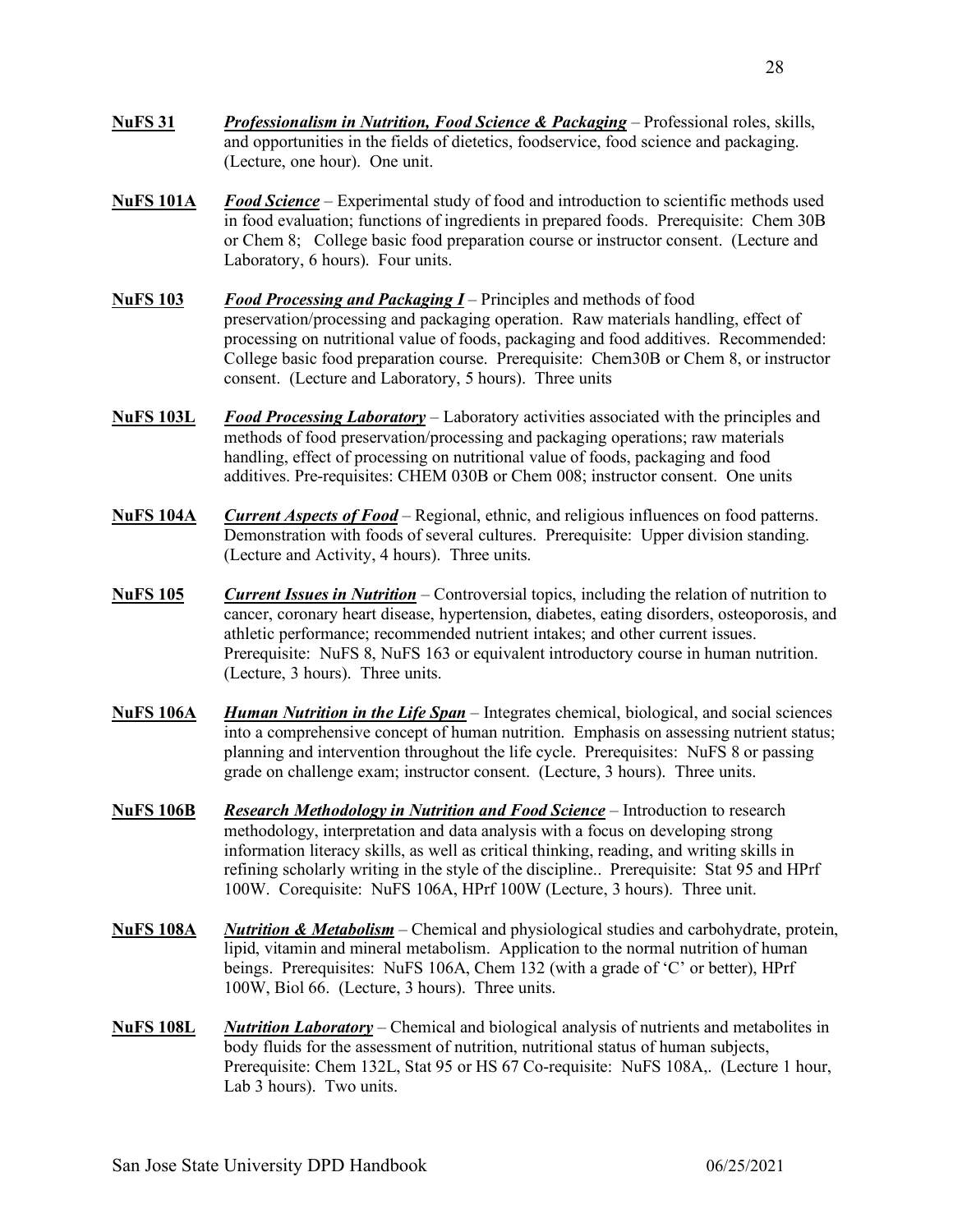- **NuFS 109** *Advanced Nutrition* Advanced studies of vitamins and minerals. Evaluation and interpretation of nutritional research methodology, and findings. Prerequisites: NuFS 106A, Chem 132 (with grades of 'C' or better in each), Biol 66, Stat 95 or HS 67, and HPrf100W.
- **NuFS 110A,B** *Medical Nutrition Therapy* Application of nutritional principles and dietary intake to meet the needs of various pathological conditions. Prerequisite to 110A: NuFS 108A (with grade of 'C' or better) and Co-requisite: NuFS 109. Prerequisites to NuFS 110B: NuFS 110A and NuFS 109. (Lecture and Activity, 4 hours). Three units each NuFS 110A and NuFS 110B.
- **NuFS 111** *Foodservice Production: Management and Procurement* Principles and procedures for menu planning, production scheduling, volume food production, operation of foodservice equipment, sanitation control and formula costing. Prerequisite: NUFS 101A or HSPM 011; NUFS 008 or NUFS 009; or instructor consent. Misc/Lab: Lecture 2 hours/Lab 3 hours. Three units.
- **NuFS 113** *Foodservice Systems Management* Selection and purchasing in foodservice operations: food and equipment and writing food/equipment specifications. Allocation and management of resources in foodservice systems: materials (food and supplies), facilities (equipment and space), human (management and employee labor), operational (time and money). Prerequisite: NUFS 111 or instructor consent. Misc/Lab: Lecture/lab 5 hours.. Three units.
- **NuFS 114A** *Community Nutrition* Nutrition problems; public policy, advocacy and legislation; Government programs; needs assessments; management of community services. (Lecture, 3 hours). Three units.
- **NuFS 114B** *Community Nutrition (non-majors)* Key nutrition concepts and terms; age appropriate nutritional interventions focusing on school-age children; nutrition and public policy, advocacy and legislation; government programs and provision of community nutrition services focusing on mother and children.. (Lecture, 3 hours). Three units.
- **NuFS 115** *Issues in Food Toxicology* Introduction to the toxicology of foods, and food-borne chemicals and organisms. Scientific basis for determining biological and environmental safety of the food supply from food development, growth and production through harvesting, processing, storage and eventual consumption. Prerequisite: Completion of core GE, satisfaction of Writing Skills Test and upper division standing. For students who begin continuous enrollment at a CCC or a CSU in Fall 2005 or later, completion of or corequisite in a 100W course is required. Passage of *Writing Skills Test*, upper division standing, and completion of Core GE. (Lecture, 3 hours). Three units. GE: R
- **NuFS 116/** *Aging and Nutrition* The aging process, physiological changes, dietary Gero 116 requirements, diseases, environmental factors, housing, economic status, handicaps, personal relations, and current programs for the aged. Prerequisite: One college nutrition course or consent of instructor. (Lecture, 3 hours). Three units **NuFS 117** *Food Evaluation and Techniques* – Studies in food experimentation, sensory evaluation, and objective methods. Prerequisites: NuFS 8, NuFS 101A, Chem 30A or Chem 1A,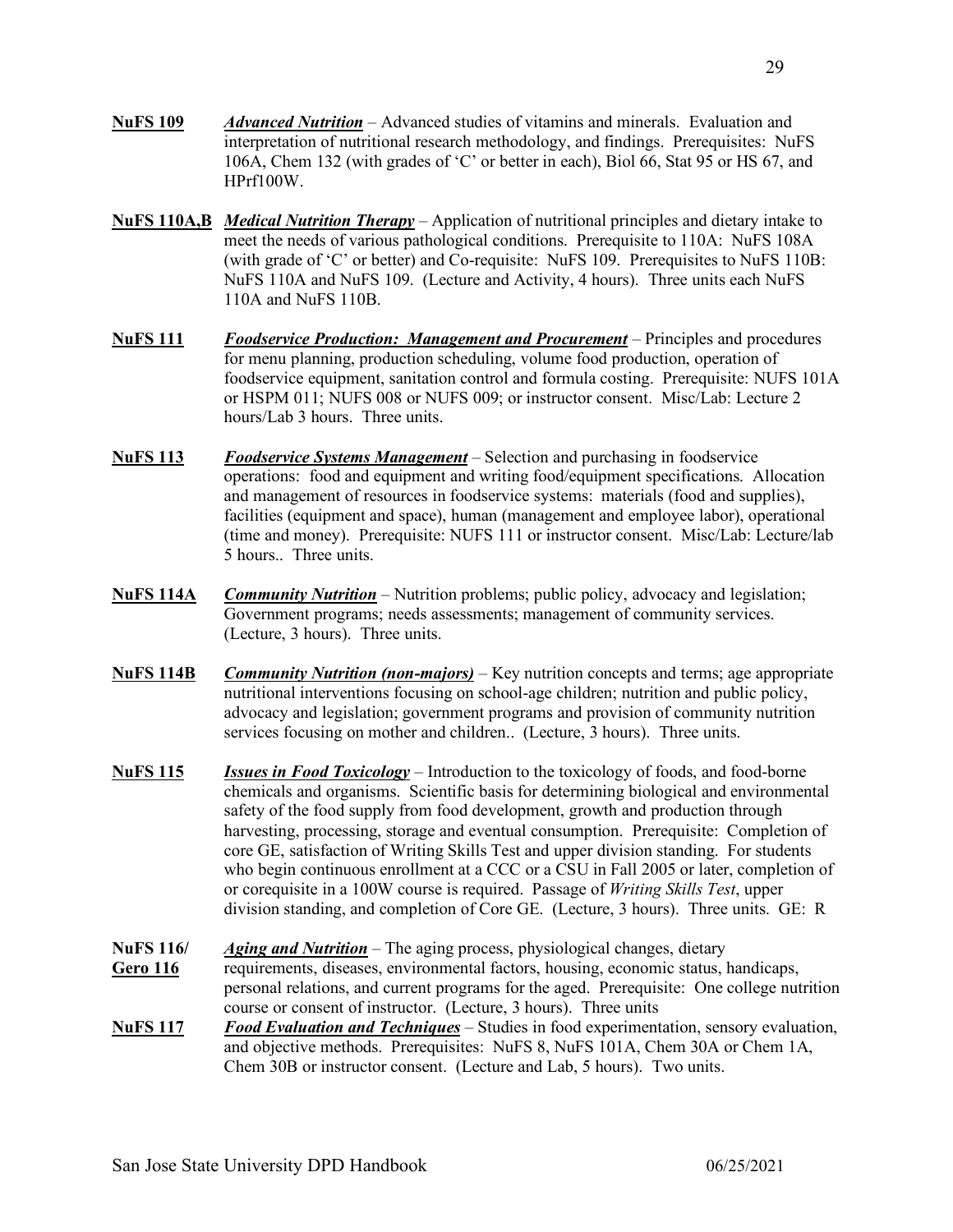- **NuFS 118** *Food Chemistry* Important classes of food constituents, their nature, occurrence, chemical and biochemical significance and the changes they undergo during food preservation and processing. Prerequisites: NuFS 101 and/or 103, Chem 30B or Chem 8; Chem 132 and Chem 132L or Chem 135; or Instructor consent. (Lecture and lab, 5 hours). Three units.
- **NuFS 122** *Chemical Analysis of Food* Techniques in chemical analysis of nutrients and other components of food. Planning, conducting and evaluating a scientific experiment and presenting the data in technical written form. NuFS 103, NuFS 118, HPrf 100W, HS 67 or Stat 95, instructor consent. (Lecture and Lab, 7 hours). Three units.
- **NuFS 123** *Nutrition for Sport* Planning optimum diets for performance and health; metabolism and energy systems; roles of nutrients in physical performance; efficacy of ergogenic nutrition aids. Prerequisites: NuFS 8. (Lecture, 3 hours). Three units.
- **NuFS 124** *Disordered Eating and Nutrition Therapy* Metabolic, physiological, and psychological determinants and effects of disordered eating behaviors. Disorders in regulation of food intake, case studies, and different intervention approaches explored. Screening and treatment of disordered eating in athletes emphasized. Opportunities provided to develop counseling strategies. Prerequisites: NuFS 8. (Seminar). Three units.
- **NuFS 125** *Child Nutrition Program Administration* Study of the components of model child nutrition programs through application of current child health and nutrition principles, educational practices, marketing procedures, communication strategies, computer-based nutritional analysis, and operations management skills. Prerequisite: Upper division standing. Offered summer only. Two units.
- **HPrf 134/** *Complementary and Alternative Health Practices* Philosophical, historical, clinical, and
- **NuFS 134** scholarly aspects of complementary and alternative medicine and associated health Used in the US, with emphasis on scientific clinical investigation and evidence based efficacy. (Lecture, 3 hours). Three units. practices
- **NuFS** 139 development and health; political, social, cultural and gender factors that contribute to world hunger; scientific/technological foundation and their effect on the environment. Prerequisites: Completion of core GE, satisfaction of Writing Skills Test and upper division standing. For students who begin continuous enrollment at a CCC or CSU in Fall 2005 or later, completion of, or corequisite in a 100W course is requires (Lecture, 3 hours). Three units *Hunger and Environmental Nutrition* – Physiology of hunger/malnutrition on human
- **NuFS 144** *Food and Culture: Consuming Passions* Cultural aspects of food as related to regional, ethnic and religious influences. Issue based examination of effects of food behavior in the on culture, society, health, and economics. Prerequisites: Completion of core GE, upper division standing (60 units). For students who begin continuous enrollment at a CCC or a CSU in Fall 2005 or later, completion of, or corequisite in a 100W course is required and passage of *Writing Skills Test*. Three units.
- **NuFS 150** *Food & Nutritional Toxicology* Major classes of food toxicants, their importance, properties, detection, metabolism, control and regulation; and basic issues in food/diet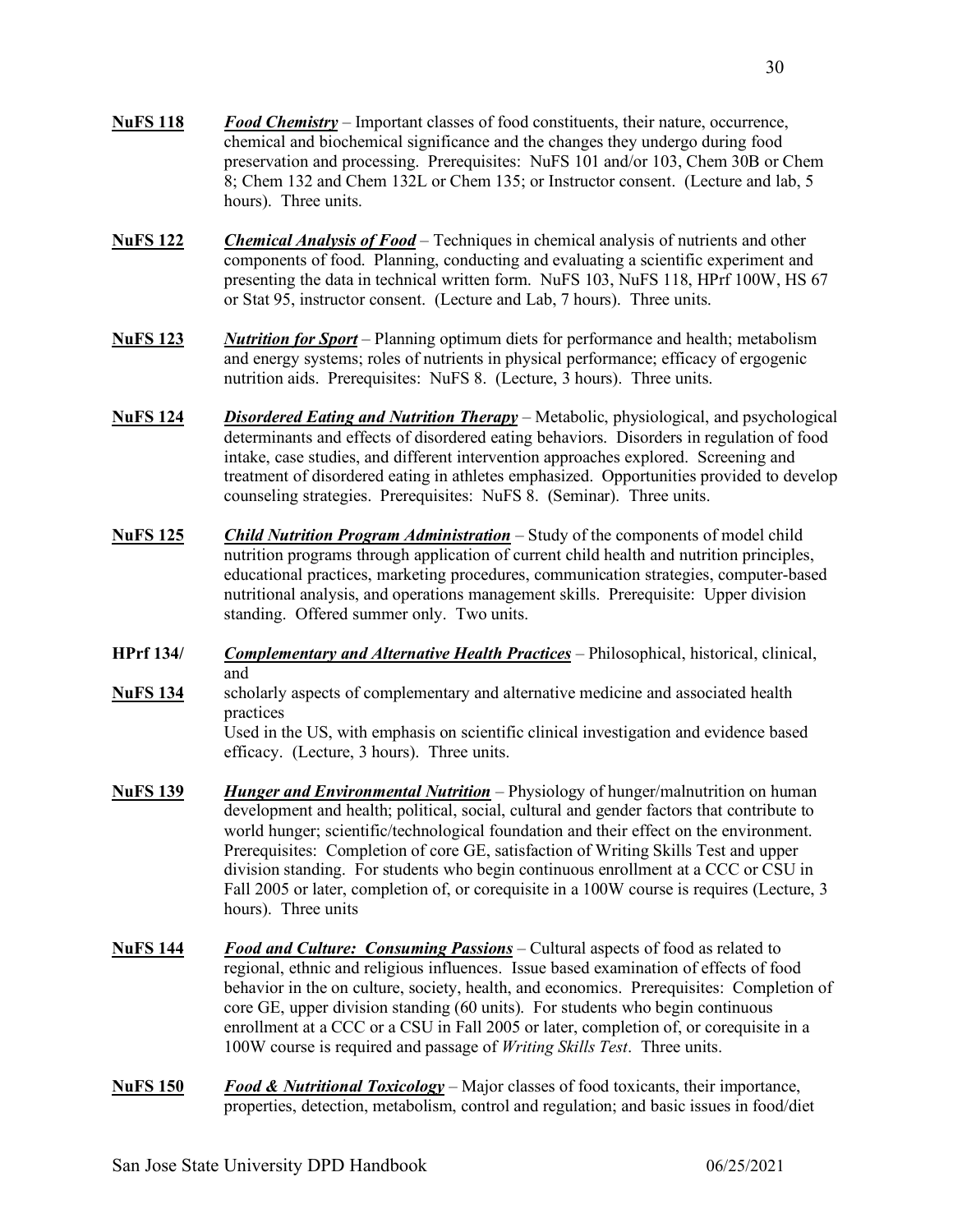safety and toxicology. Prerequisites: NuFS 103, Chem 30B or Chem 8, and introductory courses in nutrition and biology. (Lecture, 2 hours). Two units.

- **NuFS 163** *Physical Fitness and Nutrition* Integrating and applying principles of sound nutrition and physical activities to optimize physiological, and social lifelong development; and using scientific principles and technological advances to assess and evaluate physical fitness, dietary patterns, energy expenditure, and their interrelationships. Prerequisites: Upper division standing, passing score on *Writing Skills Test*, and completion of Core GE requirements. Not allowed for NuFS Majors or Minors (Lecture, 3 hours). Three units.
- **NuFS 180** *Individual Studies* Individual work for majors or minors on special topics by arrangement. Prerequisites: NuFS 8; instructor and Department Chair consent during the semester *prior* to enrollment. (Credit/No Credit grading). 1-6 units.
- **NuFS 190**  communication techniques for nutritionists and dietitians working with individuals, small, and large groups. Prerequisites: NuFS 106A or admission to teacher education program and one basic nutrition course *or* permission of instructor. (Lecture: 3 hours). Three units. *Nutrition Education and Counseling* – Education principles; counseling; and
- **NuFS 192** *Field Experience* Practical application of academic principles in nutrition, food science, packaging, dietetics food management, nutrition education, and/or sports nutrition. Prerequisites: Senior standing in NuFS; instructor consent by end of the *prior* semester. Repeatable for credit. Credit/No credit grading. (Supervision 3 to 18 hours). One to six units.
- **NuFS 194** *Entrepreneurial Nutrition* Introduction to entrepreneurial nutrition, including professional roles, skills and opportunities. Prerequisites: English 1A or instructor consent. (One hour). One unit.
- **Pkg 107** *Principles of Packaging* Basic knowledge of Packaging functions, materials, and industry. A variety of packaging topics including distribution systems, package development, package design, legislation, regulations, societal and environmental issues, ergonomics and packaging careers. Prerequisites: ENGL 1A or equivalent. Three units
- **Pkg 120** *Artios CAD For Packaging* Prepares students for ArtiosCAD (a packaging design tool common to the folding carton and corrugated industries). Introduces basic commands of ArtiosCAD to draw and design the representations for different products. Students use the structure database, change from 2D to 3D models, and make simple animations. (Misc/lab: 2 hours lecture/ 2 hours activity). Three units.
- **Pkg 121** *Solidworks For Packaging* Prepare students for SolidWorks (a computer drawing tool) so they can generate 3-D drawings suitable for specifications and transference to computer-driven cutting tables and 3-D printers to make prototype packages. (Misc/Lab: 2 hours lecture/ 2 hours lab) Three units.
- **Pkg 141A** *Packaging Materials I* In-depth study of plastic and glass materials in packaging; chemical and physical properties, development, evaluation and design. Experiments in applications, design limitations and cost. Prerequisites: Pkg 107, Pkg 141A. (Lecture: Two hours, Activity: Two hours). Three units.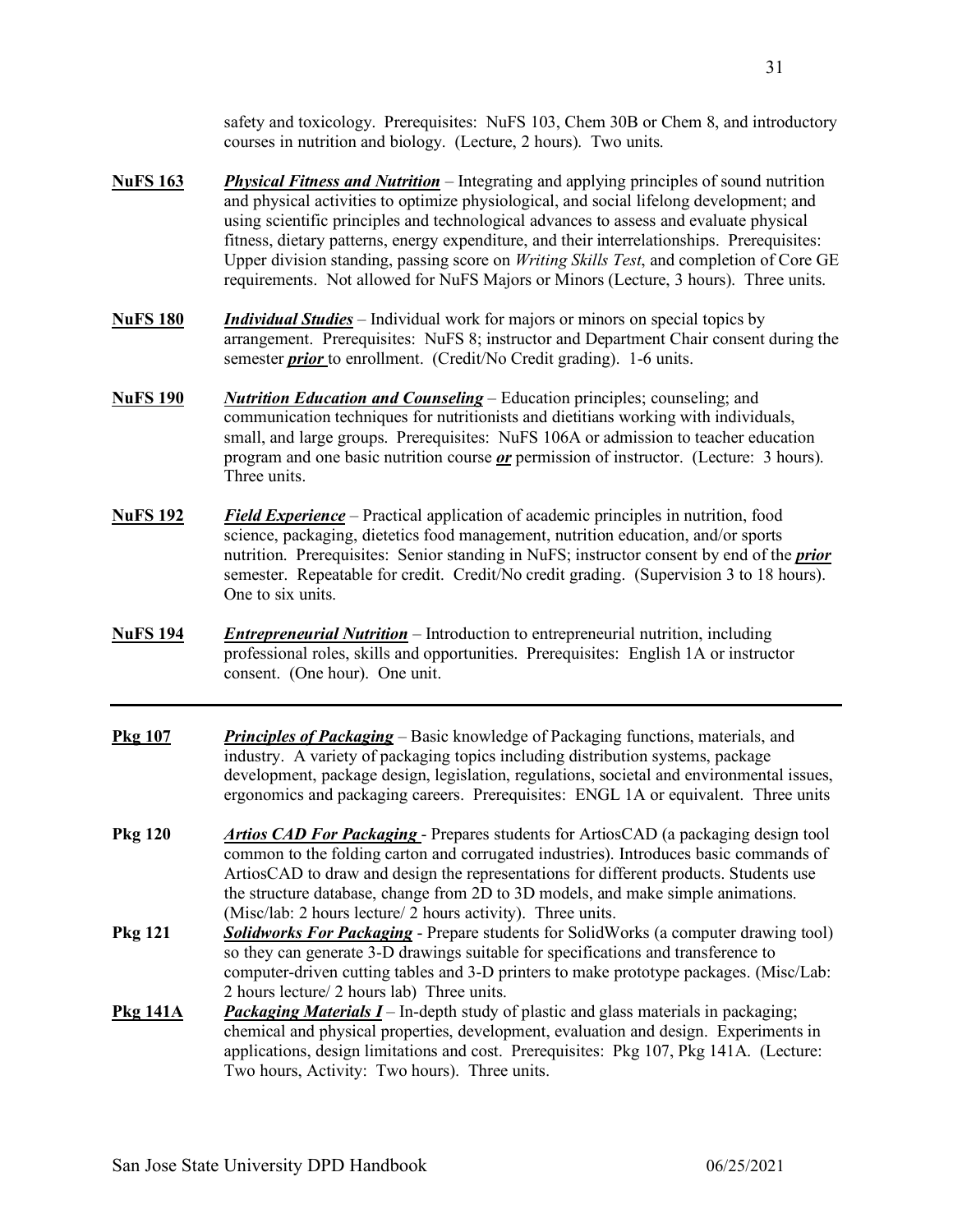- **Pkg 141B** *Packaging Materials II* In-depth study of plastic and glass materials in Packaging; chemical and physical properties, design, manufacturing, compatibility, and evaluation. Experiments in applications, design limitations and cost. Prerequisites: Pkg 141A or instructor consent. (Lecture: Two hours, Activity: Two hours). Three units.
- **Pkg 146** *Packaging for Medical Devices and Pharmaceuticals* Chemical and physical properties of medical device and pharmaceuticals packages, fabrications techniques, package testing and evaluation methods, regulatory requirements, ergonomics and child resistant packages, tamper evidence, shelf life & aging, coding. Prerequisites: Pkg 107, Pkg 141A, Pkg 141B or instructor consent. (Lecture: Two hours, Activity: Two hours). Three units.
- **Pkg 156** *Packaging Machinery Systems* Evaluation of packaging machinery as a subset of a packaging production system. Component selection, design, and implementation of package filling lines in a production facility. Package design requirements for filling lines. Prerequisites: Pkg 107, Pkg 141A, Pkg 141B, Math 70, Math 71, Stat 95. (Lecture: Two hours, Activity: Three hours). Three Units.
- **Pkg 158** *Protective Packaging Design and Testing* In-depth study of protective packaging dynamics; theory and practice of shock, vibration, compression, humidity, temperature extremes. Measurement & analysis of the dist environment, product fragility, package design principles, package testing and evaluation. Prerequisites: Pkg 107, Pkg 141A, Pkg 141B, Math 70, Math 71, Stat 95. (Lecture: Two hours, Activity: Three hours). Three units.
- **Pkg 159** *Packaging Material Handling and Distribution* Transportation handling, and storage of packaged goods. Transportation modes, environment hazards, measurement, techniques. Military and Hazmat packaging regulations and testing classification of goods, legal requirements, export packaging. Prerequisites: Pkg 158 or instructor consent. (Lecture: Three hours). Three units.
- **Pkg 169** *Food Packaging and Preservation* This course investigates the interaction of food processing and packaging technology. Content includes food chemistry, microbiology in foods, food processing, and finally how packaging augments these areas in food protection and preservation. Prerequisite: PKG 107 or instructor consent.
- **Pkg 170** *Packaging Developments and Management* Capstone course emphasizing development and evaluation of packaging systems. Specifications and design, marketing criteria, package production, distribution performance, legal and environmental evaluations. Prerequisites: Pkg 107, Pkg 141A, Pkg 141B, Pkg 156, Pkg 158. (Lecture: Two hours, Activity: Two hours). Three units.
- **Pkg 180** *Packaging Individual Studies* Individual work for majors or minors on special topics by arrangements. Prerequisites: Pkg 107; instructor and department chair consent during semester prior to enrollment. One to six units.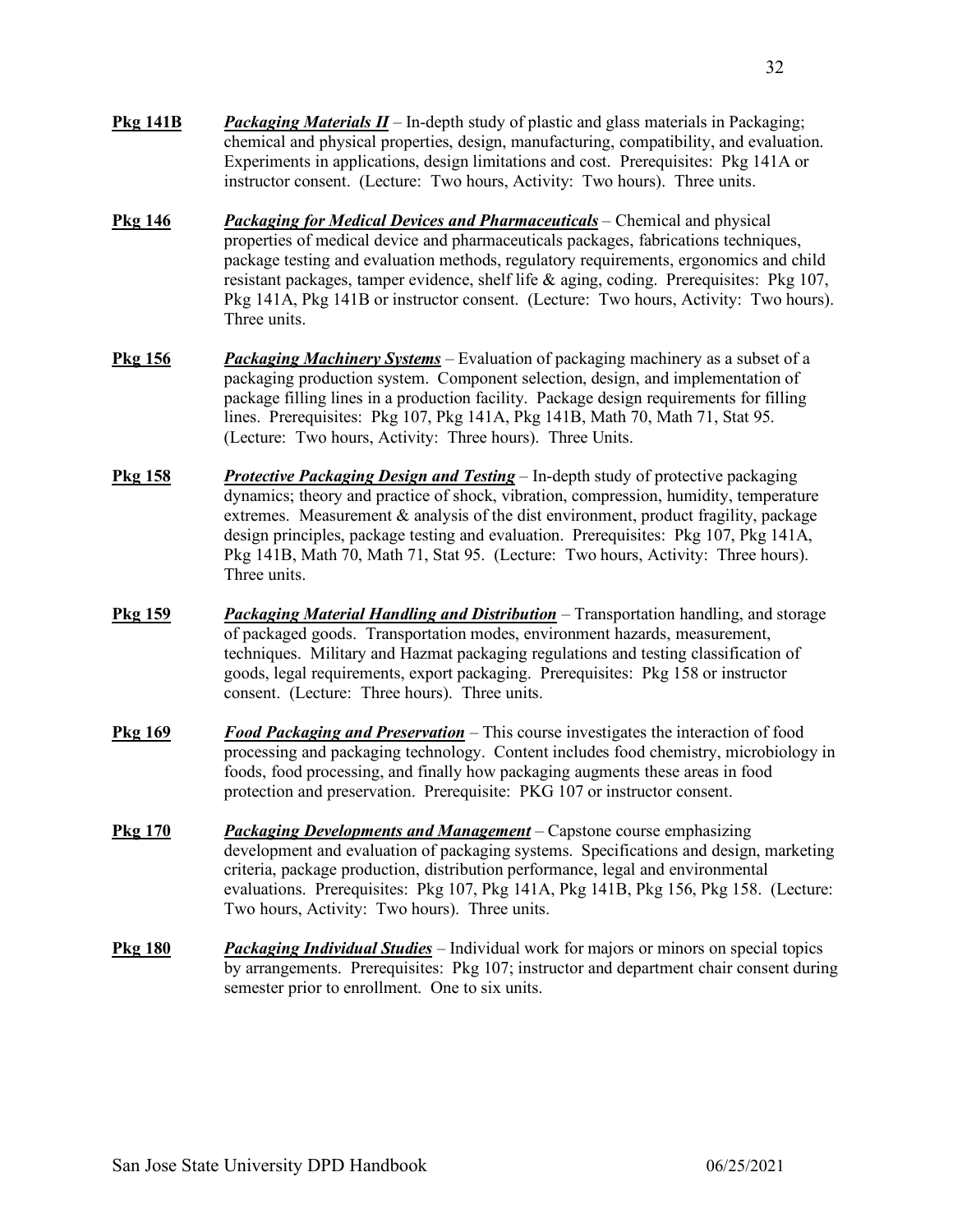| Course #         | <b>Units</b>   | <b>Course Title</b>                                                      | <b>Prerequisites</b>                                                                                                                                    |
|------------------|----------------|--------------------------------------------------------------------------|---------------------------------------------------------------------------------------------------------------------------------------------------------|
| NuFS $01A*$      | 3              | Physical Science of Food<br>$GE = Area B1$                               | None. Closed to Majors                                                                                                                                  |
| <b>NuFS 008</b>  | 3              | Nutrition for the Health Professions                                     | Chem 1A or Chem 30A (w/ a grade of 'C'<br>or better) or instructor consent. For<br>Nutritional Science, Nursing and other<br>Health Professions majors. |
| <b>NuFS 009*</b> | 3              | Introduction to Human Nutrition                                          | None. Closed to majors                                                                                                                                  |
| <b>NUFS 10</b>   | 3              | <b>Basic Life Skills</b><br>$GE - Area E$<br>Lecture 2 hours/Lab 3 hours | None                                                                                                                                                    |
| NuFS 16*         | 3              | Science, Physiology, and Nutrition                                       | None. Closed to majors                                                                                                                                  |
| <b>NuFS 20</b>   | $\overline{2}$ | Sanitation & Environmental Issues in the<br>Hospitality Industry         | None                                                                                                                                                    |
| <b>NuFS 21</b>   | 3              | <b>Culinary Principles and Practice</b><br>Lecture 2 hours/Lab 3 hours   | None                                                                                                                                                    |
| <b>NuFS 22</b>   | $\overline{2}$ | Catering and Beverage Management<br>Lecture/Lab 4 hours                  | NuFS 20 or instructor consent                                                                                                                           |
| <b>NuFS 25</b>   | $1 - 2$        | Internship in Foodservice Management                                     | NuFS 20 and instructor consent                                                                                                                          |
| <b>NuFS 31</b>   | $\mathbf{1}$   | Professionalism in Nutrition, Food Science<br>& Packaging                | None                                                                                                                                                    |
| <b>NuFS 101A</b> | $\overline{4}$ | Food Science<br>Lecture/Lab 6 hours                                      | Chem 30B or NuFS 8 or instructor consent                                                                                                                |
| <b>NuFS 103</b>  | $\overline{2}$ | Food Processing and Packaging I<br>Lecture/Lab 5 hours                   | Chem 30B or Chem 8 or instructor consent                                                                                                                |
| <b>NuFS 103L</b> | $\mathbf{1}$   | <b>Food Processing Laboratory</b>                                        | Chem 30B or Chem 8 or instructor consent                                                                                                                |
| <b>NuFS 104A</b> | 3              | Cultural Aspects of Food<br>Lecture/Activity 4 hours                     | <b>Upper division standing</b>                                                                                                                          |
| <b>NuFS 105</b>  | 3              | <b>Current Issues in Nutrition</b>                                       | NuFS 8, 9, or 163 or equivalent<br>introductory course in human nutrition                                                                               |
| <b>NuFS 106A</b> | 3              | Human Nutrition in Life Span                                             | NuFS 8 (w/ a grade of 'C' or better) or<br>PASS challenge exam for NuFS 8; or<br>instructor consent. Corequisite: HPrf 100W<br>& NuFS 31                |
| <b>NuFS 106B</b> | $\overline{3}$ | Research Methodology in NuFS                                             | Stat 95; Corequisite: NuFS 106A & HPrf<br>100W                                                                                                          |
| <b>NuFS 108A</b> | 3              | Nutrition and Metabolism                                                 | NuFS 106A, Chem 132, Biol 66 (each w/ a<br>grade of 'C' or better); HPrf 100W                                                                           |
| <b>NuFS 108L</b> |                | <b>Nutrition Laboratory</b>                                              | Chem 132L, Stat 95, BUS 90 or HS 67;                                                                                                                    |

## **APPENDIX D. PREREQUISITES FOR UNDERGRADUATE COURSES**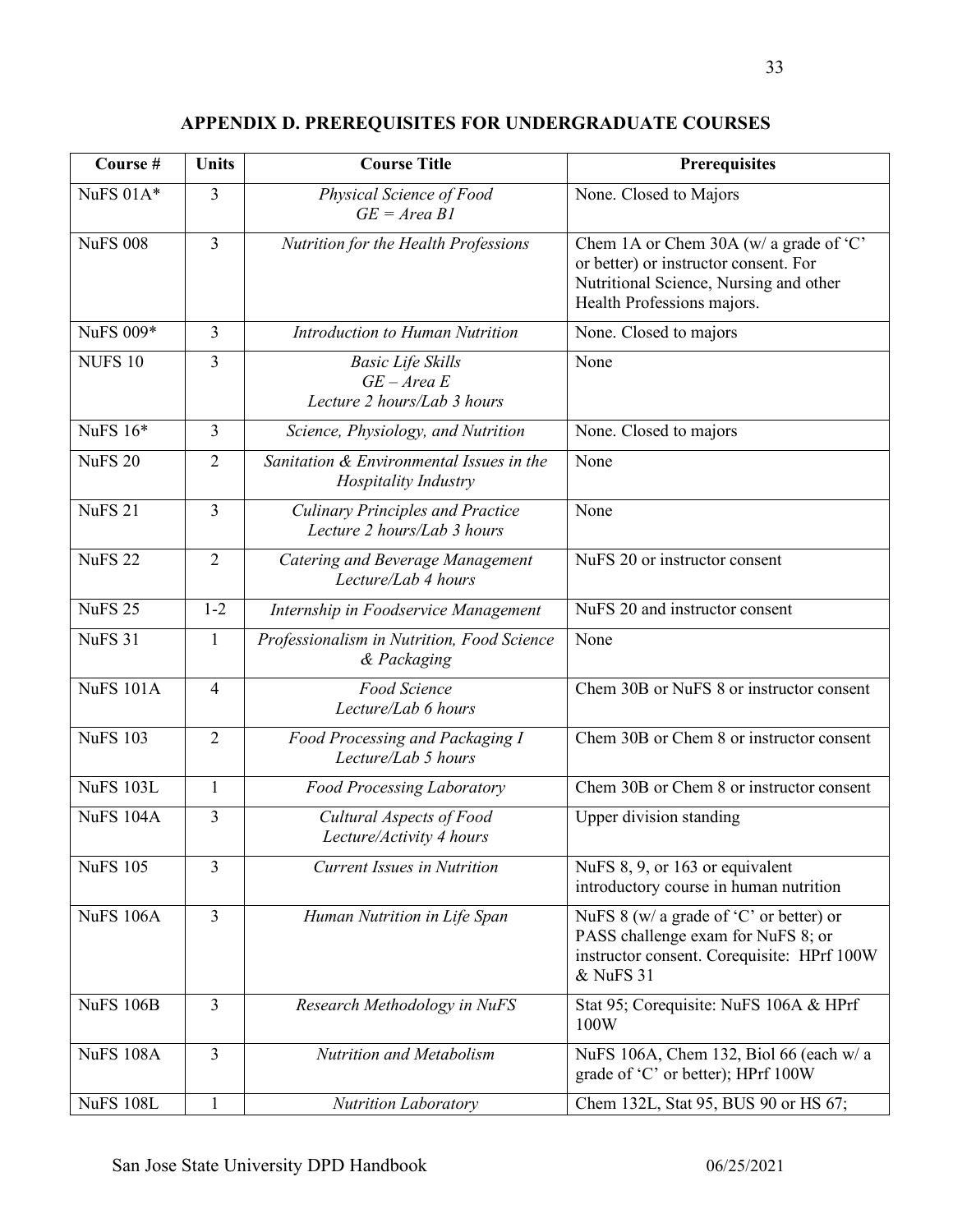|                  |                         | Lab 3 Hours                                                  | Corequisite: NuFS 108A                                                                                        |
|------------------|-------------------------|--------------------------------------------------------------|---------------------------------------------------------------------------------------------------------------|
| <b>NuFS 109</b>  | 3                       | <b>Advanced Nutrition</b>                                    | NuFS 106A, Chem 132 (w/ a grade of 'C'<br>or better in each), Bus 90, Stat 95 or HS 67;<br>HPrf 100W; Biol 66 |
| <b>NuFS 110A</b> | 3                       | <b>Medical Nutrition Therapy</b><br>Lecture/Activity 4 hours | NuFS 108A (w/ a grade of 'C' or better);<br>Corequisite: NuFS 109                                             |
| <b>NuFS 110B</b> | 3                       | <b>Medical Nutrition Therapy</b><br>Lecture/Activity 4 hours | NuFS 110A & NuFS 109 (w/ a grade of "C"<br>or better in each)                                                 |
| <b>NuFS 111</b>  | $\overline{3}$          | <b>Foodservice Production Mgmt</b>                           | NuFS 8 or 9, or NuFS 101A or instructor<br>consent.                                                           |
| <b>NuFS 113</b>  | 3                       | Foodservice Systems: Mgmt & Proc<br>Lecture/Lab 5 hours      | NuFS 111 or instructor consent.                                                                               |
| <b>NuFS 114A</b> | 3                       | <b>Community Nutrition for Majors</b>                        | NuFS 106A $\&$ senior standing $\&$ instructor<br>consent                                                     |
| <b>NuFS 114B</b> | 3                       | Community Nutrition (Non-Majors)                             | None (Closed to majors)                                                                                       |
| NuFS 115**       | 3                       | Issues in Food Toxicology<br>$GE = Area R$                   | Completion of Core GE; pass WST & upper<br>division standing; Corequisite: 100W                               |
| <b>NuFS 116</b>  | $\overline{\mathbf{3}}$ | Aging and Nutrition                                          | One college nutrition course or instructor<br>consent.                                                        |
| <b>NuFS 117</b>  | 3                       | <b>Food Evaluation Techniques</b><br>Lecture/Lab 5 hours     | NuFS 8, 101A; Chem 30A, B or 1A, or<br>instructor consent.                                                    |
| <b>NuFS 118</b>  | 3                       | Food Chemistry                                               | NuFS 101A and/or NuFS 103; Chem 30B<br>or Chem 8 or Instructor Consent                                        |
| <b>NuFS 122</b>  | 3                       | Chemical Analysis of Food<br>Lecture/Lab 7 hours             | NuFS 103, NuFS 118, HPrf 100W, HS 67<br>or Bus 90 or Stat 95; or instructor consent                           |
| <b>NuFS 123</b>  | 3                       | <b>Nutrition for Sport</b>                                   | NuFS <sub>8</sub>                                                                                             |
| <b>NuFS 124</b>  | 3                       | Disordered Eating and Nutrition Therapy                      | NuFS <sub>8</sub>                                                                                             |
| <b>NuFS 125</b>  | $\overline{\mathbf{3}}$ | Child Nutrition Program Adm                                  | <b>Upper division standing</b><br>Notes: Offered Summer only                                                  |
| HPrf/NuFS<br>134 | 3                       | Complementary and Alternative Health<br>Practices            | Completion of core GE or instructor consent                                                                   |
| NuFS 139**       | 3                       | Hunger & Environmental Nutrition<br>$GE = Area R$            | Core GE, pass WST, upper division<br>standing; Corequisite: 100W                                              |
| NuFS 144**       | 3                       | Food and Culture: Consuming Passions<br>$GE = Area V$        | Core GE, pass WST, upper division<br>standing; Corequisite: 100W                                              |
| <b>NuFS 150</b>  | $\overline{2}$          | Food and Nutritional Toxicology                              | NuFS 103, Chem 30B or 8, Intro Nutrition<br>& Intro Biology courses and instructor<br>consent                 |
| NuFS 163**       | 3                       | Physical Fitness and Nutrition<br>$GE = Area R$              | Core GE, pass WST, upper division<br>standing. Not open to majors or minors.<br>Corequisite: 100W             |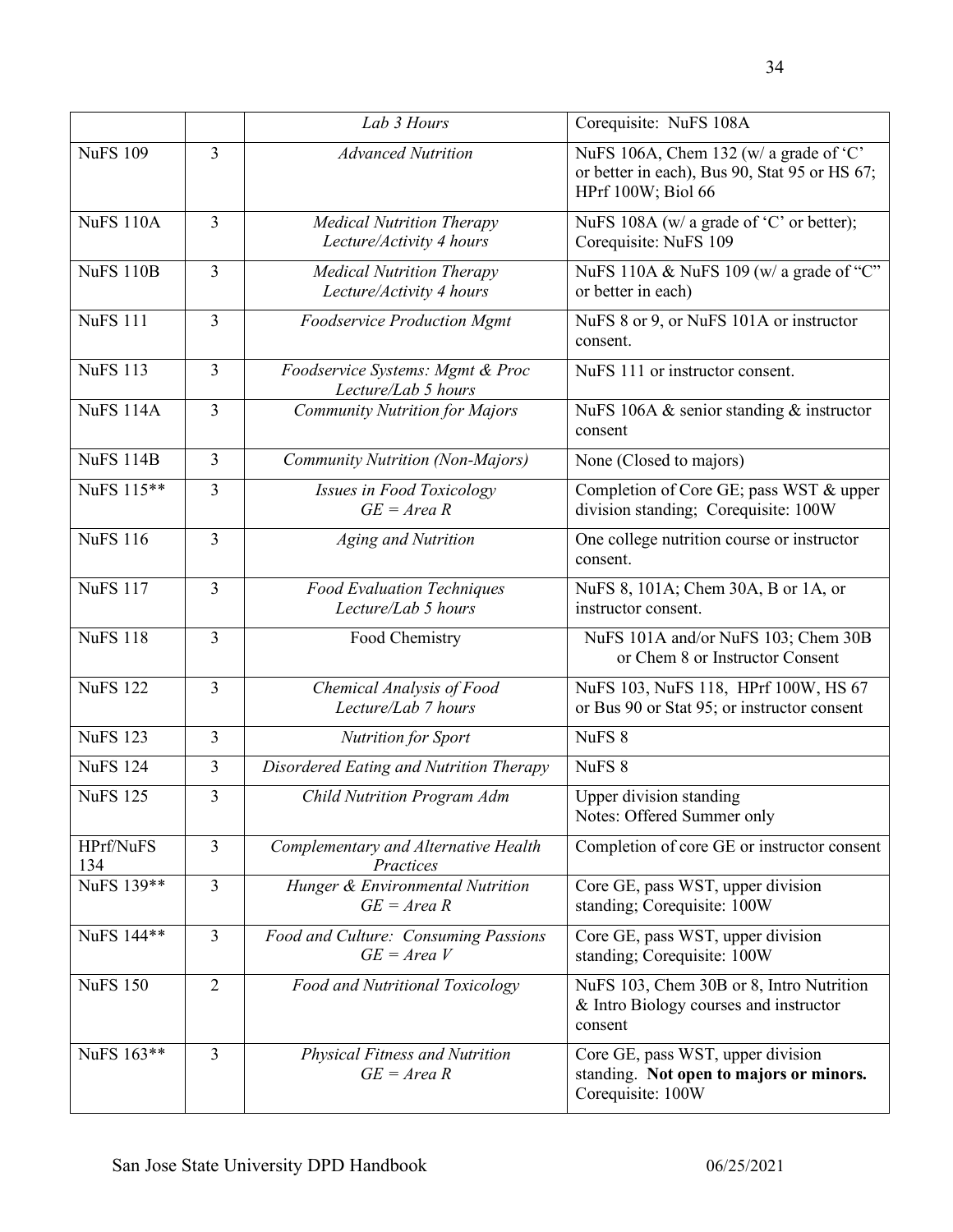| <b>NuFS 180</b> | $1-6$          | <b>Individual Studies</b>                                                                       | NuFS 8, instructor consent and Department<br>Chair consent during semester prior to<br>enrollment.  |
|-----------------|----------------|-------------------------------------------------------------------------------------------------|-----------------------------------------------------------------------------------------------------|
| <b>NuFS 190</b> | $\overline{3}$ | Nutrition Education and Counseling                                                              | NuFS 106A and senior standing                                                                       |
| <b>NuFS 192</b> | $1-6$          | Field Experience in Nutrition, Food Science<br>and Packaging<br>Supervision 3 to 18 hours       | Senior standing in NuFS/Pkg, and instructor<br>consent by end of prior semester.                    |
| <b>NuFS 194</b> | 1              | <b>Entrepreneurial Nutrition</b>                                                                | Engl 1A or instructor consent                                                                       |
| <b>PKG 107</b>  | 3              | Principles of Packaging                                                                         | Eng 1A or equivalent                                                                                |
| <b>PKG 120</b>  | 3              | Artios CAD for Pakaging                                                                         | None                                                                                                |
| <b>PKG 121</b>  | 3              | Solidworks for Packaging                                                                        | None                                                                                                |
| <b>PKG 141A</b> | 3              | Packaging Materials I: Paper, Metal and<br><b>Wood Based</b><br>Lecture 2 hours/Lab 2 hours     | PKG 107 or instructor consent                                                                       |
| <b>PKG 141B</b> | $\overline{3}$ | Packaging Materials II: Plastics,<br><b>Composites and Glass</b><br>Lecture 2 hours/Lab 2 hours | PKG 107, PKG 141A, NuFS 31 or<br>instructor consent                                                 |
| <b>PKG 146</b>  | $\overline{3}$ | Packaging for Medical Device &<br>Pharmaceuticals<br>Lecture 2 hours/Activity 2 hours           | PKG 107, PKG 141A, PKG 141B or<br>instructor consent                                                |
| <b>PKG 156</b>  | $\overline{3}$ | Packaging Machinery Systems<br>Lecture 2 hours/Lab 2 hours                                      | PKG 107, PKG 141A, PKG 141B, Math 70<br>& 71, Stat 95                                               |
| <b>PKG 158</b>  | $\overline{3}$ | Protective Package Design and Testing<br>Lecture 2 hours/Lab 2 hours                            | PKG 107, PKG 141A & B, Math 70, Math<br>71, Stat 95                                                 |
| <b>PKG 159</b>  | 3              | Packaging Materials Handling &<br>Distribution                                                  | PKG 158 or instructor consent                                                                       |
| <b>PKG 169</b>  | $\overline{3}$ | Food Packaging and Preservation                                                                 | PKG 107 or instructor consent                                                                       |
| <b>PKG 170</b>  | $\overline{3}$ | Packaging Development and Management<br>Lecture 2 hours/Lab 2 hours                             | PKG 107, PKG 141A, PKG 141B, PKG<br>156, PKG 158 or instructor consent                              |
| <b>PKG 180</b>  | $1-6$          | <b>Individual Studies</b>                                                                       | PKG 107, Instructor consent and<br>Department Chair consent during semester<br>prior to enrollment. |

 *\* Fulfills a Core General Education Requirement. Please see Schedule of Classes and/or University Catalog for information on General Education.*

 \*\* Fulfills a SJSU Studies (Advanced General Education) Requirement. Please see Schedule of Classes and/or University Catalog for information about SJSU Studies courses.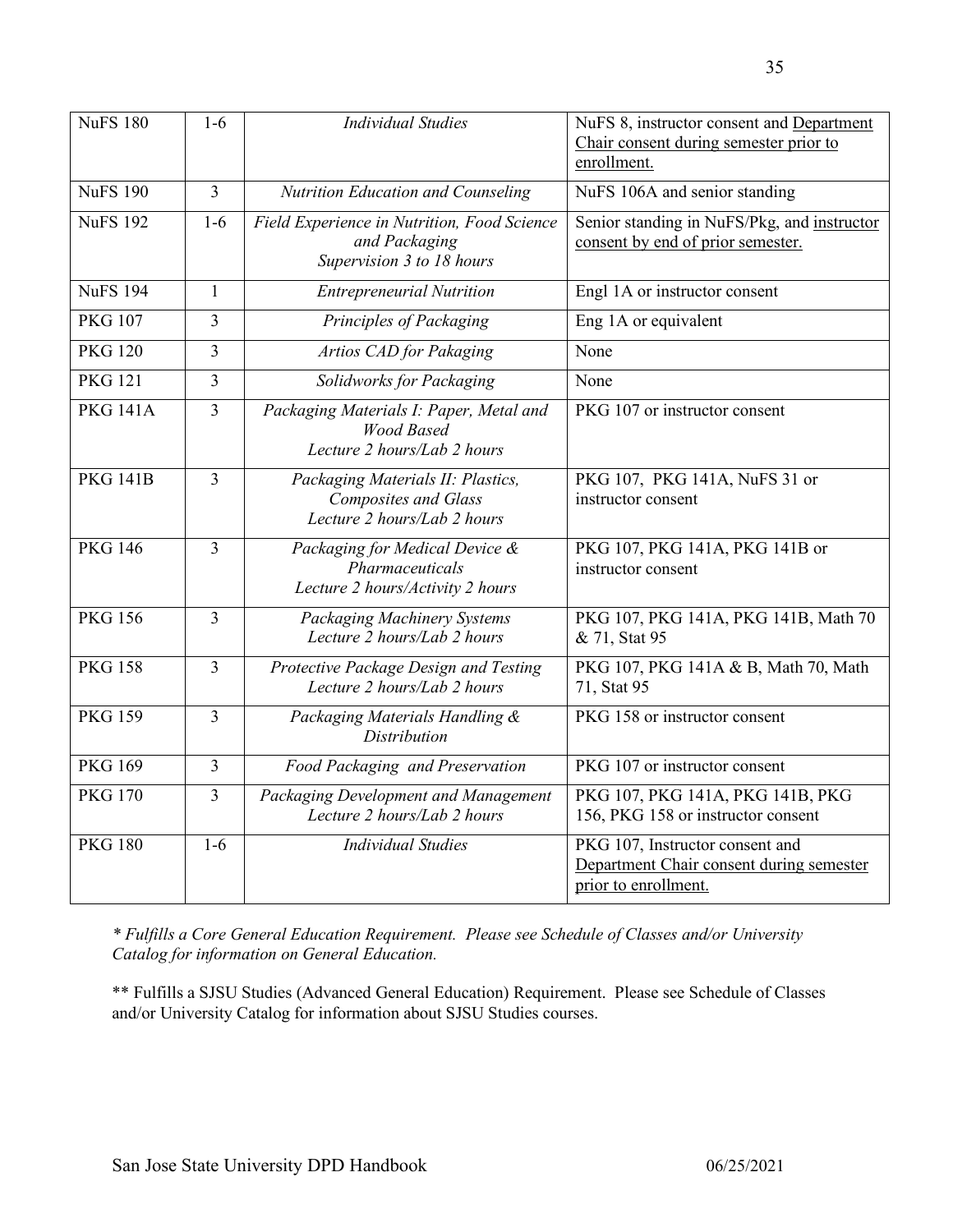### <span id="page-35-0"></span> **Appendix E. Protected Health/Proprietary and Social Media Policy Didactic Program in Dietetics (DPD) Department of Nutrition, Food Science and Packaging, San Jose State University**

#### **Summary:**

 providers. Respect for privacy and confidentiality of patients gives them the dignity as individuals and is important for their moral worth. The Health Insurance Portability and Accountability Act of 1996 **(**HIPAA) was passed to protect a person's privacy and confidentiality in regards to their health information. The Department of Health and Human Services (HHS) and its Office for Civil Patient privacy and confidentiality are professional responsibility of all healthcare Rights enforces:

- The HIPAA Privacy Rule, which was implemented in 2003 and protects the privacy of individually identifiable health information and monitors the compliance issues and sets civil money penalties in cases of violations.
- The HIPAA Security Rule sets national standards for the security of electronic protected health information.
- The HIPAA Breach Notification Rule requires covered entities and business associates to provide notification following a breach of unsecured protected health information (HHS.gov, 2014).

The Didactic Program in Dietetics (DPD) program and the Dietetic Internship (DI) at San Jose State University (SJSU) are accredited programs by the Accreditation Council of Education in Nutrition and Dietetics (ACEND). The Academy of Nutrition and Dietetics (AND) has published written policies specifying Code of Ethics, and Standards of Practice for all dietetics professionals working in the United States, in addition to an Ethics Committee that serves as the disciplinary committee monitoring all reported violations (AND, 2014).

 The presence of social media in student lives and the need to abide by the HIPAA regulations has been a cause of concern for most healthcare professionals and educators. The following social media policy reiterates the ethical code of conduct as specified by AND and the HIPAA Privacy Rule.

## **The Protected Health/Proprietary and Social Media Policy**

For the purpose of this policy, social media was identified to include any website or forum that allows for the open communication on the internet including, but not limited to social networking sites (LinkedIn, Facebook), micro-blogging sites (Twitter, Tumblr, Pinterest), blogs (WordPress, including personal), wikis (Wikipedia), social bookmarking (Delicious), and video and photosharing websites (YouTube, Flickr, Instagram, SnapChat).

- The policy stipulates that in general, dietetic students working as volunteers, paid employees or dietetic interns should think carefully before posting online.
- Students should carefully consider the risks and rewards with respect to each posting and should remember that any conduct, online or otherwise, that negatively or adversely impacts the job performance or conduct, the job performance or conduct of other co- workers or adversely affects clients, customers, colleagues or associates of SJSU and/or the intern's supervised practice training site may result in disciplinary action, up to and including termination.
- Despite privacy policies, students cannot always be sure who will view, share or archive the information and they should use their best judgment and exercise personal responsibility when posting to social media websites.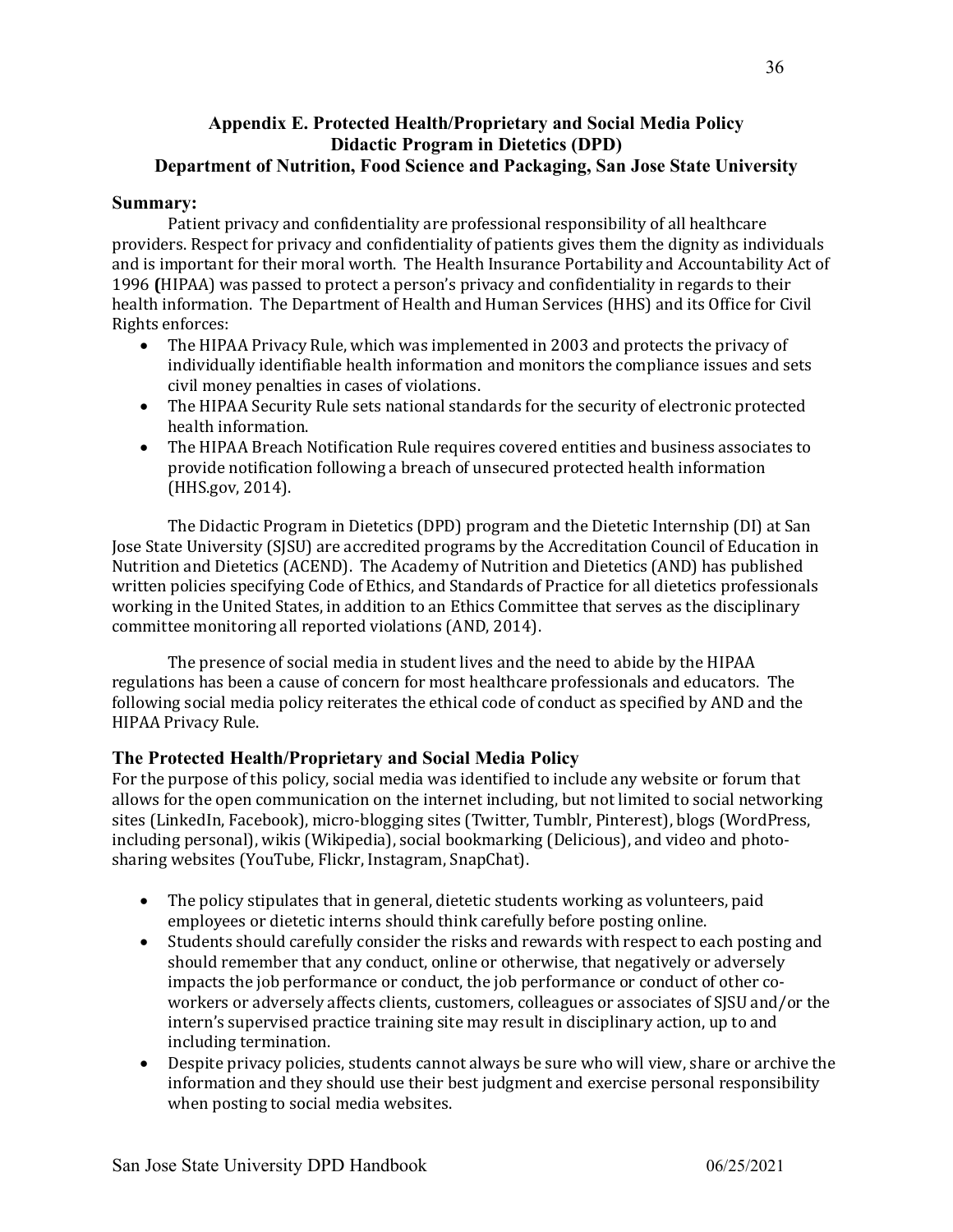- Students should not use social media during working hours or on equipment provided by the supervised practice site unless such use was work-related or authorized by a preceptor/employee.
- Where applicable law permits, SJSU and the supervised practice training site reserves the right to monitor the students or intern's use of any social media and take appropriate action with respect to inappropriate or unlawful postings.
- Employees should note that this provision is not meant to interfere or prohibit interns from engaging in concerted protected activity, which is lawful under Section 7 of the National Labor Relations Act (NLRA). In monitoring social media, SJSU and the supervised practice training site will not in any way interfere with any intern rights under Section 7 of the NLRA.
- The policy also asked students to be fair and respectful to co-workers, clients, customers, colleagues, preceptors and other individuals who may work on behalf of SJSU and the supervised practice training site.
- Any online behavior should be consistent with AND, SJSU and the supervised practice training site's policies and practices with respect to ethics, confidential information, discrimination and harassment.
- should not engage in any online conduct that would not be acceptable or appropriate in the • Because online tone can be interpreted in different ways by readers, students/interns workplace.
- If a student decides to post complaint or criticism, then he/she should avoid using any statements, photographs, video or audio that may be viewed as malicious, obscene, threatening, harassing or abusive of co-workers, clients, customers, colleagues, preceptors or other individuals that work on behalf of or are associated with SJSU or the supervised practice training site.
- Students need to consider the value of linking websites, liking, friending, following and endorsing and the message that may be conveyed to their audience.
- It is strongly discouraged to "friending" of patients on social media websites. Students volunteering or working in healthcare settings should not initiate or accept friend requests except in unusual circumstances such as the situation where an in-person friendship predates the treatment relationship.
- Write in the first person. Where your connection to the SJSU DPD or the healthcare setting is apparent, make it clear that you are speaking for yourself and not on behalf of the agencies. In those circumstances, you should include this disclaimer: "The views expressed on this Consider adding this language in an "About me" section of your blog or social media profile. [blog; website] are my own and do not reflect the views of the SJSU DPD or my employer."

## References:

- Academy of Nutrition and Dietetics (AND). 2014. *Code of ethics.* Retrieved December 3, 2014 from http://www.eatright.org/codeofethics/
- National Labor Relations Board (NRLB). (2014). *National labor relations act*. Retrieved on December 3, 2014 from http://www.nlrb.gov/resources/national-labor-relations-act
- U.S. Department of Health and Human Services. (2014). *Health information privacy.* Retrieved December 3, 2014 from http://www.hhs.gov/ocr/privacy/hipaa/understanding/summary/index.html

 Student's Name: \_\_\_\_\_\_\_\_\_\_\_\_\_\_\_\_\_\_\_\_\_\_\_\_\_\_\_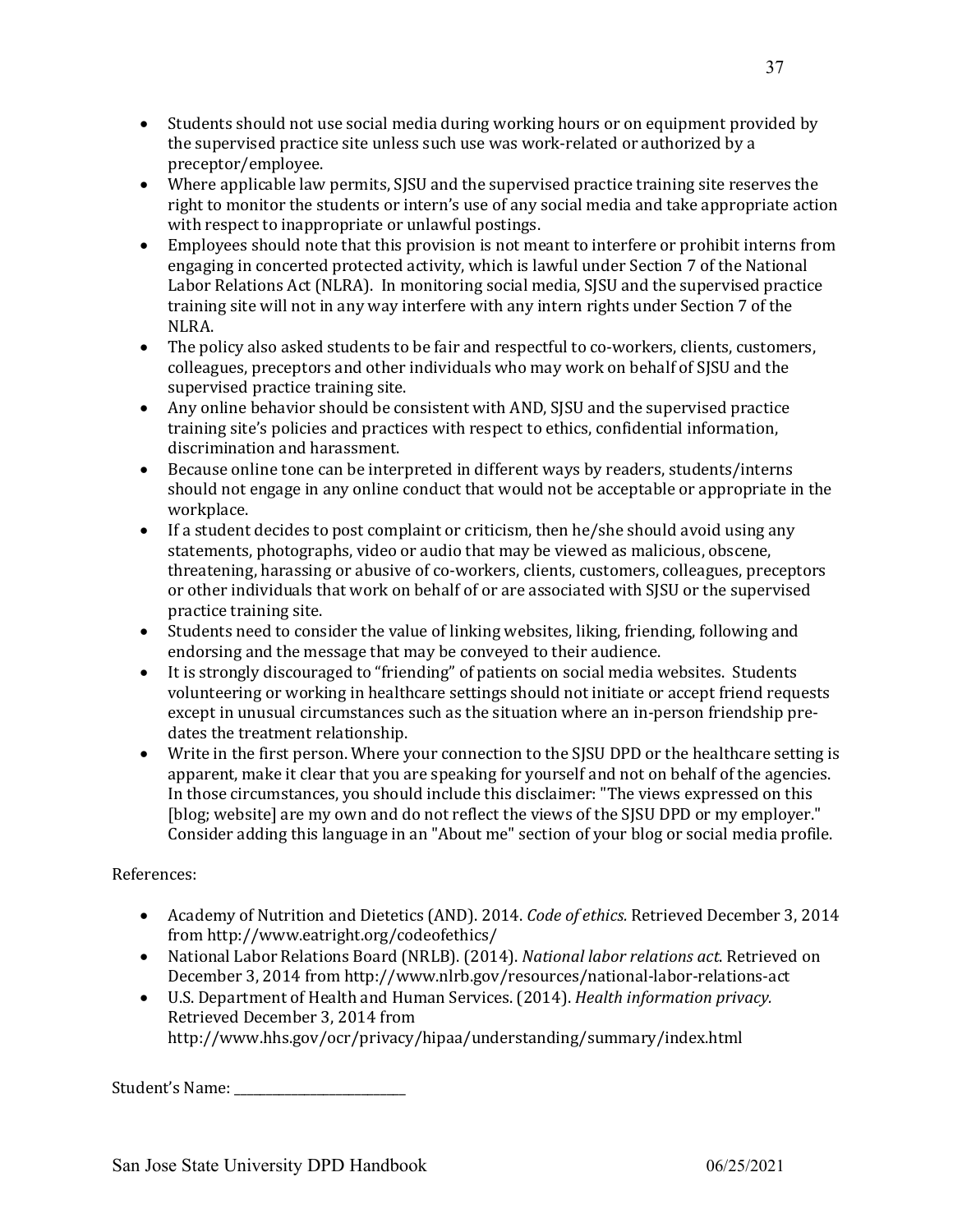### **RE: PROTECTED HEALTH/PROPRIETARY INFORMATION CONFIDENTIALITY ACKNOWLEDGEMENT**

In connection with the DPD Program, I agree to adhere to the following:

 In connection with my clinical training /practicum [hereinafter referred to as "clinical experience"], I recognize that I may have access to oral information and review of records and charts of patients, whether by paper copy or computer/electronic files, which may contain protected health information, the unauthorized disclosure of which is prohibited by the Health Insurance Portability and Accountability Act of 1996 ("HIPAA"), as well as other proprietary/confidential information of the clinical experience facility(s).

I further agree to abide by all policies of the DPD program and the facility(s) to which I am assigned. I understand that the confidential/proprietary information to which I am privy shall remain confidential after completion of the course(s). I understand that any disclosure by me of such confidential/proprietary information, at any time, whether orally, hard copy/paper or electronically, including removal of same, could subject me to substantial civil as well as criminal penalties imposed by law. It is hereby acknowledged that my responsibility to maintain the confidentiality of such confidential/proprietary information shall apply to any facility in which I am placed for clinical training/instruction/observation during my tenure as a student at San Jose State University regardless of whether or not said facility is specifically listed above.

I further agree that should confidential/proprietary information be disclosed by me in any manner or form or copies made or distributed (paper or electronic) by me in violation of this agreement, Family Education Rights and Privacy Act (FERPA), or any rules or policies of SJSU or the facility to which I am/have been assigned, HIPAA, or any other applicable laws or regulations, I will immediately notify the faculty person assigned to me/my clinical experience or the Department Chair.

By signature below, I hereby acknowledge that I am 18 years of age or older and that I agree to the terms and obligations as set forth above.

## I have read and understand the Protected Health/Proprietary and Social Media Policy as **written.**

Print Student's Name Student's Signature

Date Signed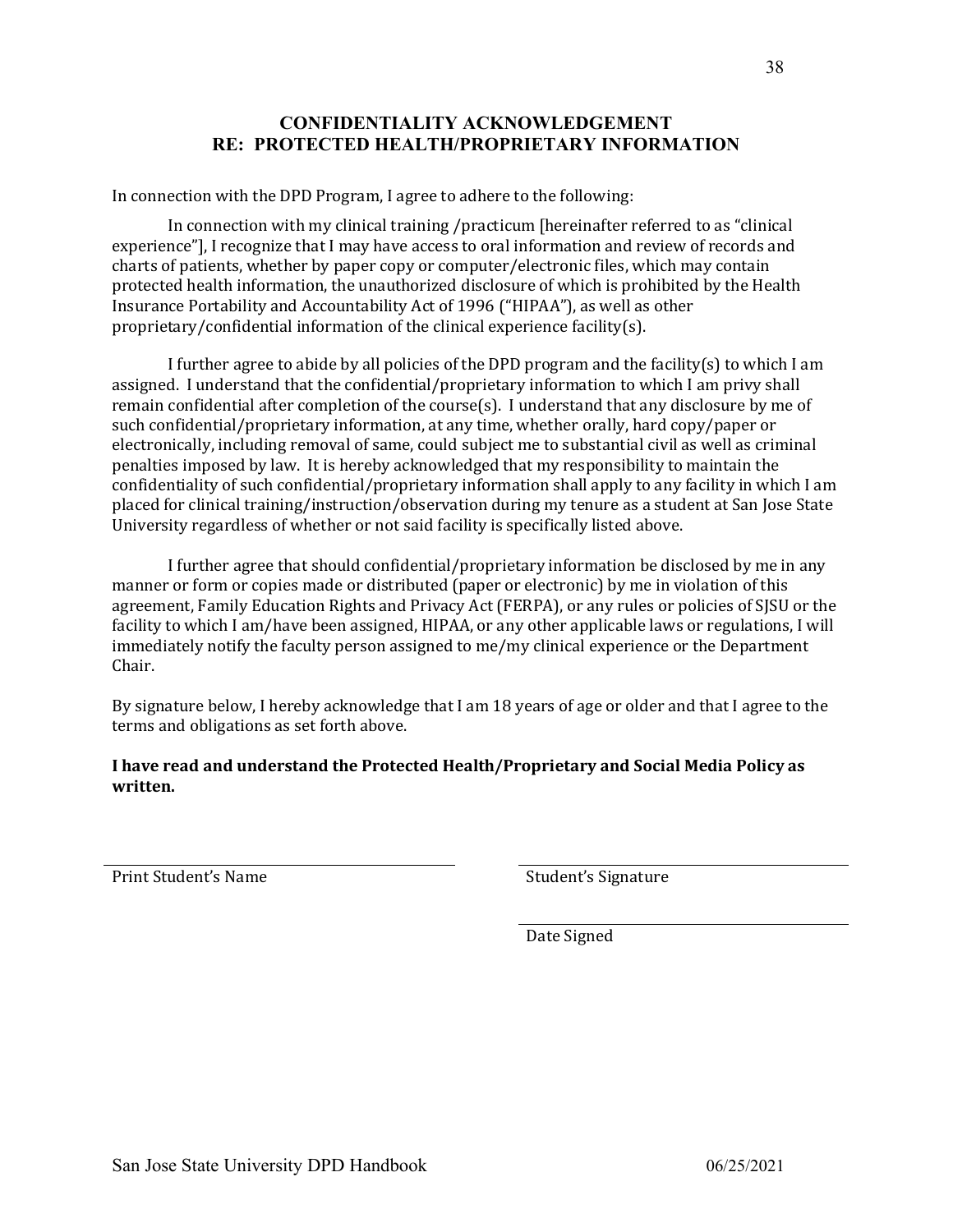#### **APPENDIX F. ADVISING FORM FOR B.S. NUTRITIONAL SCIENCE DIETETICS CONCENTRATION**

 **Academy of Nutrition and Dietetics (AND)/Didactic Program in Dietetics (DPD)1**

| <b>CORE SUPPORT COURSE (32 UNITS)</b>         |                  |                                  |                              |                           |                                                                                                                      |
|-----------------------------------------------|------------------|----------------------------------|------------------------------|---------------------------|----------------------------------------------------------------------------------------------------------------------|
| <b>Subject Area/Catalog#</b>                  | Units            | <b>Course Title</b>              | <b>GE</b> Areas <sup>2</sup> | <b>Semester</b>           | Sem/Yr                                                                                                               |
|                                               |                  |                                  |                              | <b>Offered</b>            | or Grade                                                                                                             |
|                                               |                  |                                  |                              |                           |                                                                                                                      |
| Biol 66                                       | 5                | Physiology                       | $B2 + B3$                    | S                         |                                                                                                                      |
| Chem 1A                                       | 5                | General Chemistry                | $B1 + B3$                    | F,S                       |                                                                                                                      |
| Chem 30B                                      | 3                | Organic Chemistry                |                              | S                         |                                                                                                                      |
| Chem 132                                      | 4                | Biochemistry                     |                              | $\boldsymbol{\mathrm{F}}$ |                                                                                                                      |
| Chem 132L                                     | 1                | <b>Biochemistry Lab</b>          |                              | S                         |                                                                                                                      |
| HS or NUFS 100W                               | 3                | Writing Workshop                 | Z                            | F,S                       |                                                                                                                      |
| Micr 20                                       | 5                | Gen. Bacteriology                | $B2 + B3$                    | F,S                       |                                                                                                                      |
| Psyc 1                                        | 3                | Psychology                       | D <sub>1</sub>               | F,S                       |                                                                                                                      |
| Stat 95 or HS 67                              | 3                | <b>Statistics</b>                | <b>B4</b>                    | F,S                       |                                                                                                                      |
|                                               |                  |                                  |                              |                           |                                                                                                                      |
| <b>CORE MAJOR COURSES (32 UNITS)</b>          |                  |                                  |                              |                           |                                                                                                                      |
| NuFS <sub>8</sub>                             | 3                | Nutrition Health Prof            |                              | F,S                       |                                                                                                                      |
|                                               |                  |                                  |                              |                           |                                                                                                                      |
| NuFS <sub>20</sub>                            | 2                | Sanitation & Envir Issues        |                              | F,S                       | <u> 2001 - Johann John Stone, mars and de la partie de la partie de la partie de la partie de la partie de la pa</u> |
| NuFS 31                                       | $\mathbf{1}$     | Professionalism NuFS             |                              | F,S                       |                                                                                                                      |
| <b>NuFS 101A</b>                              | 4                | Food Science                     |                              | F,S                       | <u> 1989 - Jan James James Jan James James Jan James James James James James James James James James James James</u> |
| <b>NuFS 103</b>                               | 2                | Food Process & Pkg I             |                              | F,S                       |                                                                                                                      |
| <b>NuFS 106A</b>                              | $\mathfrak{Z}$   | Human Nutr Life Span             |                              | F,S                       |                                                                                                                      |
| <b>NuFS 106B</b>                              | 3                | Research Method Nutr             |                              | F,S                       | <u> 1989 - Johann Barn, mars eta bainar eta idazlea (h. 1989).</u>                                                   |
| <b>NuFS</b> 111                               | 3                | Foodservice Prod'n Mgmt          |                              | F,S                       |                                                                                                                      |
| <b>HPrf</b> 135                               | $\mathfrak{Z}$   | Health Multicultural Soc         | S                            | F,S                       |                                                                                                                      |
| <b>NuFS 192</b>                               | $\boldsymbol{2}$ | Field Experience                 |                              | F,S                       |                                                                                                                      |
| Pkg 107                                       | 3                | Principles of Pkg                |                              | F,S                       |                                                                                                                      |
|                                               |                  |                                  |                              |                           |                                                                                                                      |
| <b>COMPLETE ONE COURSE FROM:</b>              |                  |                                  |                              |                           |                                                                                                                      |
| <b>NuFS 139</b>                               | 3                | Hunger & Environ Nutrition       | R                            | F,S                       |                                                                                                                      |
| <b>NuFS 144</b>                               | 3                | Food and Culture                 | V                            | F,S                       |                                                                                                                      |
| <b>CONCENTRATION COURSES (24 UNITS)</b>       |                  |                                  |                              |                           |                                                                                                                      |
|                                               |                  |                                  |                              |                           |                                                                                                                      |
| <b>NuFS 108A</b>                              | 3                | Nutrition & Metabolism           |                              | S                         |                                                                                                                      |
| <b>NuFS 109</b>                               | 3                | <b>Advanced Nutrition</b>        |                              | F                         |                                                                                                                      |
| <b>NuFS 110A</b>                              | $\mathfrak{Z}$   | Medical Nutrition Therapy        |                              | F                         |                                                                                                                      |
| <b>NuFS 110B</b>                              | 3                | Medical Nutrition Therapy        |                              | S                         |                                                                                                                      |
| <b>NuFS 113</b>                               | 3                | Foodservice Sys: Mgmt & Proc     |                              | F.<br>S.                  |                                                                                                                      |
| NuFS 114A                                     | 3                | <b>Community Nutrition</b>       |                              | F,S                       |                                                                                                                      |
| <b>NuFS 190</b>                               | 3                | Nutrition Education & Counseling |                              | F,S                       |                                                                                                                      |
| Complete Three Units from (or by Advisement): |                  |                                  |                              |                           |                                                                                                                      |
| NuFS <sub>21</sub>                            |                  | Culinary Principles & Practice   |                              | F,S                       |                                                                                                                      |
| <b>NuFS 103L</b>                              | 1                | Food Proc & Pkg lab              |                              | F,S                       |                                                                                                                      |
|                                               |                  | Cultural Aspects of Food         |                              |                           |                                                                                                                      |
| NuFS 104A                                     | 3                |                                  |                              | S                         |                                                                                                                      |
| <b>NuFS 105</b>                               | 3                | Current Issues in Nutr           |                              | F,S                       |                                                                                                                      |
| <b>NuFS 116</b>                               | 3                | Aging and Nutr                   |                              | F,S                       |                                                                                                                      |
| <b>NuFS 123</b>                               | 3                | Nutr for Sport                   |                              | $\boldsymbol{F}$          |                                                                                                                      |
| <b>NuFS 124</b>                               | 3                | Disordered Eating & Nutr Therapy |                              | S                         |                                                                                                                      |
| <b>NuFS 134</b>                               | 3                | Comp Alt Health                  |                              | $\mathbf S$               |                                                                                                                      |
| <b>NuFS 180</b>                               | $1 - 2$          | Independent Study                |                              | F,S                       |                                                                                                                      |
| <b>NuFS 194</b>                               | 1                | Entrep Nutr                      |                              | Alt F                     |                                                                                                                      |
| Span 001A                                     | 4                | <b>Basic Spanish</b>             |                              | F,S                       |                                                                                                                      |
| Or by Advisement                              |                  |                                  |                              |                           |                                                                                                                      |

<sup>1</sup> Accreditation by the Council for Education in Nutrition and Dietetics (ACEND). Registered Dietitian (RD) status requires completion of Dietetic Internship (DI) beyond degree (see DI brochure for Internal DI; external DI information on AND website). Graduate student or transfer student opting for a DI needs to have transcript l j Education (GE) Areas as specified. evaluated at the beginning of your program. For an official DPD transcript evaluation, please see *Dr.Pignotti*, DPD Director, CCB 200 (408) 924-3108. To obtain DPD Verification, you must submit an official transcript indicating your B.S. degree and all courses required for the DPD. <sup>2</sup>Courses fulfill requirements for General